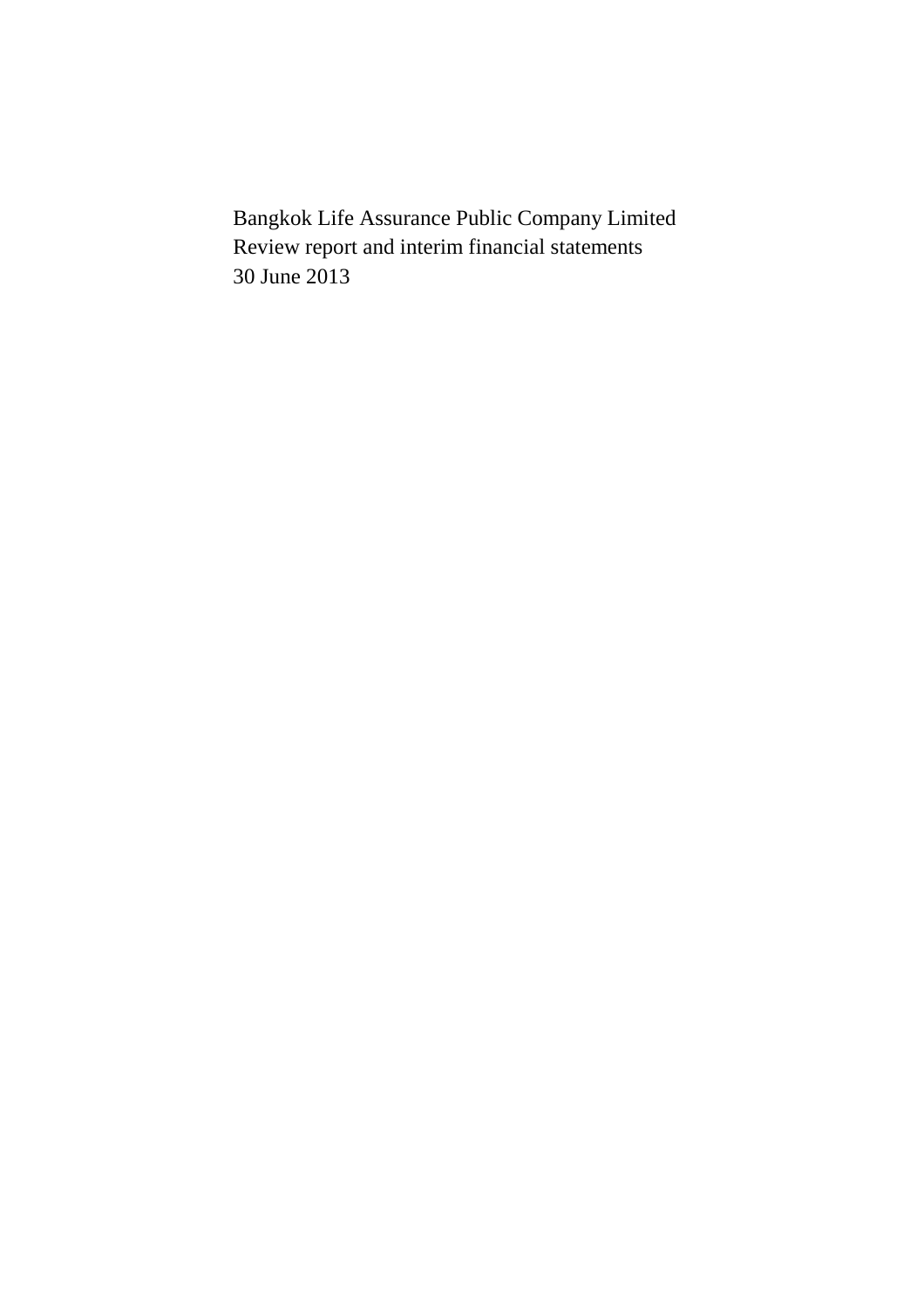### **Independent Auditor's Report on Review of Interim Financial Information**

To the shareholders of Bangkok Life Assurance Public Company Limited

I have reviewed the accompanying statement of financial position of Bangkok Life Assurance Public Company Limited as at 30 June 2013, the statements of income and comprehensive income for the three-month and six-month periods ended 30 June 2013, and statements of changes in owners' equity, and cash flows for the six-month period ended 30 June 2013, as well as the condensed notes to the financial statements. Management is responsible for the preparation and presentation of this interim financial information in accordance with Thai Accounting Standard 34 : Interim Financial Reporting. My responsibility is to express a conclusion on this interim financial information based on my review.

### **Scope of Review**

I conducted my review in accordance with Thai Standard on Review Engagements 2410 : Review of Interim Financial Information Performed by the Independent Auditor of the Entity. A review of interim financial information consists of making inquiries, primarily of persons responsible for financial and accounting matters, and applying analytical and other review procedures. A review is substantially less in scope than an audit conducted in accordance with Thai Standards on Auditing and consequently does not enable me to obtain assurance that I would become aware of all significant matters that might be identified in an audit. Accordingly, I do not express an audit opinion.

### **Conclusion**

Based on my review, nothing has come to my attention that causes me to believe that the accompanying interim financial information is not prepared, in all material respects, in accordance with Thai Accounting Standard 34 : Interim Financial Reporting.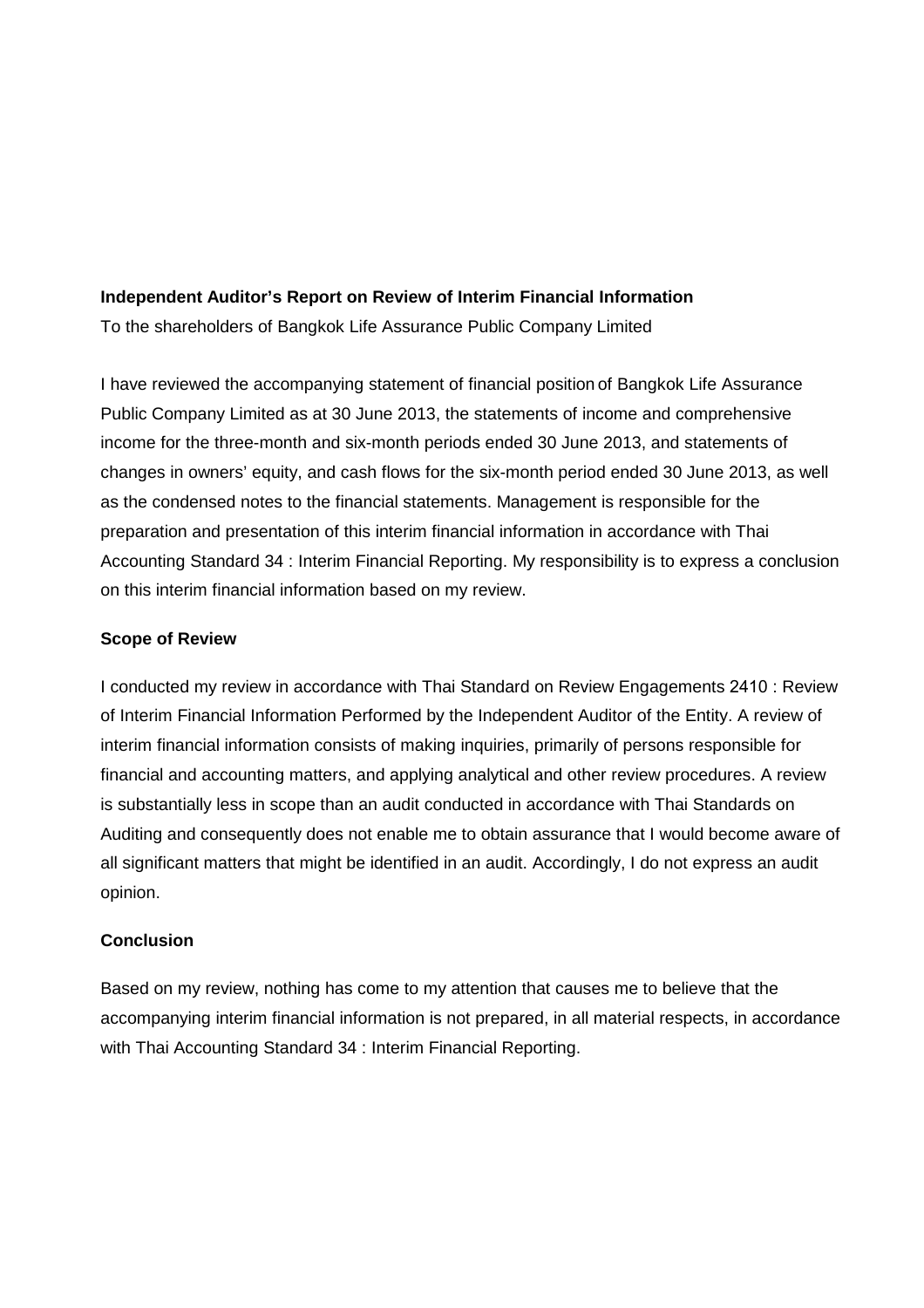## **Emphasis of Matter**

I draw attention to Note 3.1 to the interim financial statements regarding the change in accounting policy as the result of adoption of Thai Accounting Standard 12 Income Taxes. My conclusion is not qualified in respect of this matter.

## **Other Matter**

The statement of financial position of Bangkok Life Assurance Public Company Limited as at 31 December 2012 (before restatement) was audited by another auditor in the same firm as mine, who expressed an unqualified opinion on those financial statements under her report dated 22 February 2013. The statements of income and comprehensive income for the three-month and six-month periods ended 30 June 2012 and the statements of changes in owners' equity and cash flows for the six-month period ended 30 June 2012 of Bangkok Life Assurance Public Company Limited (before restatement) were also reviewed by the aforementioned auditor who concluded, under her report dated 8 August 2012, that nothing had come to her attention that caused her to believe that the interim financial information was not prepared, in all material respects, in accordance with Thai Accounting Standard 34 : Interim Financial Reporting.

Rachada Yongsawadvanich Certified Public Accountant (Thailand) No. 4951

Ernst & Young Office Limited Bangkok: 9 August 2013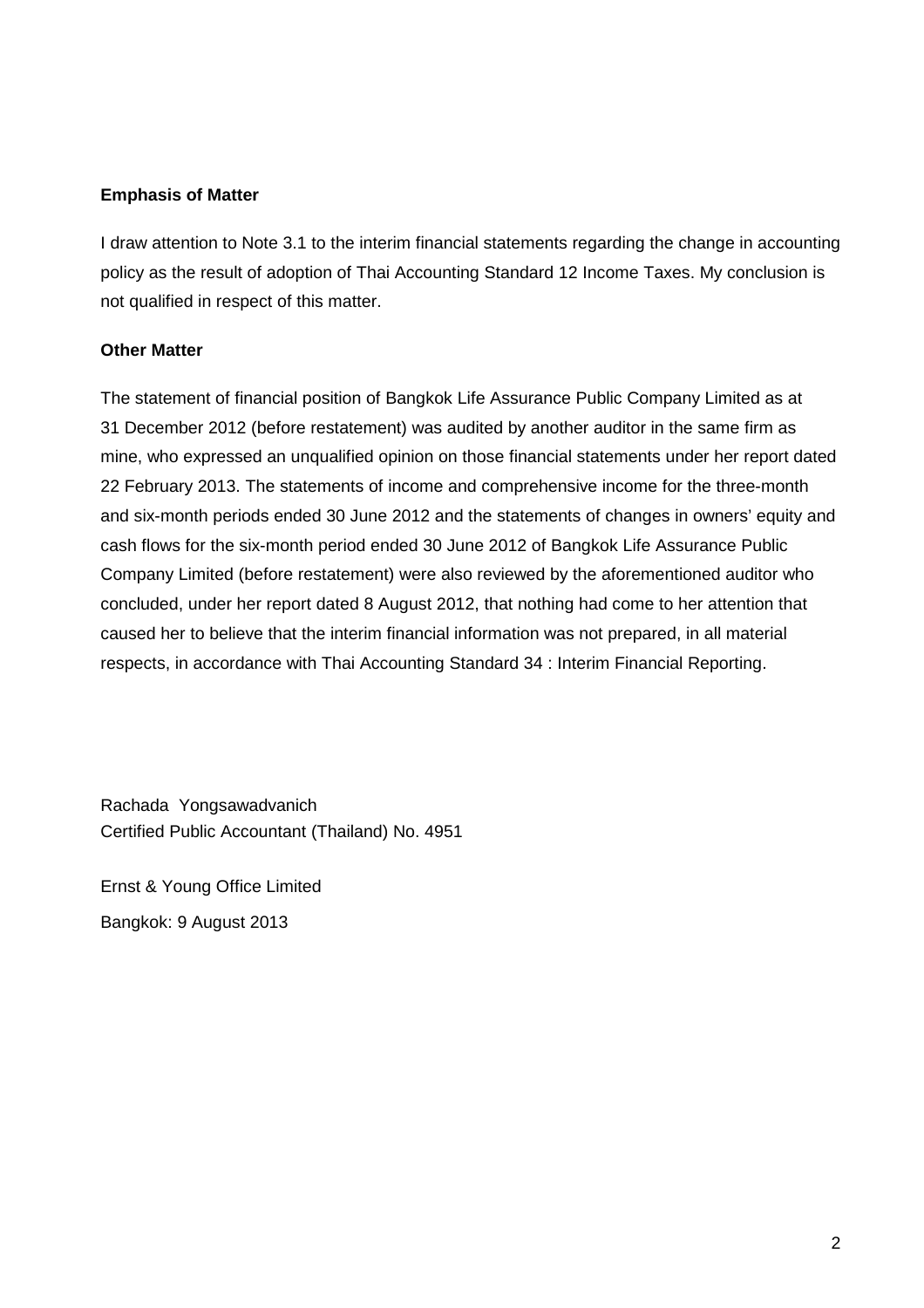### **Statements of financial position**

## **As at 30 June 2013, 31 December 2012 and 1 January 2012**

|                                 |             |                 |                  | (Unit: Baht)    |
|---------------------------------|-------------|-----------------|------------------|-----------------|
|                                 | <b>Note</b> | 30 June 2013    | 31 December 2012 | 1 January 2012  |
|                                 |             | (Unaudited      | (Audited and     |                 |
|                                 |             | but reviewed)   | restated)        |                 |
| <b>Assets</b>                   |             |                 |                  |                 |
| Cash and cash equivalents       | 5, 26       | 400,966,624     | 865,845,947      | 2,736,720,476   |
| Accrued investment income - net | 9           | 1,627,019,393   | 1,500,076,847    | 1,375,597,931   |
| Premium receivables             | 6           | 3,132,458,954   | 1,612,729,639    | 2,312,647,445   |
| Reinsurance assets              | 7,26        | 618,397,225     | 510,012,812      | 332,055,036     |
| Investment assets               |             |                 |                  |                 |
| Investments in securities       | 26          |                 |                  |                 |
| Trading investments - net       | 8           | 2,647,254,268   | 477,236,368      | 299,019,595     |
| Available-for-sale investments  | 8           | 20,298,862,788  | 18,395,331,360   | 13,358,947,452  |
| Held-to-maturity investments    | 8, 27, 28   | 130,440,380,972 | 116,059,781,262  | 89,394,339,476  |
| General investments             | 8           | 46,962,230      | 46,962,230       | 29,587,830      |
| Loans - net                     | 9, 26       | 3,014,284,012   | 2,649,100,421    | 2,113,082,452   |
| Premises and equipment - net    | 10          | 299,004,772     | 304,954,930      | 306,415,271     |
| Intangible assets - net         |             | 15,647,773      | 17,202,032       | 21,390,815      |
| Deferred tax assets             | 11.1        | 1,210,421,622   | 780,101,850      | 340,234,468     |
| Other assets                    | 12          | 189,434,111     | 347,978,903      | 179,608,126     |
| <b>Total assets</b>             |             | 163,941,094,744 | 143,567,314,601  | 112,799,646,373 |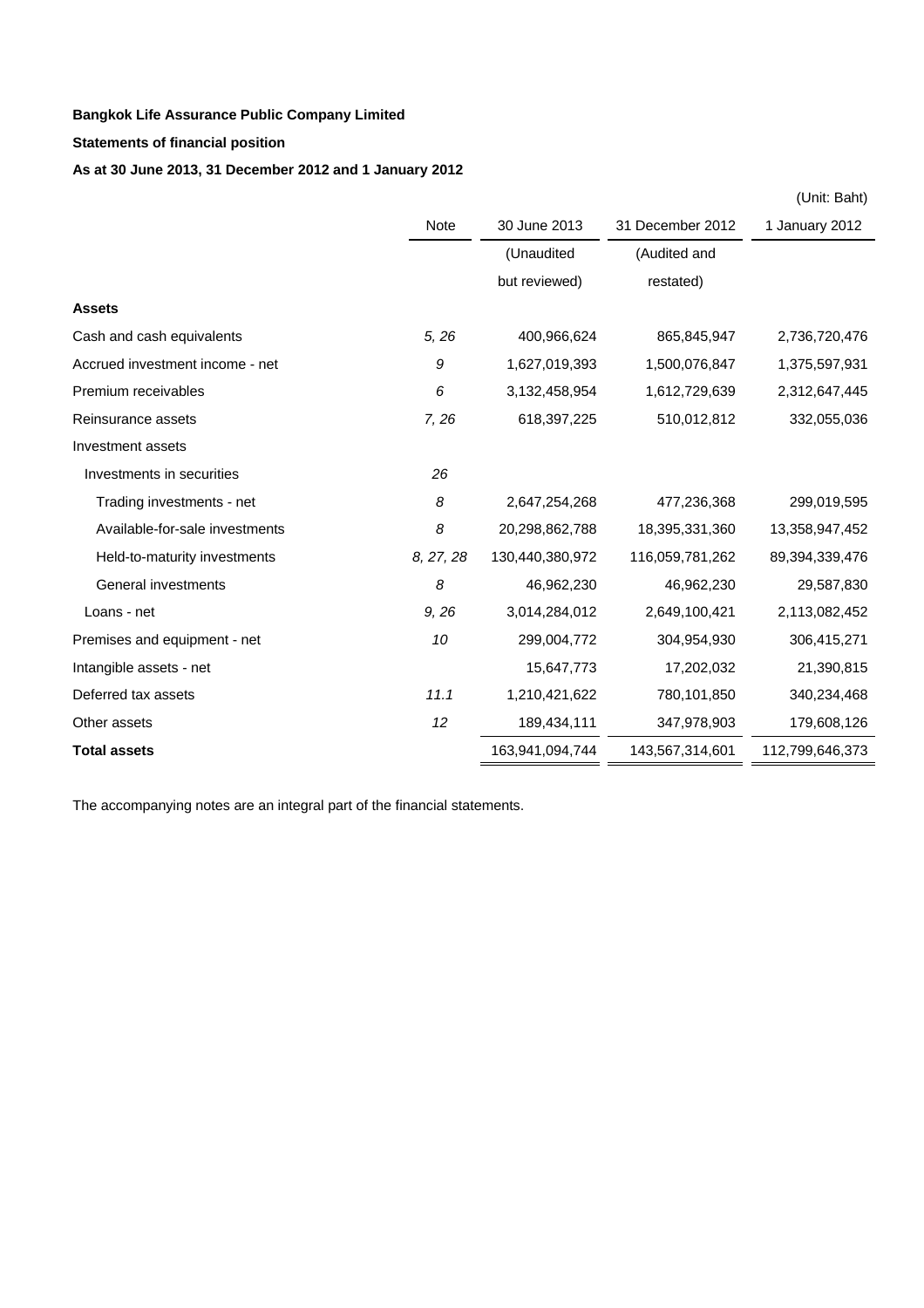# **As at 30 June 2013, 31 December 2012 and 1 January 2012 Bangkok Life Assurance Public Company Limited Statements of financial position (Continued)**

|                                      |             |                 |                  | (Unit: Baht)   |
|--------------------------------------|-------------|-----------------|------------------|----------------|
|                                      | <b>Note</b> | 30 June 2013    | 31 December 2012 | 1 January 2012 |
|                                      |             | (Unaudited      | (Audited and     |                |
|                                      |             | but reviewed)   | restated)        |                |
| Liabilities and owners' equity       |             |                 |                  |                |
| <b>Liabilities</b>                   |             |                 |                  |                |
| Income tax payable                   |             | 897,244,894     | 581,526,761      | 738,563,265    |
| Amounts due to reinsurers            | 13, 26      | 646,679,992     | 400,098,875      | 266,778,378    |
| Insurance contract liabilities       |             |                 |                  |                |
| Life policy reserves                 | 14          | 127,020,296,374 | 111,259,206,400  | 88,386,403,850 |
| Unpaid policy benefits               | 15          | 95,797,617      | 88,460,596       | 82,588,130     |
| Loss reserves and outstanding claims | 16, 26      | 282,183,872     | 340,909,580      | 333,830,276    |
| Premium reserves                     | 17          | 1,105,033,104   | 1,078,120,949    | 1,085,196,967  |
| Other insurance liabilities          |             | 7,555,273,802   | 7,279,716,866    | 6,852,174,216  |
| Employee benefit payables            | 18          | 252,865,543     | 266,958,660      | 233,793,703    |
| Deferred tax liabilities             | 11.1        | 1,405,772,984   | 1,288,404,931    | 494,917,951    |
| <b>Other liabilities</b>             | 19, 26      | 2,761,526,394   | 1,519,141,914    | 1,048,861,404  |
| <b>Total liabilities</b>             |             | 142,022,674,576 | 124,102,545,532  | 99,523,108,140 |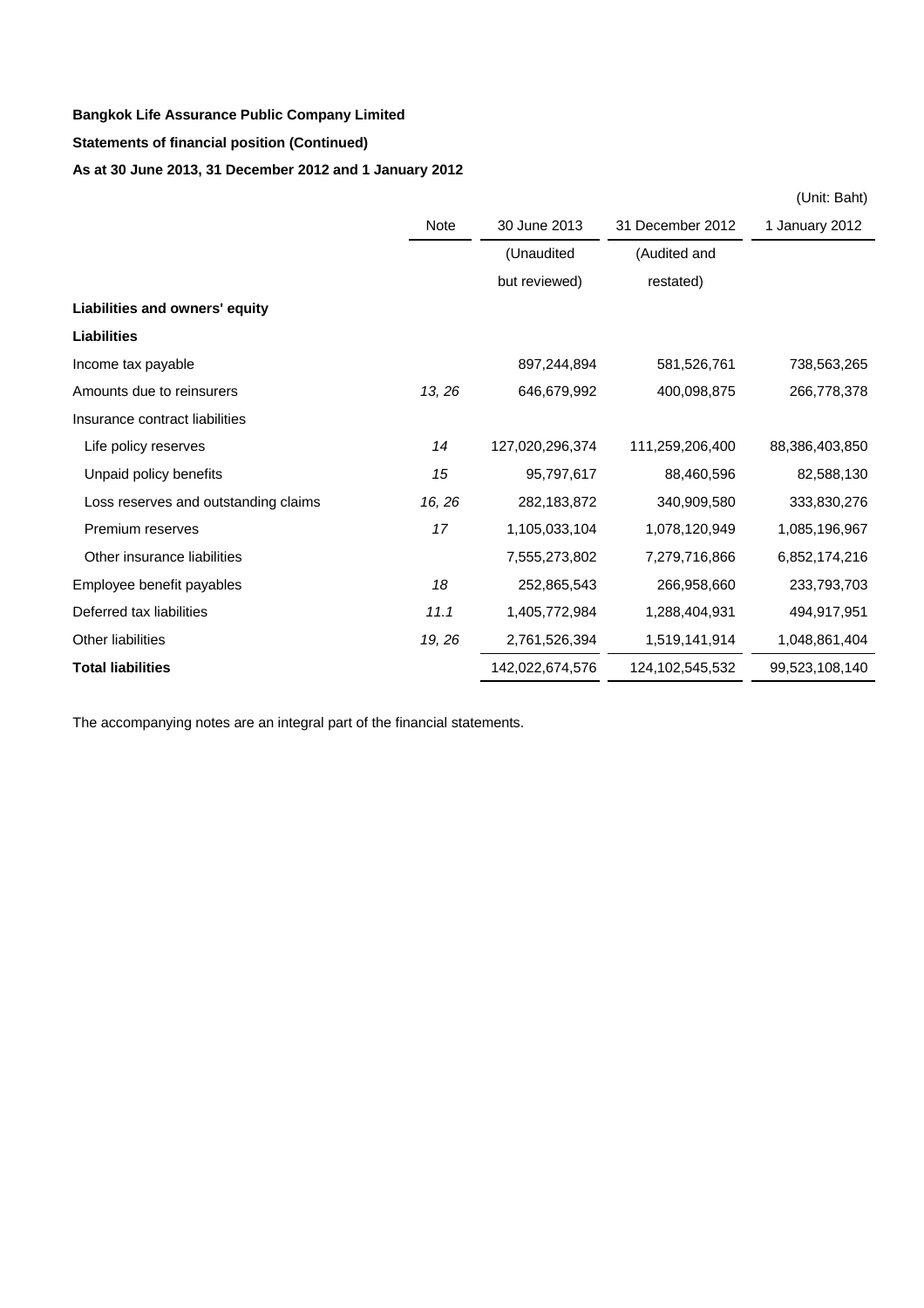## **Statements of financial position (Continued)**

### **As at 30 June 2013, 31 December 2012 and 1 January 2012**

|                                                       |      |                 |                  | (Unit: Baht)    |
|-------------------------------------------------------|------|-----------------|------------------|-----------------|
|                                                       | Note | 30 June 2013    | 31 December 2012 | 1 January 2012  |
|                                                       |      | (Unaudited      | (Audited and     |                 |
|                                                       |      | but reviewed)   | restated)        |                 |
| <b>Owners' equity</b>                                 |      |                 |                  |                 |
| Share capital                                         |      |                 |                  |                 |
| Registered                                            |      |                 |                  |                 |
| 1,220,000,000 ordinary shares of Baht 1 each          |      | 1,220,000,000   | 1,220,000,000    | 1,220,000,000   |
| Issued and fully paid-up                              |      |                 |                  |                 |
| 1,210,801,300 ordinary shares of Baht 1 each          |      |                 |                  |                 |
| (31 December 2012: 1,204,771,855 ordinary             |      |                 |                  |                 |
| shares of Baht 1 each and 1 January 2012:             |      |                 |                  |                 |
| 1,200,000,000 ordinary shares of Baht 1 each)         | 20   | 1,210,801,300   | 1,204,771,855    | 1,200,000,000   |
| Share premium                                         | 20   | 2,834,837,518   | 2,759,469,456    | 2,699,821,268   |
| Capital reserve on share-based payments               | 20   | 47,191,985      | 28,315,191       |                 |
| Subscriptions received in advance from                |      |                 |                  |                 |
| exercises of warrants                                 | 20   | 10,787,175      | 35,477,257       |                 |
| Retained earnings                                     |      |                 |                  |                 |
| Appropriated                                          |      |                 |                  |                 |
| Statutory reserve                                     |      | 122,000,000     | 122,000,000      | 122,000,000     |
| General reserve                                       |      | 400,000,000     | 400,000,000      | 400,000,000     |
| Unappropriated                                        |      | 11,702,446,537  | 9,761,362,477    | 6,872,550,441   |
| Other component of owners' equity                     |      |                 |                  |                 |
| Revaluation surplus on available-for-sale investments |      |                 |                  |                 |
| - net of relevant income taxes                        | 8.6  | 5,590,355,653   | 5, 153, 372, 833 | 1,982,166,524   |
| <b>Total owners' equity</b>                           |      | 21,918,420,168  | 19,464,769,069   | 13,276,538,233  |
| Total liabilities and owners' equity                  |      | 163,941,094,744 | 143,567,314,601  | 112,799,646,373 |
|                                                       |      |                 |                  |                 |

The accompanying notes are an integral part of the financial statements.

----------------------------------

**Directors**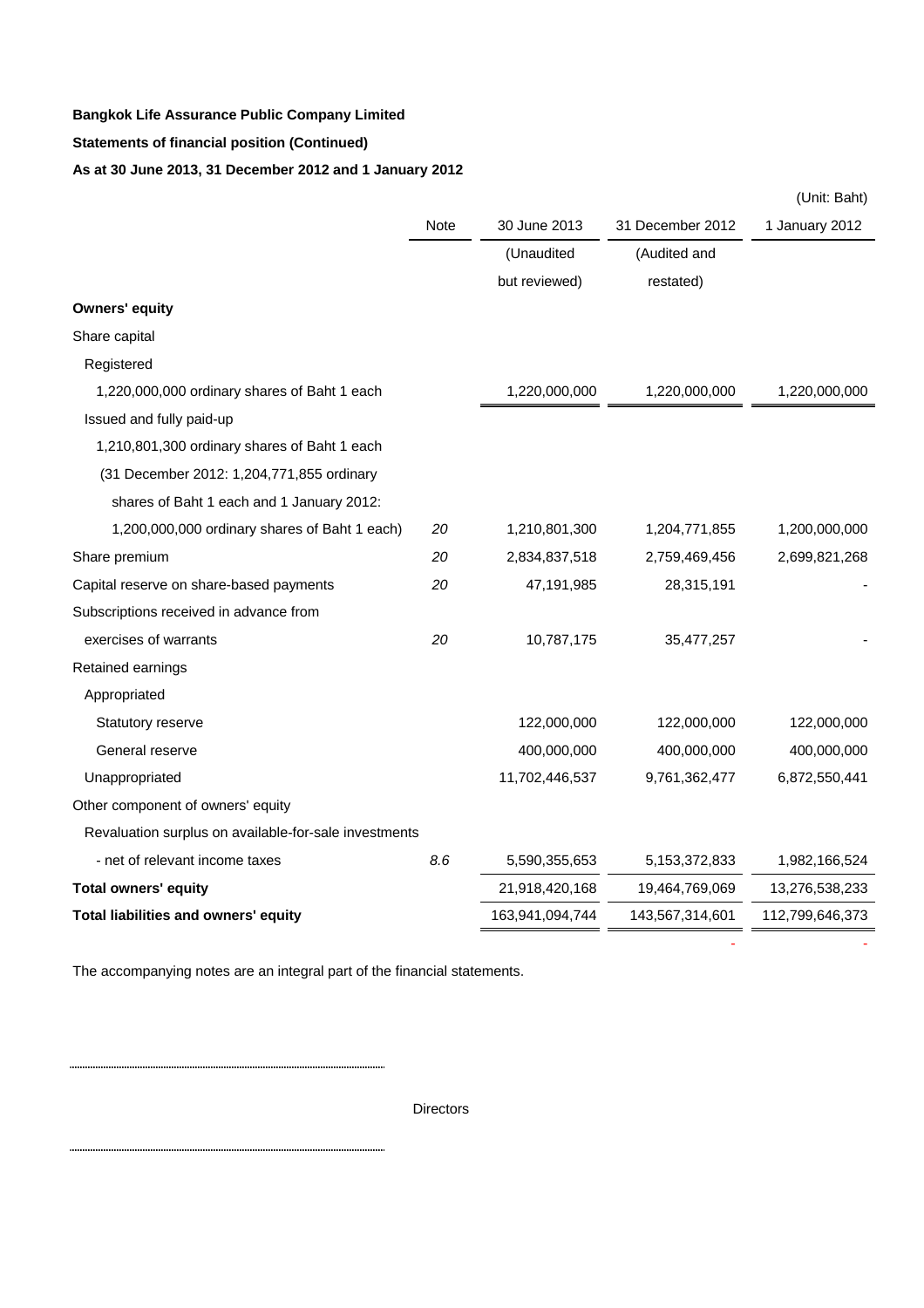#### **Statements of income**

### **For the three-month periods ended 30 June 2013 and 2012**

|                                                    |       |                | (Unit: Baht)   |
|----------------------------------------------------|-------|----------------|----------------|
|                                                    | Note  | 2013           | 2012           |
|                                                    |       |                | (Restated)     |
| <b>Revenues</b>                                    |       |                |                |
| Net premium written                                | 23,26 | 9,095,303,193  | 9,972,910,606  |
| Net investment income                              |       | 1,703,498,722  | 1,349,903,939  |
| <b>Total revenues</b>                              |       | 10,798,801,915 | 11,322,814,545 |
| <b>Expenses</b>                                    |       |                |                |
| Underwriting                                       |       |                |                |
| Life policy reserves increased from prior period   | 23    | 5,858,040,992  | 7,060,873,459  |
| Benefit payments under life policies and           |       |                |                |
| benefit adjustment expenses                        | 23    | 1,904,518,404  | 1,568,985,889  |
| Claims and losses adjustment expenses              | 23,26 | 288,269,376    | 340,116,831    |
| Commissions and brokerages expenses                | 23,26 | 627,109,255    | 748,733,903    |
| Sales promotional expenses                         | 23    | 69,071,268     | 21,366,756     |
| Other underwriting expenses                        | 23,26 | 7,274,514      | 6,568,448      |
| Operating expenses                                 | 24    | 431,098,750    | 361,561,084    |
| <b>Total underwriting expenses</b>                 |       | 9,185,382,559  | 10,108,206,370 |
| <b>Profits from underwriting</b>                   |       | 1,613,419,356  | 1,214,608,175  |
| Gains on investments                               | 8.5   | 172,571,698    | 123,313,417    |
| Fair value gains (losses)                          | 25    | 6,734,541      | (6,891,356)    |
| Other income                                       |       | 8,293,998      | 4, 187, 137    |
| <b>Profits from operations</b>                     |       | 1,801,019,593  | 1,335,217,373  |
| Contribution to the Office of Insurance Commission |       | 15,008,296     | 16,695,026     |
| Contribution to the Life Insurance Fund            |       | 9,215,386      | 10,090,938     |
| Profits before income tax expenses                 |       | 1,776,795,911  | 1,308,431,409  |
| Income tax expenses                                | 11.2  | 324,002,097    | 305,405,955    |
| Profits for the periods                            |       | 1,452,793,814  | 1,003,025,454  |
| <b>Earnings per share</b>                          | 29    |                |                |
| Basic earnings per share                           |       |                |                |
| Profits for the periods                            |       | 1.200          | 0.836          |
| Diluted earnings per share                         |       |                |                |
| Profits for the periods                            |       | 1.196          | 0.830          |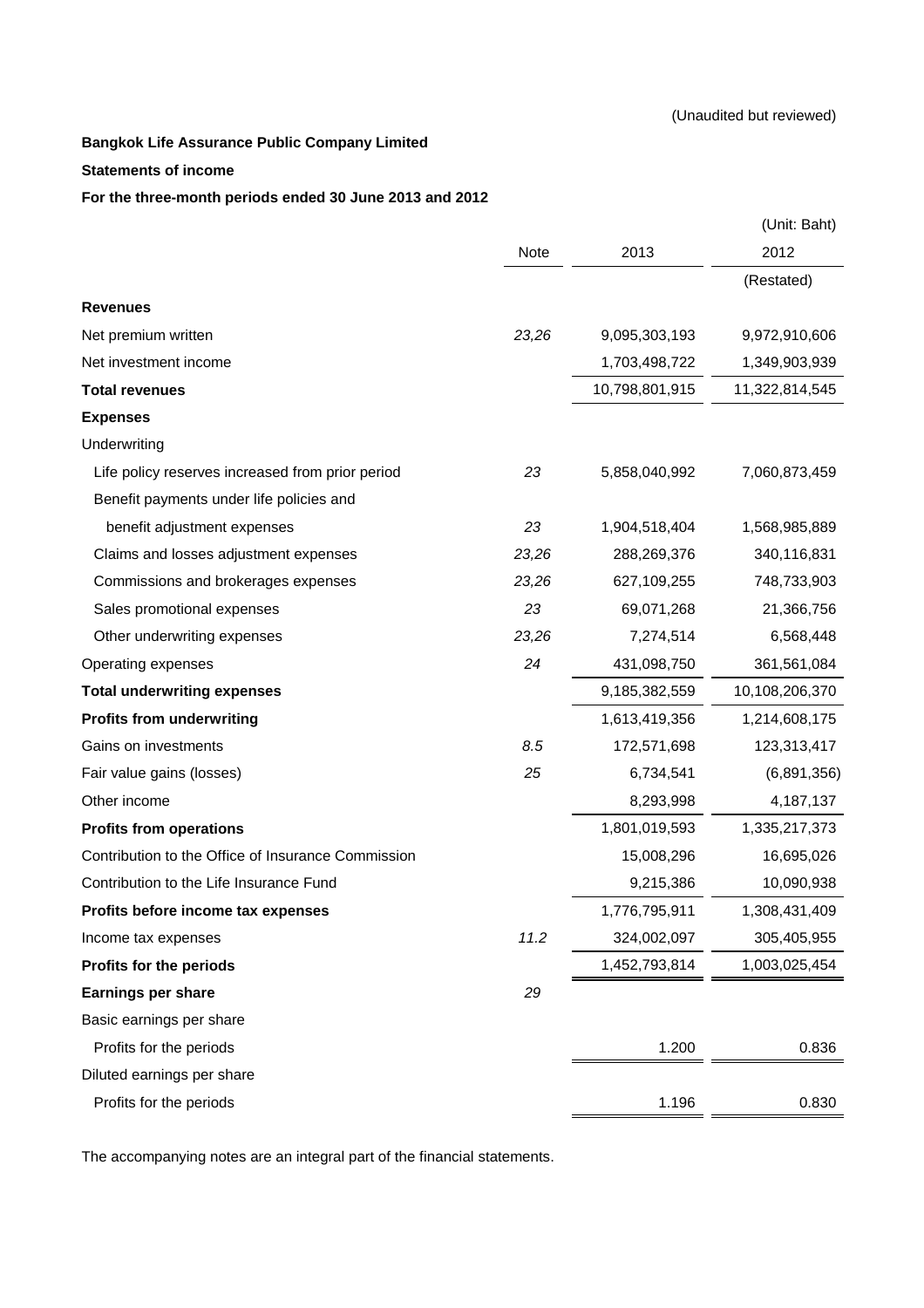#### **Statements of comprehensive income**

### **For the three-month periods ended 30 June 2013 and 2012**

|                                                                 |      |                    | (Unit: Baht)    |
|-----------------------------------------------------------------|------|--------------------|-----------------|
|                                                                 | Note | 2013               | 2012            |
|                                                                 |      |                    | (Restated)      |
|                                                                 |      |                    |                 |
| <b>Profits for the periods</b>                                  |      | 1,452,793,814      | 1,003,025,454   |
| Other comprehensive income (loss)                               |      |                    |                 |
| Gains (losses) on revaluation of available-for-sale investments |      | (1,067,895,310)    | 599,887,713     |
| Gains on sales of available-for-sale investments                |      |                    |                 |
| transferred to be recognised in profits                         |      |                    |                 |
| from operation during the periods                               |      | (107, 563, 724)    | (68, 311, 873)  |
| Total other comprehensive income (loss) for the periods         |      | (1, 175, 459, 034) | 531,575,840     |
| Less: Relevant income taxes                                     | 11.2 | 235,091,807        | (106, 315, 168) |
| Other comprehensive income (loss) for the periods - net         |      |                    |                 |
| of relevant income taxes                                        |      | (940, 367, 227)    | 425,260,672     |
| Total comprehensive income for the periods                      |      | 512,426,587        | 1,428,286,126   |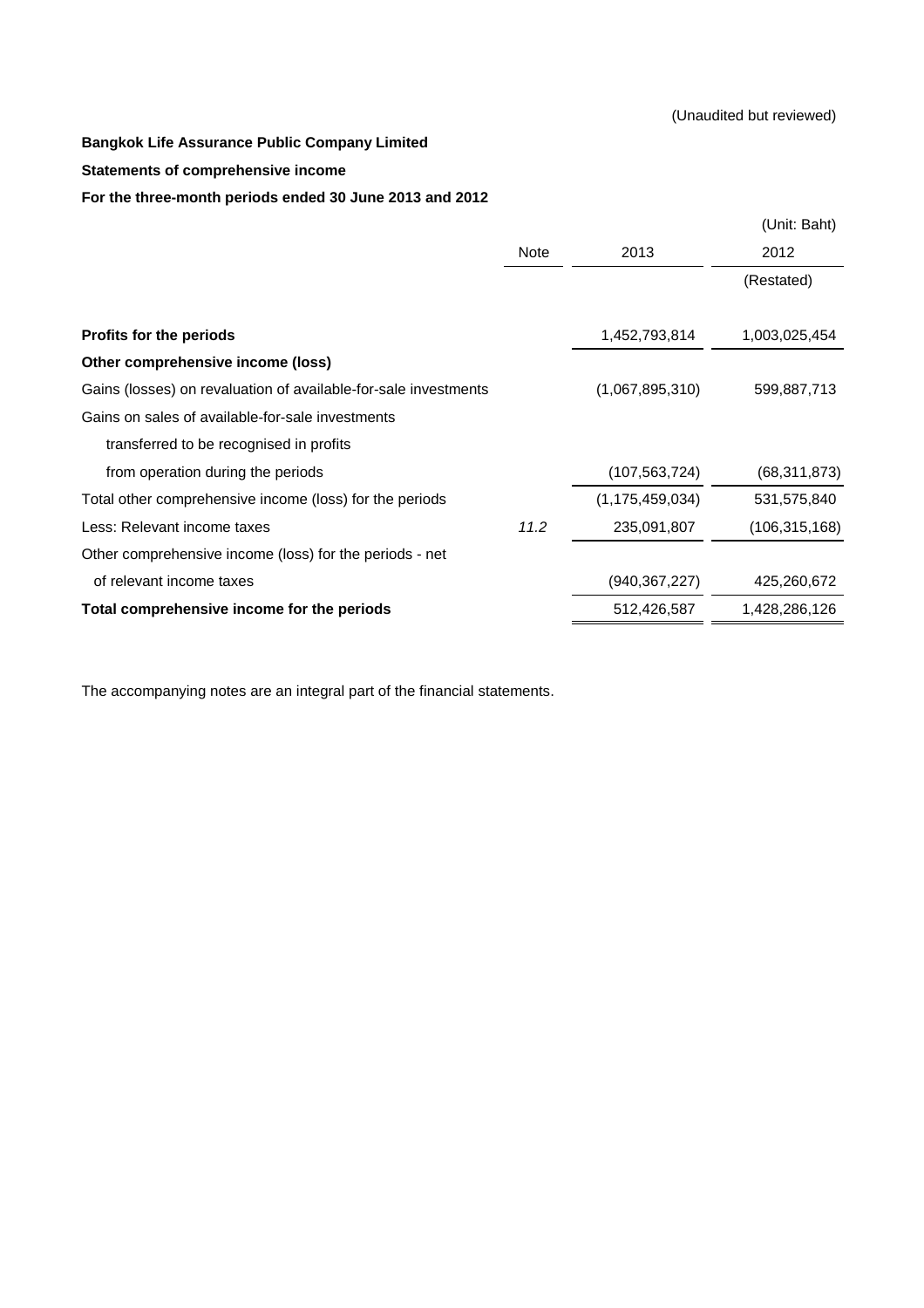### **Statements of income (Continued)**

### **For the six-month periods ended 30 June 2013 and 2012**

|                                                    |       |                | (Unit: Baht)   |
|----------------------------------------------------|-------|----------------|----------------|
|                                                    | Note  | 2013           | 2012           |
|                                                    |       |                | (Restated)     |
| <b>Revenues</b>                                    |       |                |                |
| Net premium written                                | 23,26 | 22,073,501,025 | 18,775,910,552 |
| Net investment income                              |       | 3,378,597,807  | 2,685,181,598  |
| <b>Total revenues</b>                              |       | 25,452,098,832 | 21,461,092,150 |
| <b>Expenses</b>                                    |       |                |                |
| Underwriting                                       |       |                |                |
| Life policy reserves increased from prior period   | 23    | 15,761,089,974 | 12,815,984,463 |
| Benefit payments under life policies and           |       |                |                |
| benefit adjustment expenses                        | 23    | 3,943,284,326  | 3,229,898,299  |
| Claims and losses adjustment expenses              | 23,26 | 617,800,963    | 692,285,053    |
| Commissions and brokerages expenses                | 23,26 | 1,505,385,286  | 1,510,632,900  |
| Sales promotional expenses                         | 23    | 180,925,387    | 183,830,456    |
| Other underwriting expenses                        | 23,26 | 14,158,145     | 12,252,689     |
| Operating expenses                                 | 24    | 856,758,127    | 680,715,278    |
| <b>Total underwriting expenses</b>                 |       | 22,879,402,208 | 19,125,599,138 |
| <b>Profits from underwriting</b>                   |       | 2,572,696,624  | 2,335,493,012  |
| Gains on investments                               | 8.5   | 400,056,670    | 308,079,252    |
| Fair value losses                                  | 25    | (42, 244, 694) | (6,588,573)    |
| Other income                                       |       | 15,183,604     | 6,801,611      |
| <b>Profits from operations</b>                     |       | 2,945,692,204  | 2,643,785,302  |
| Contribution to the Office of Insurance Commission |       | 41,582,797     | 32,324,476     |
| Contribution to the Life Insurance Fund            |       | 22,439,728     | 19,083,911     |
| Profits before income tax expenses                 |       | 2,881,669,679  | 2,592,376,915  |
| Income tax expenses                                | 11.2  | 506,932,365    | 577,388,116    |
| Profits for the periods                            |       | 2,374,737,314  | 2,014,988,799  |
| <b>Earnings per share</b>                          | 29    |                |                |
| Basic earnings per share                           |       |                |                |
| Profits for the periods                            |       | 1.964          | 1.679          |
| Diluted earnings per share                         |       |                |                |
| Profits for the periods                            |       | 1.956          | 1.666          |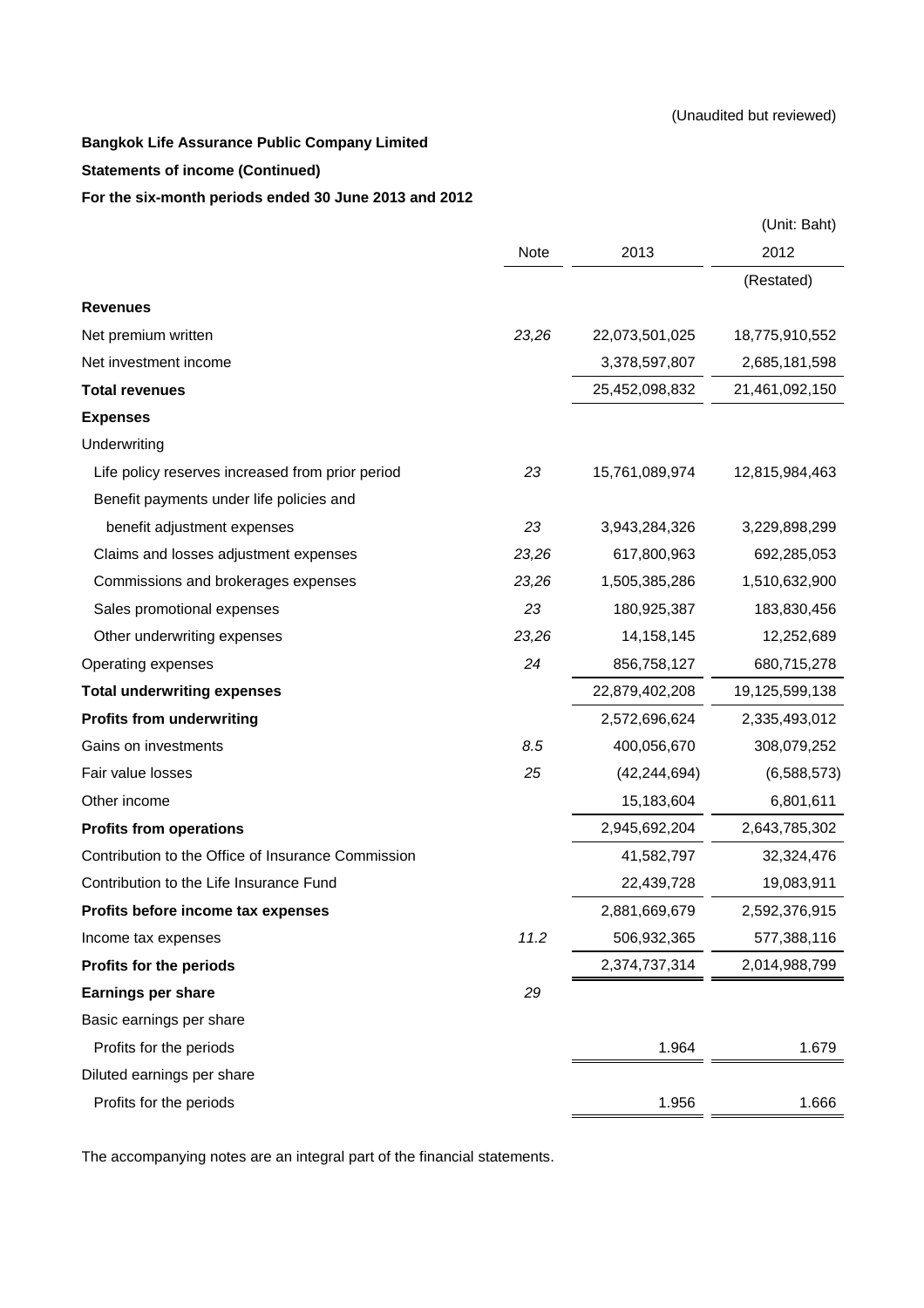# **Statements of comprehensive income (Continued) Bangkok Life Assurance Public Company Limited For the six-month periods ended 30 June 2013 and 2012**

|                                                        |      |                 | (Unit: Baht)    |
|--------------------------------------------------------|------|-----------------|-----------------|
|                                                        | Note | 2013            | 2012            |
|                                                        |      |                 | (Restated)      |
|                                                        |      |                 |                 |
| <b>Profits for the periods</b>                         |      | 2,374,737,314   | 2,014,988,799   |
| Other comprehensive income                             |      |                 |                 |
| Gains on revaluation of available-for-sale investments |      | 884,143,111     | 1,850,917,655   |
| Gains on sales of available-for-sale investments       |      |                 |                 |
| transferred to be recognised in profits                |      |                 |                 |
| from operation during the periods                      |      | (337, 914, 586) | (534, 207, 731) |
| Total other comprehensive income for the periods       |      | 546,228,525     | 1,316,709,924   |
| Less: Relevant income taxes                            | 11.2 | (109, 245, 705) | (263,341,985)   |
| Other comprehensive income for the periods - net       |      |                 |                 |
| of relevant income taxes                               |      | 436,982,820     | 1,053,367,939   |
| Total comprehensive income for the periods             |      | 2,811,720,134   | 3,068,356,738   |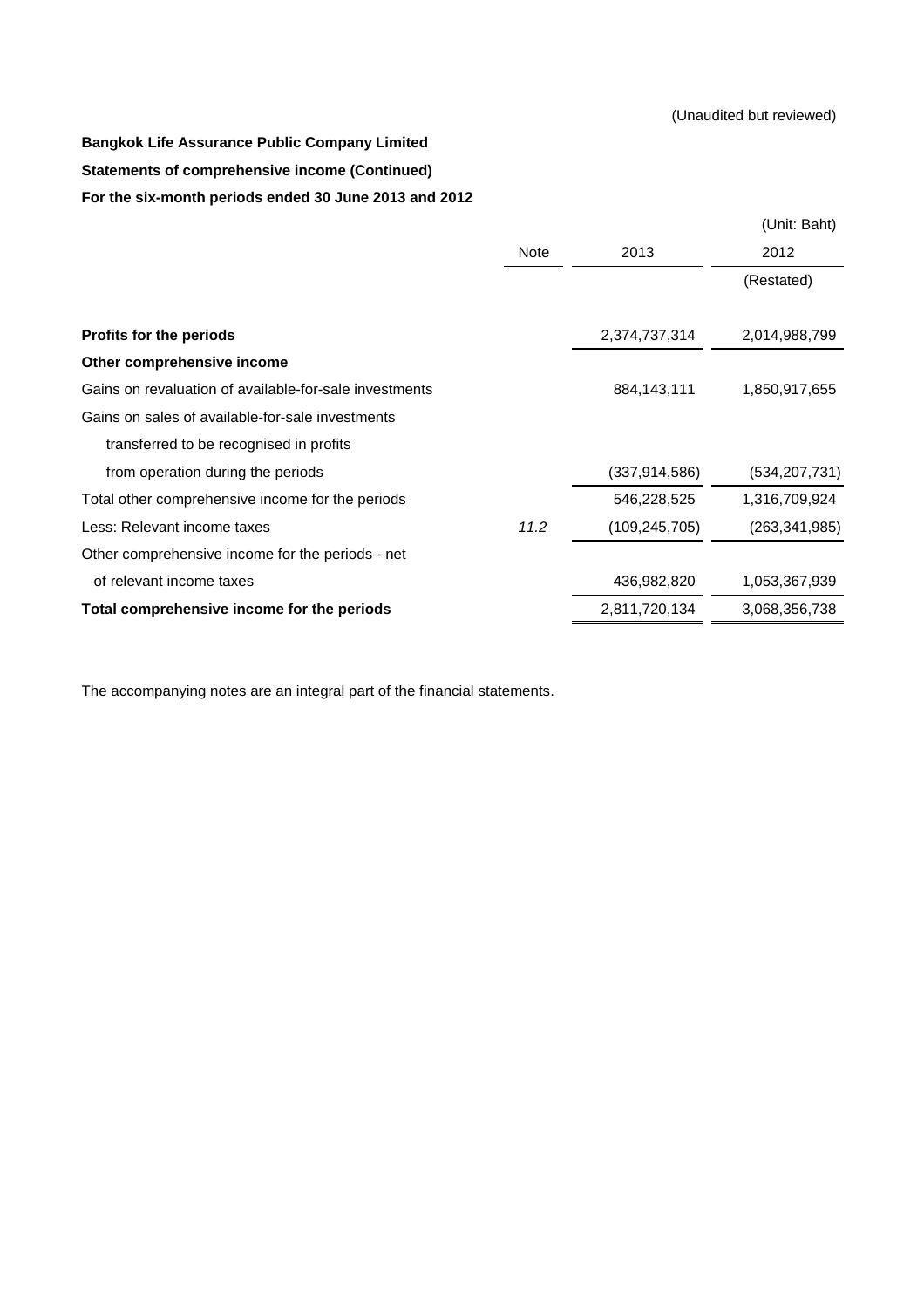#### **Statements of cash flows**

### **For the six-month periods ended 30 June 2013 and 2012**

|                                                         |                     | (Unit: Baht)        |
|---------------------------------------------------------|---------------------|---------------------|
|                                                         | 2013                | 2012                |
| Cash flows from operating activities                    |                     |                     |
| Net premium written                                     | 20,803,432,894      | 19,068,737,540      |
| Interest income                                         | 2,861,416,388       | 2,262,883,069       |
| Dividend income                                         | 390,238,874         | 453,546,432         |
| Other investment income                                 | 444,970,530         | 333,085,080         |
| Other income                                            | 15,234,846          | 6,857,406           |
| Benefit payments under life policies during the periods | (4,357,695,318)     | (3,693,094,950)     |
| Commissions and brokerages                              | (1,528,654,447)     | (1,408,589,771)     |
| Other underwriting expenses                             | (187, 531, 829)     | (159,098,730)       |
| Operating expenses                                      | (890, 458, 767)     | (1,050,792,241)     |
| Other expenses                                          | (56, 452, 732)      | (45, 843, 462)      |
| Corporate income taxes                                  | (613, 411, 657)     | (762, 962, 823)     |
| Net cash provided by operating activities               | 16,881,088,782      | 15,004,727,550      |
| Cash flows from investing activities                    |                     |                     |
| Cash flows from                                         |                     |                     |
| Investments in securities                               | 25,521,380,308      | 50,541,283,361      |
| Loans                                                   | 289,404,206         | 239,723,229         |
| Deposits at financial institutions                      | 10,185,000,000      | 760,000,000         |
| Equipment                                               | 19,859              | 67,651              |
| Cash from investing activities                          | 35,995,804,373      | 51,541,074,241      |
| Cash flows used in                                      |                     |                     |
| Investments in securities                               | (43, 277, 232, 343) | (66, 428, 994, 394) |
| Loans                                                   | (474, 092, 494)     | (461, 582, 729)     |
| Deposits at financial institutions                      | (10, 165, 000, 000) | (410,000,000)       |
| Premises and equipment                                  | (28, 501, 812)      | (55, 816, 299)      |
| Cash used in investing activities                       | (53,944,826,649)    | (67, 356, 393, 422) |
| Net cash used in investing activities                   | (17,949,022,276)    | (15,815,319,181)    |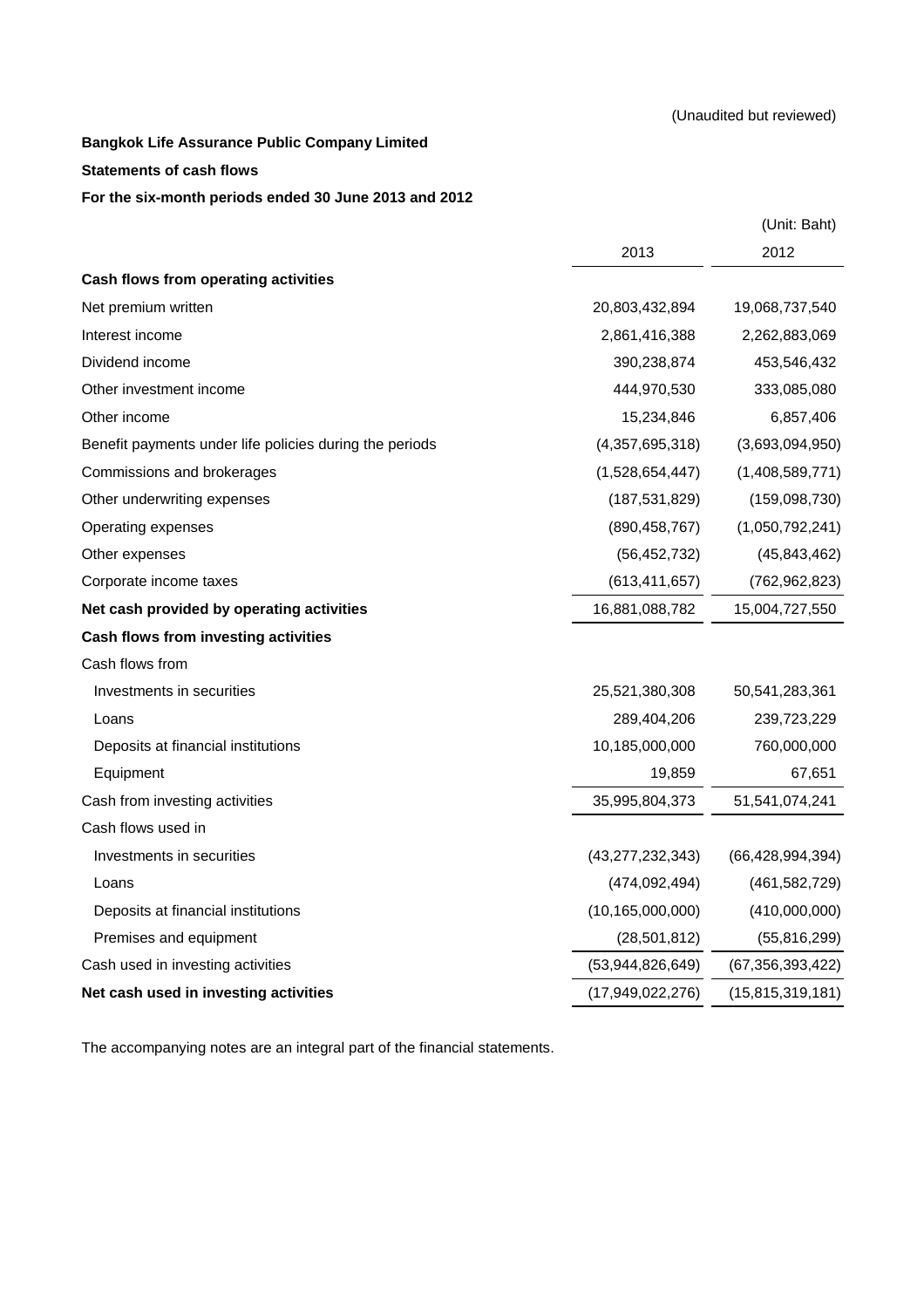### (Unaudited but reviewed)

- 1990 - 1990 - 1990 - 1990 - 1990 - 1990 - 1990 - 1990 - 1990 - 1990 - 1990 - 1990 - 1990 - 1990 - 1990 - 19<br>1991 - 1990 - 1990 - 1990 - 1990 - 1990 - 1990 - 1990 - 1990 - 1990 - 1990 - 1990 - 1990 - 1990 - 1990 - 1990

## **Bangkok Life Assurance Public Company Limited**

### **Statements of cash flows (Continued)**

### **For the six-month periods ended 30 June 2013 and 2012**

|                                                                       |                 | (Unit: Baht)    |
|-----------------------------------------------------------------------|-----------------|-----------------|
|                                                                       | 2013            | 2012            |
| Cash flows from financing activities                                  |                 |                 |
| Proceeds from share capital increase as a result of warrant exercises | 45,920,250      |                 |
| Subscriptions received in advance from exercise of warrants           | 10,787,175      |                 |
| Proceeds on loans                                                     | 980,000,000     |                 |
| Dividends paid                                                        | (433.653.254)   | (405, 422, 738) |
| Net cash provided by (used in) financing activities                   | 603,054,171     | (405, 422, 738) |
| Net decrease in cash and cash equivalents                             | (464, 879, 323) | (1,216,014,369) |
| Cash and cash equivalents at beginning of the periods                 | 865,845,947     | 2,736,720,476   |
| Cash and cash equivalents at end of the periods                       | 400,966,624     | 1,520,706,107   |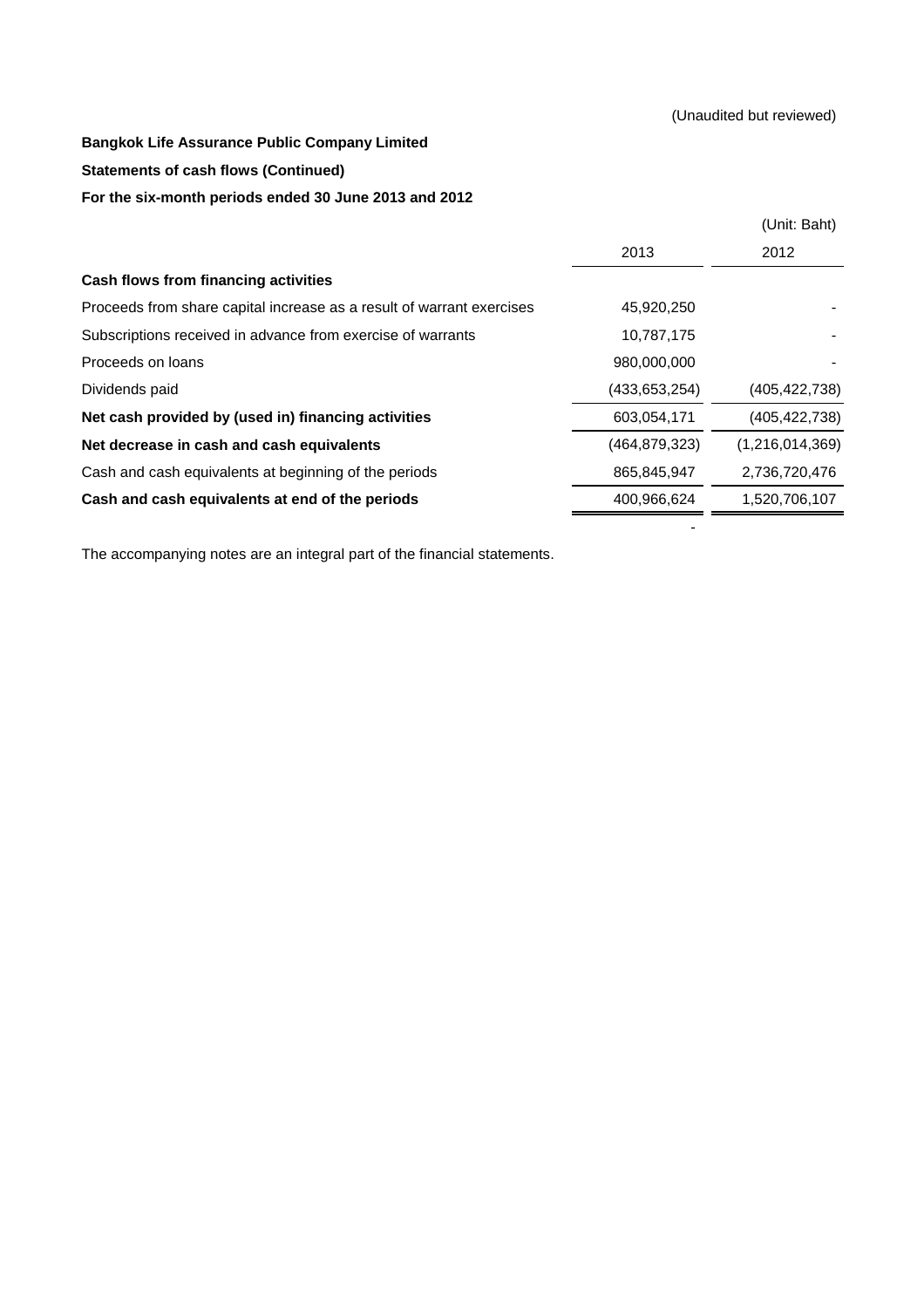**Statements of changes in owners' equity**

**For the six-month periods ended 30 June 2013 and 2012**

|                                                         |        |               |               |                 |                          |                                   |                   |                 | Other component of owners'      |                 |
|---------------------------------------------------------|--------|---------------|---------------|-----------------|--------------------------|-----------------------------------|-------------------|-----------------|---------------------------------|-----------------|
|                                                         |        |               |               | Capital reserve |                          |                                   |                   |                 | equity - Revaluation surplus on |                 |
|                                                         |        | Issued and    |               | for share-based | Subscriptions received   |                                   | Retained earnings |                 | of available-for-sale           |                 |
|                                                         |        | fully paid-up |               | payment         | in advance from          |                                   | Appropriated      |                 | investments - net of            |                 |
|                                                         | Note   | share capital | Share premium | transactions    | exercise of warrants     | Statutory reserve General reserve |                   | Unappropriated  | relevant income taxes           | Total           |
| Balance as at 31 December 2011                          |        |               |               |                 |                          |                                   |                   |                 |                                 |                 |
| - as previously reported                                |        | 1,200,000,000 | 2,699,821,268 |                 |                          | 122,000,000                       | 400,000,000       | 6,531,692,293   | 2,477,708,155                   | 13,431,221,716  |
| Adjustments of cumulative effect of the change          |        |               |               |                 |                          |                                   |                   |                 |                                 |                 |
| in accounting policy regarding income taxes             | 3.1    |               |               |                 |                          |                                   |                   | 340,858,148     | (495, 541, 631)                 | (154, 683, 483) |
| Balance as at 1 January 2012                            |        | 1,200,000,000 | 2,699,821,268 |                 | $\overline{\phantom{a}}$ | 122,000,000                       | 400,000,000       | 6,872,550,441   | 1,982,166,524                   | 13,276,538,233  |
| Share-based payments                                    | 20, 21 |               |               | 9,438,397       |                          |                                   |                   |                 |                                 | 9,438,397       |
| Dividend paid                                           | 22     |               |               |                 |                          |                                   |                   | (405, 422, 738) |                                 | (405, 422, 738) |
| Total comprehensive income for the period - as restated |        |               |               |                 |                          |                                   |                   | 2,014,988,799   | 1,053,367,939                   | 3,068,356,738   |
| Balance as at 30 June 2012- as restated                 |        | 1,200,000,000 | 2,699,821,268 | 9,438,397       | $\overline{\phantom{a}}$ | 122,000,000                       | 400,000,000       | 8,482,116,502   | 3,035,534,463                   | 15,948,910,630  |
| Balance as at 31 December 2012                          |        |               |               |                 |                          |                                   |                   |                 |                                 |                 |
| - as previously reported                                |        | 1,204,771,855 | 2,759,469,456 | 28,315,191      | 35,477,257               | 122,000,000                       | 400,000,000       | 8,981,322,350   | 6,441,716,041                   | 19,973,072,150  |
| Adjustments of cumulative effect of the change          |        |               |               |                 |                          |                                   |                   |                 |                                 |                 |
| in accounting policy regarding income taxes             | 3.1    |               |               |                 |                          |                                   |                   | 780,040,127     | (1, 288, 343, 208)              | (508, 303, 081) |
| Balance as at 1 January 2013                            |        | 1,204,771,855 | 2,759,469,456 | 28,315,191      | 35,477,257               | 122,000,000                       | 400,000,000       | 9,761,362,477   | 5, 153, 372, 833                | 19,464,769,069  |
| Share-based payments                                    | 20, 21 |               |               | 18,876,794      |                          |                                   |                   |                 |                                 | 18,876,794      |
| Share capital increase as a result of                   |        |               |               |                 |                          |                                   |                   |                 |                                 |                 |
| warrant exercises                                       | 20     | 6,029,445     | 75,368,062    |                 | (35, 477, 257)           |                                   |                   |                 |                                 | 45,920,250      |
| Subscriptions received in advance from exercises        |        |               |               |                 |                          |                                   |                   |                 |                                 |                 |
| of warrants                                             | 21     |               |               |                 | 10,787,175               |                                   |                   |                 |                                 | 10,787,175      |
| Dividend paid                                           | 22     |               |               |                 |                          |                                   |                   | (433, 653, 254) |                                 | (433, 653, 254) |
| Total comprehensive income for the period               |        |               |               |                 |                          |                                   |                   | 2,374,737,314   | 436,982,820                     | 2,811,720,134   |
| Balance as at 30 June 2013                              |        | 1,210,801,300 | 2,834,837,518 | 47,191,985      | 10,787,175               | 122,000,000                       | 400,000,000       | 11,702,446,537  | 5,590,355,653                   | 21,918,420,168  |
|                                                         |        |               |               |                 |                          |                                   |                   |                 |                                 |                 |

- - - - - - -

The accompanying notes are an integral part of the financial statements.

-

(Unit: Baht)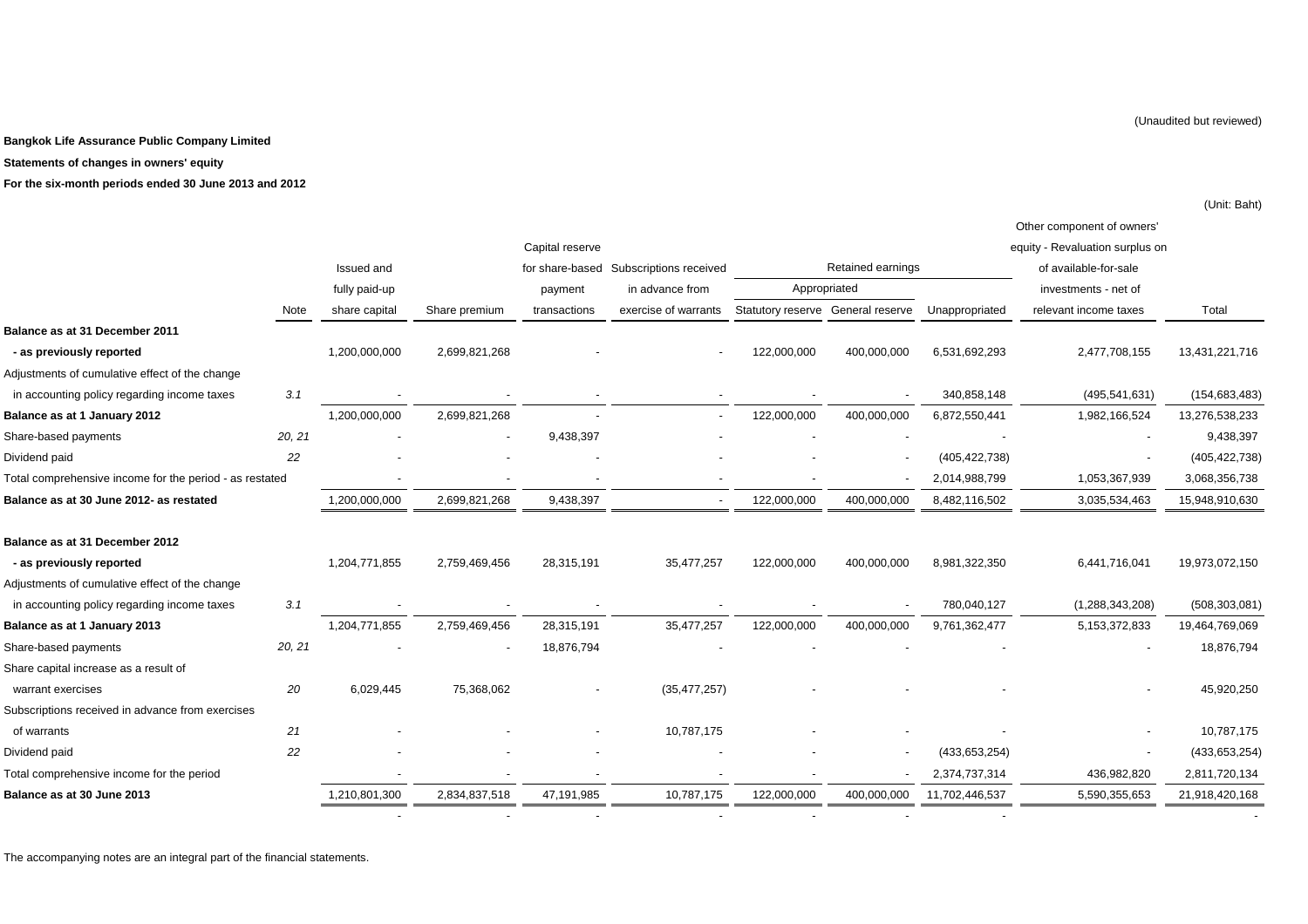# **Bangkok Life Assurance Public Company Limited Notes to interim financial statements For the three-month and six-month periods ended 30 June 2013 and 2012**

## **1. Corporate information**

Bangkok Life Assurance Public Company Limited ("the Company") is a public company incorporated and domiciled in Thailand. Its major shareholder is Nippon Life Insurance Company, which was incorporated in Japan. The Company is principally engaged in the provision of life insurance services. The registered office of the Company is at No. 23/115-121, Royal City Avenue, Rama 9 Road, Bangkapi Subdistrict, Huaykwang District, Bangkok.

### **2. Basis of preparation of interim financial statement**

These interim financial statements are prepared in accordance with Accounting Standard No. 34 (revised 2009) : Interim Financial Reporting, and the requirements in the Declaration dated 27 May 2010 of the Office of the Insurance Commission, with the Company choosing to present condensed interim financial statements. However, the Company has presented the statements of financial position, income, comprehensive income, changes in owners' equity and cash flows in the same format as that used in its preparation of the annual financial statements.

 These interim financial statements are intended to provide information additional to that included in the latest annual financial statements. Accordingly, they focus on new activities, events and circumstances so as not to duplicate information previously reported. These interim financial statements should therefore be read in conjunction with the latest annual financial statements.

 The interim financial statements in Thai language are the official statutory financial statements of the Company. The interim financial statements in English language have been translated from such financial statements in Thai language.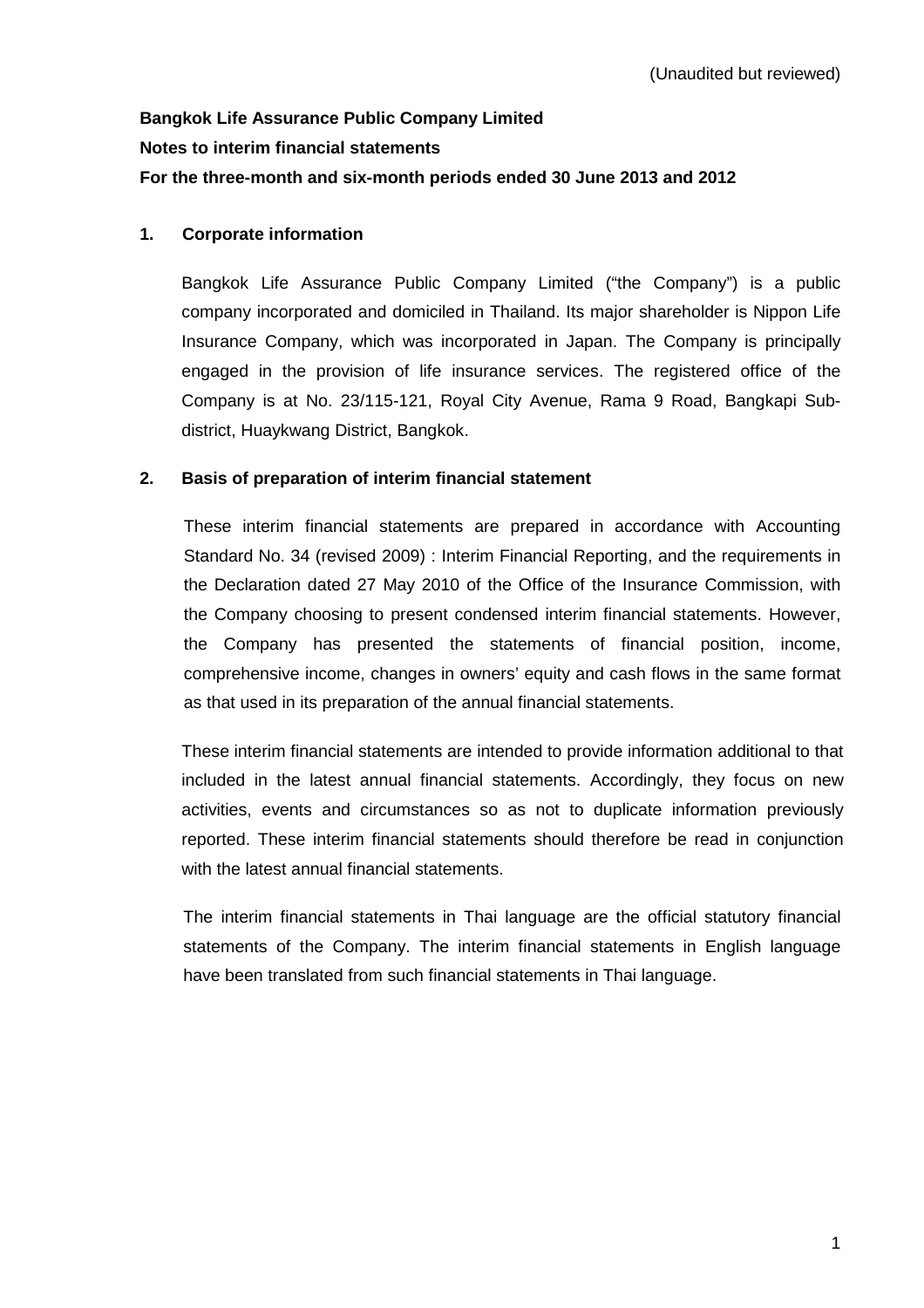## **3. New accounting standards**

## **3.1 Adoption of new accounting standards that became effective during the period**

 The Federation of Accounting Professions issued the following accounting standards, financial reporting standard, accounting standard interpretations and accounting treatment guidance that are effective for fiscal years beginning on or after 1 January 2013.

Thai Accounting standard ("TAS") :

| TAS 12                | Income Taxes                                                             |
|-----------------------|--------------------------------------------------------------------------|
|                       | TAS 20 (revised 2009) Accounting for Government Grants and Disclosure of |
|                       | Government Assistance                                                    |
| TAC 04 (roviced 2000) | The Effects of Changes in Esroian Exchange Potes                         |

TAS 21 (revised 2009) The Effects of Changes in Foreign Exchange Rates Thai Financial Reporting Standard ("TFRS") :

TFRS 8 Operating Segments

Accounting Standard Interpretation ("TSIC") :

TSIC 10 Government Assistance - No Specific Relation to Operating Activities

TSIC 21 Income Taxes - Recovery of Revalued Non-Depreciable Assets

TSIC 25 Income Taxes - Changes in the Tax Status of an Entity or its Shareholders Accounting Treatment Guidance for Transfers of Financial Assets

 The above Thai accounting standards, Thai financial reporting standard, accounting standard interpretations and accounting treatment guidance do not have a significant impact on these financial statements, except for TAS 12 : Income Taxes, the accounting policy of which can be summarised in Note 4 to the interim financial statements.

Hence, the Company recognised the effects as a result of such change in accounting policy by restating its prior period's financial statements, presented as comparative information, as if it had always adopted deferred tax accounting and presented them under the caption of "Adjustments of cumulative effects of the change in accounting policy regarding income taxes" in the statements of changes in owners' equity.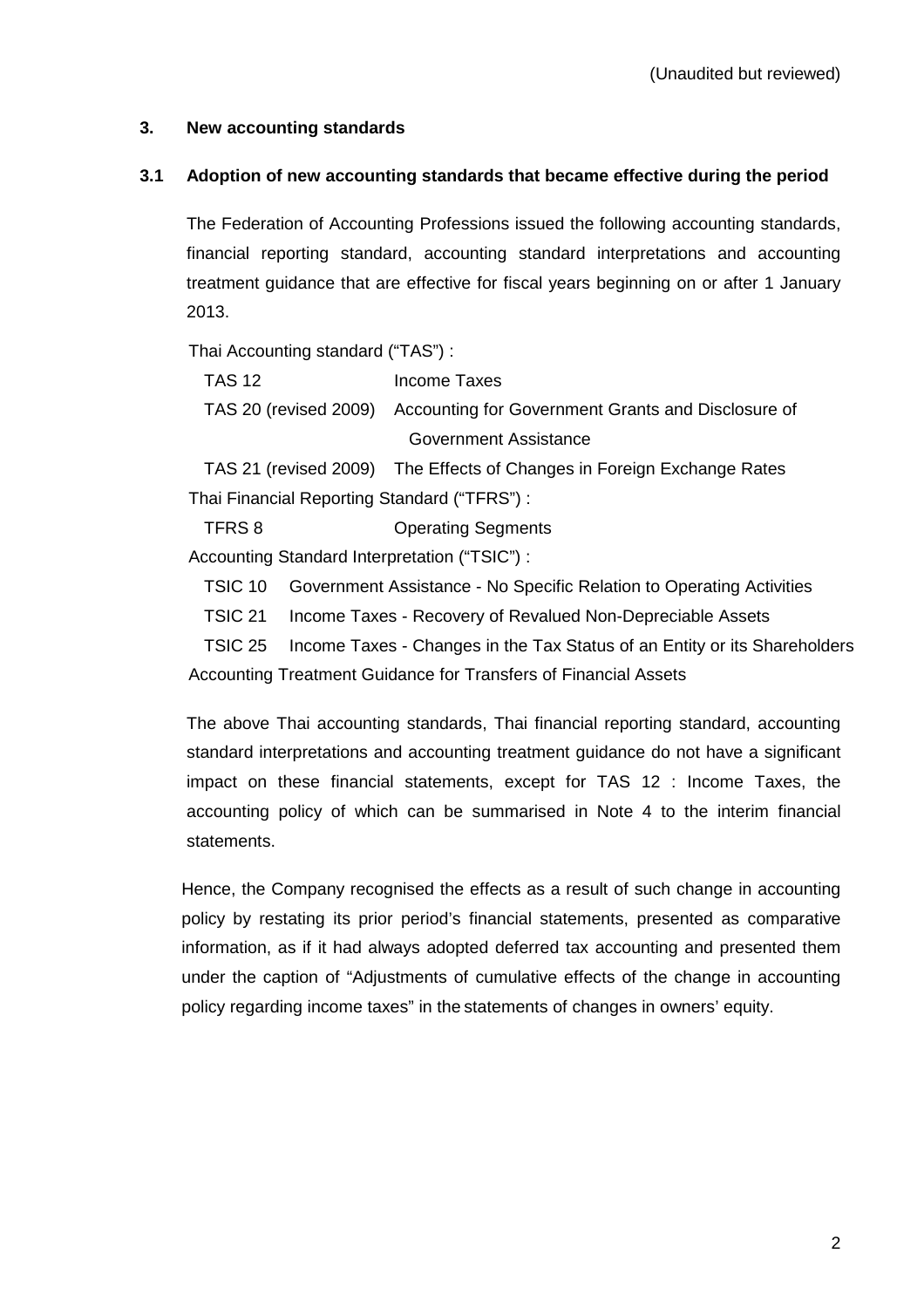The amounts of adjustments to the statements of financial position, income and comprehensive income from the first-time adoption of such accounting standard are summarised below.

|                                         |              |                  | (Unit: Million Baht) |
|-----------------------------------------|--------------|------------------|----------------------|
|                                         | 30 June 2013 | 31 December 2012 | 1 January 2012       |
| <b>Statements of financial position</b> |              |                  |                      |
| Increase in deferred tax assets         | 1.210        | 780              | 340                  |
| Increase in deferred tax liabilities    | 1.406        | 1.288            | 495                  |
| Increase in unappropriated retained     |              |                  |                      |
| earnings                                | 1,202        | 780              | 340                  |
| Decrease in other component of          |              |                  |                      |
| owners' equity                          | 1.398        | 1.288            | 495                  |

(Unit: Million Baht)

|                                        | For the three-month periods<br>ended 30 June |       | For the six-month periods<br>ended 30 June |       |
|----------------------------------------|----------------------------------------------|-------|--------------------------------------------|-------|
|                                        |                                              |       |                                            |       |
|                                        | 2013                                         | 2012  | 2013                                       | 2012  |
| <b>Statements of income</b>            |                                              |       |                                            |       |
| Decrease in income tax expenses        | 51                                           | 195   | 422                                        | 294   |
| Increase in profits for the periods    | 51                                           | 195   | 422                                        | 294   |
| Increase in basic earnings per share   |                                              |       |                                            |       |
| (Baht per share)                       | 0.043                                        | 0.163 | 0.349                                      | 0.244 |
| Increase in diluted earnings per share |                                              |       |                                            |       |
| (Baht per share)                       | 0.042                                        | 0.162 | 0.348                                      | 0.242 |
| <b>Statements of comprehensive</b>     |                                              |       |                                            |       |
| income                                 |                                              |       |                                            |       |
| (Increase) decrease in income taxes    |                                              |       |                                            |       |
| relevant to gains on revaluation of    |                                              |       |                                            |       |
| available-for-sale investments         | 235                                          | (106) | (109)                                      | (263) |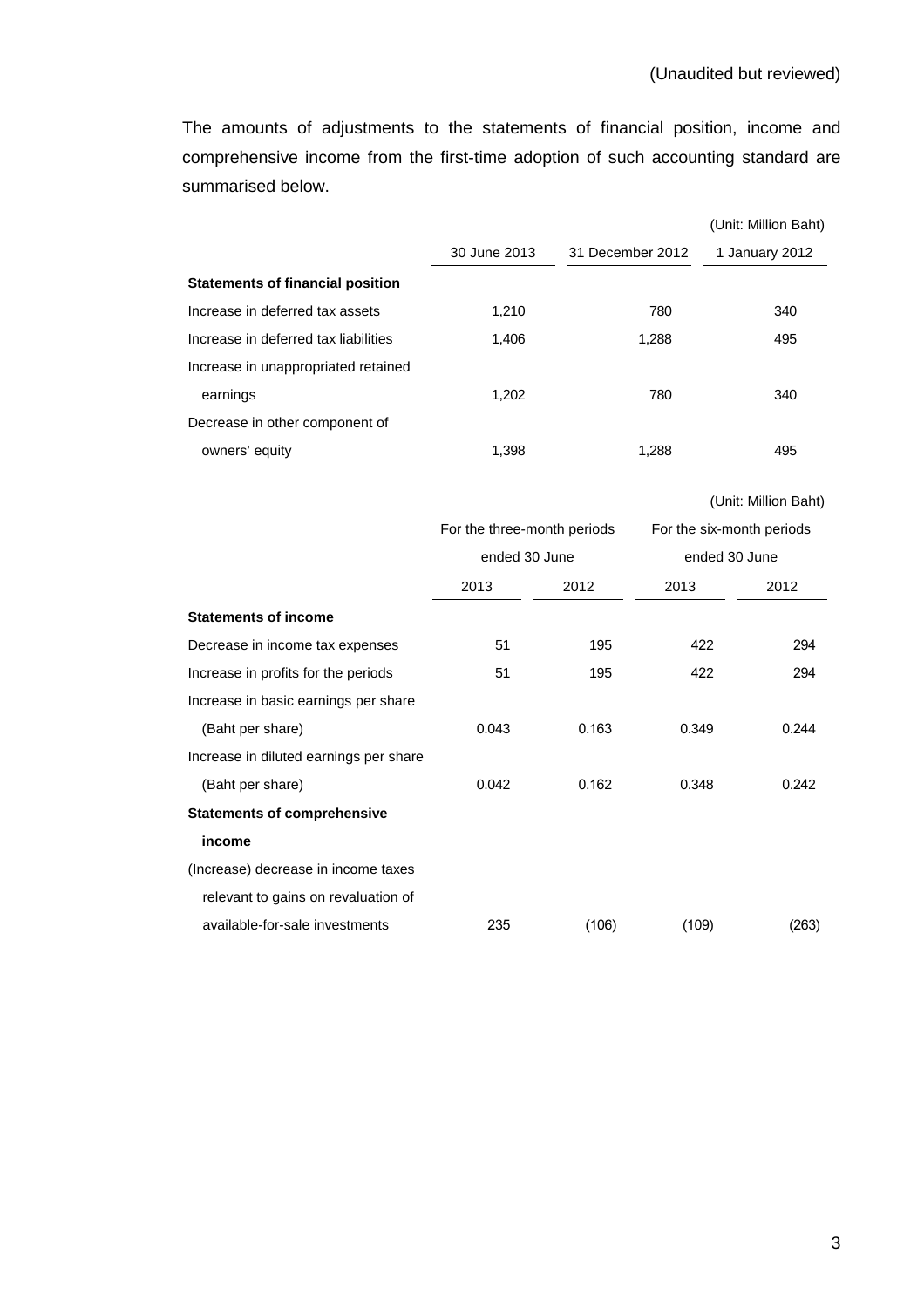## **3.2 New accounting standards not yet effective**

The Federation of Accounting Professions has issued notifications which are published in the Royal Gazette, also mandating the use of financial reporting standard, accounting standard interpretation and financial reporting standard interpretations as follows.

|                    |                                                              | <b>Effective date</b> |
|--------------------|--------------------------------------------------------------|-----------------------|
|                    | Thai Financial Reporting Standard ("TFRS") :                 |                       |
| TFRS 4             | <b>Insurance Contracts</b>                                   | 1 January 2016        |
|                    | Thai Accounting Standard Interpretation ("TSIC") :           |                       |
| TSIC <sub>29</sub> | <b>Service Concession Arrangements:</b>                      | 1 January 2014        |
|                    | <b>Disclosures</b>                                           |                       |
|                    | Thai Financial Reporting Standard Interpretation ("TFRIC") : |                       |
| <b>TFRIC1</b>      | Changes in Existing Decommissioning,                         | 1 January 2014        |
|                    | <b>Restoration and Similar Liabilities</b>                   |                       |
| <b>TFRIC4</b>      | Determining whether an Arrangement                           | 1 January 2014        |
|                    | contains a Lease                                             |                       |
| <b>TFRIC 5</b>     | Rights to Interests arising from                             | 1 January 2014        |
|                    | Decommissioning, Restoration and                             |                       |
|                    | <b>Environmental Rehabilitation Funds</b>                    |                       |
| <b>TFRIC 7</b>     | Applying the Restatement Approach under                      | 1 January 2014        |
|                    | TAS 29 Financial Reporting in Hyper                          |                       |
|                    | inflationary Economics                                       |                       |
| TFRIC 10           | Interim Financial Reporting and Impairment                   | 1 January 2014        |
| TFRIC 12           | <b>Service Concession Arrangements</b>                       | 1 January 2014        |
| <b>TFRIC 13</b>    | <b>Customer Loyalty Programmes</b>                           | 1 January 2014        |

The Company's management has assessed the effect of the above financial reporting standard, accounting standard interpretation and financial reporting standard interpretations and believes that they are not relevant to the business of the Company or have no significant impact on the financial statements when they are initially applied, except for TFRS 4, for which the Company's management is still evaluating the impact to the financial statements for the year in which it is initially applied and has yet to reach a conclusion.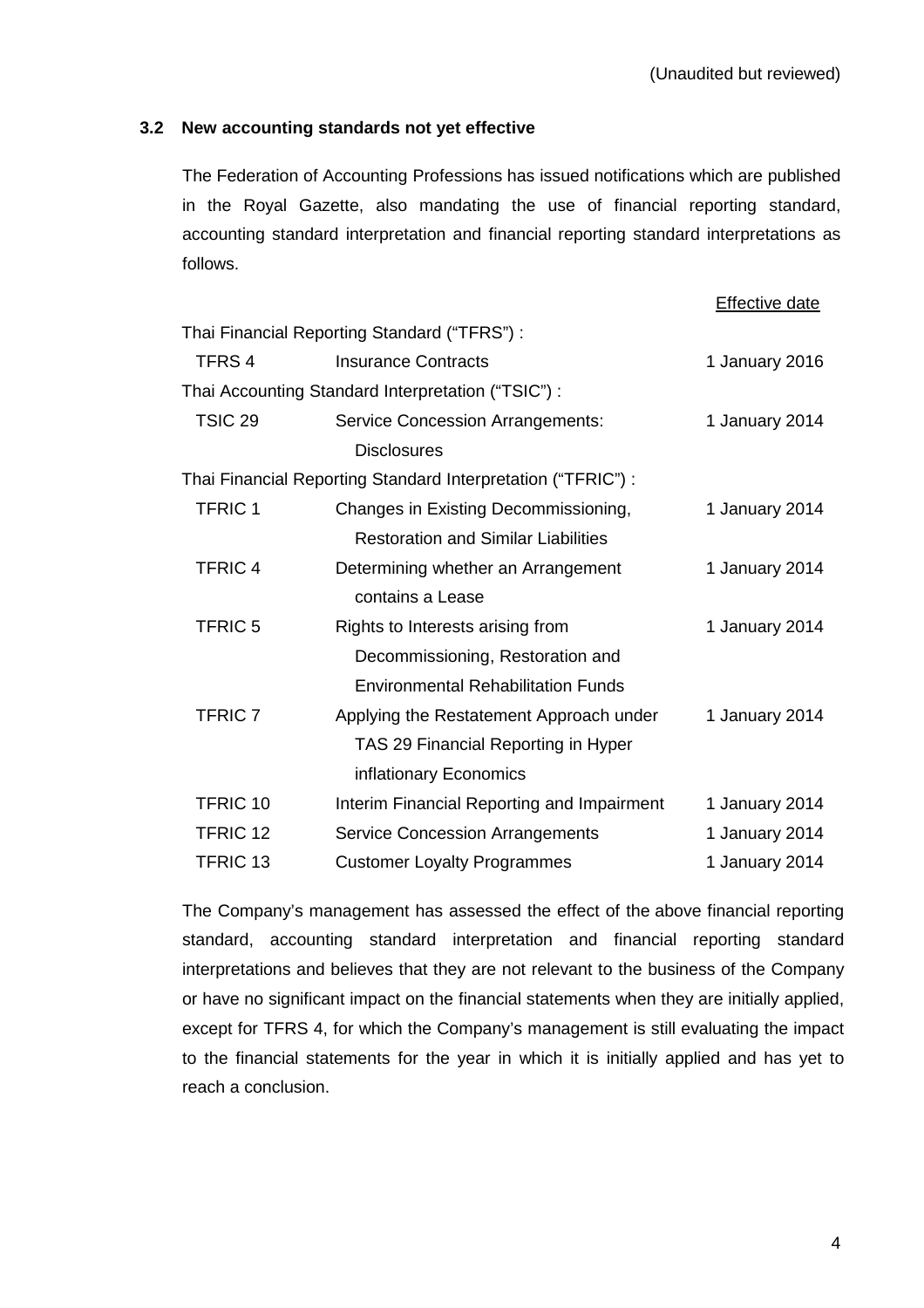## **4. Significant accounting policies**

These interim f**i**nancial statements are prepared using the same accounting policies and methods of computation as that were used for the financial statements for the year ended 31 December 2012, except for the first-time adoption of TAS 12 : Income Taxes.

Accounting policy on income taxes can be summarised as below.

### **Income taxes**

Income tax expenses represent the sum of income taxes currently payable and deferred income taxes.

## **Current income taxes**

Current income taxes are provided in the accounts at the amount expected to be paid to the taxation authorities, based on taxable profits determined in accordance with tax legislation.

## **Deferred income taxes**

Deferred income tax is provided on temporary differences between the tax bases of assets and liabilities and their carrying amounts at the end of each reporting period, using the tax rates enacted at the end of the reporting periods.

The Company recognises deferred tax liabilities for all taxable temporary differences while they recognise deferred tax assets for all deductible temporary differences and tax losses brought forward to the extent that it is probable that future taxable profit will be available against which such deductible temporary differences and tax losses brought forward can be utilised.

At each reporting date, the Company reviews and reduces the carrying amount of deferred tax assets to the extent that it is no longer probable that sufficient taxable profit will be available to allow all or part of the deferred tax asset to be utilised.

The Company records deferred tax directly to owners' equity if the taxes relate to items that are recorded directly to owners' equity.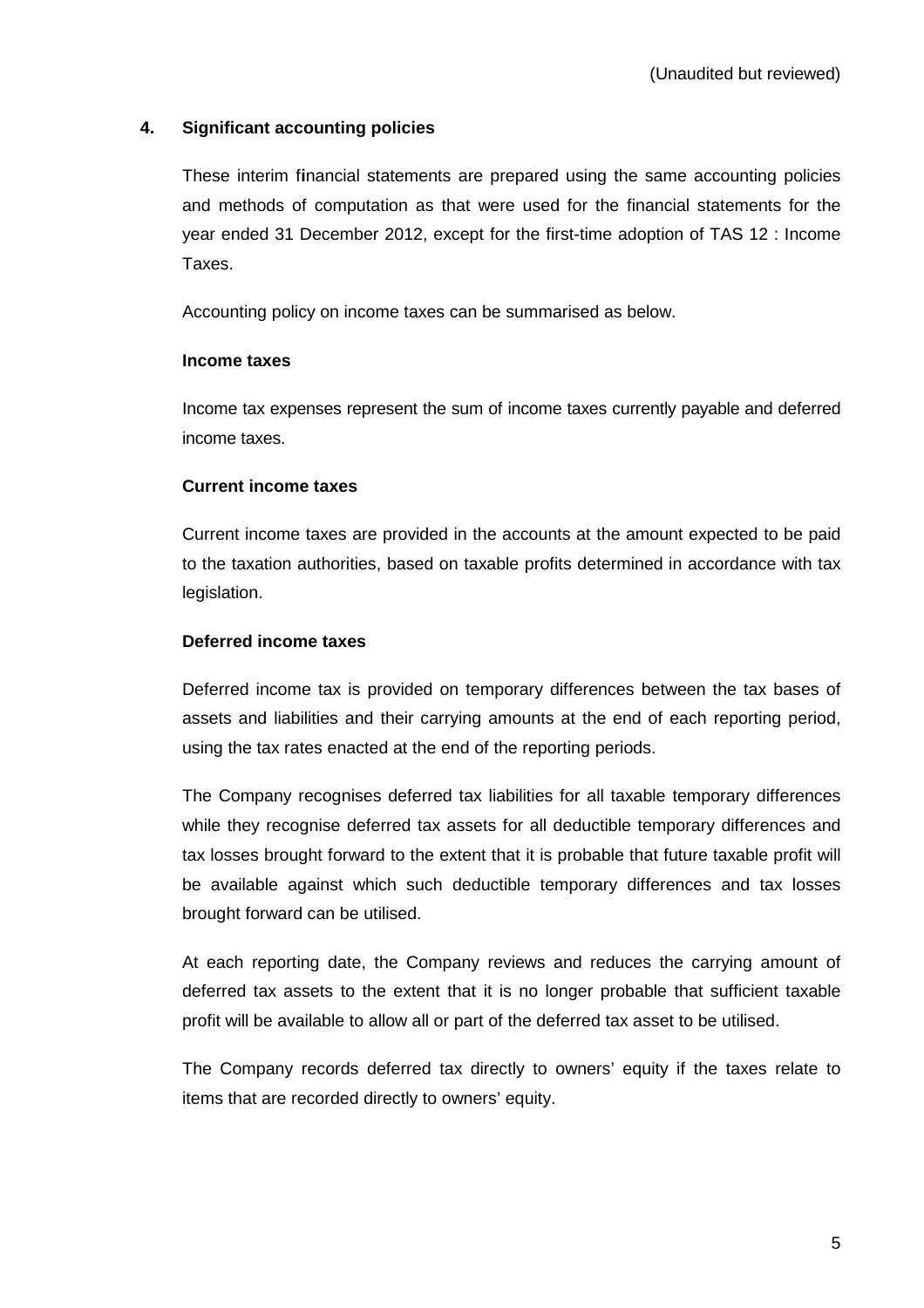### **5. Cash and cash equivalents**

|                                                    |               | (Unit: Baht)     |
|----------------------------------------------------|---------------|------------------|
|                                                    | 30 June 2013  | 31 December 2012 |
|                                                    |               |                  |
| Cash on hand                                       | 3,269,780     | 6,438,416        |
| Deposits at banks with no fixed maturity date      | 397,696,844   | 859,407,531      |
| Deposits at banks with fixed maturity date         | 730,000,000   | 750,000,000      |
| Total cash and deposits at financial institutions  | 1,130,966,624 | 1,615,845,947    |
| Less: Deposits at banks and financial institutions |               |                  |
| with an original maturity period of longer         |               |                  |
| than 3 months                                      | (730,000,000) | (750,000,000)    |
| Cash and cash equivalents                          | 400,966,624   | 865,845,947      |

 As at 30 June 2013, interest rates on saving accounts, fixed deposits and promissory notes are in the range of 0.625% - 6.10% per annum (31 December 2012: 0.063% - 6.10% per annum).

## **6. Premium receivables**

 As at 30 June 2013 and 31 December 2012, the outstanding balances of premium receivables, classified by overdue period, counted from the due dates under the stipulated credit terms, are as follows:

(Unit: Baht)

|                           | 30 June 2013  |                |               |  |
|---------------------------|---------------|----------------|---------------|--|
|                           | Due from      |                |               |  |
|                           | Due from the  | agents and     |               |  |
|                           | insured       | <b>brokers</b> | Total         |  |
|                           |               |                |               |  |
| Not yet due               | 2,914,809,936 | 81,668,446     | 2,996,478,382 |  |
| Overdue                   |               |                |               |  |
| Not over 30 days          | 92,521,722    | 10,697,683     | 103,219,405   |  |
| Over 30 days to 60 days   |               | 10,465,357     | 10,465,357    |  |
| Over 60 days to 90 days   | 70,377        | 19,776,298     | 19,846,675    |  |
| Over 90 days to 1 year    | 24,064        | 1,717,417      | 1,741,481     |  |
| Over 1 year               | 312,340       | 395,314        | 707,654       |  |
| Total premium receivables | 3,007,738,439 | 124,720,515    | 3,132,458,954 |  |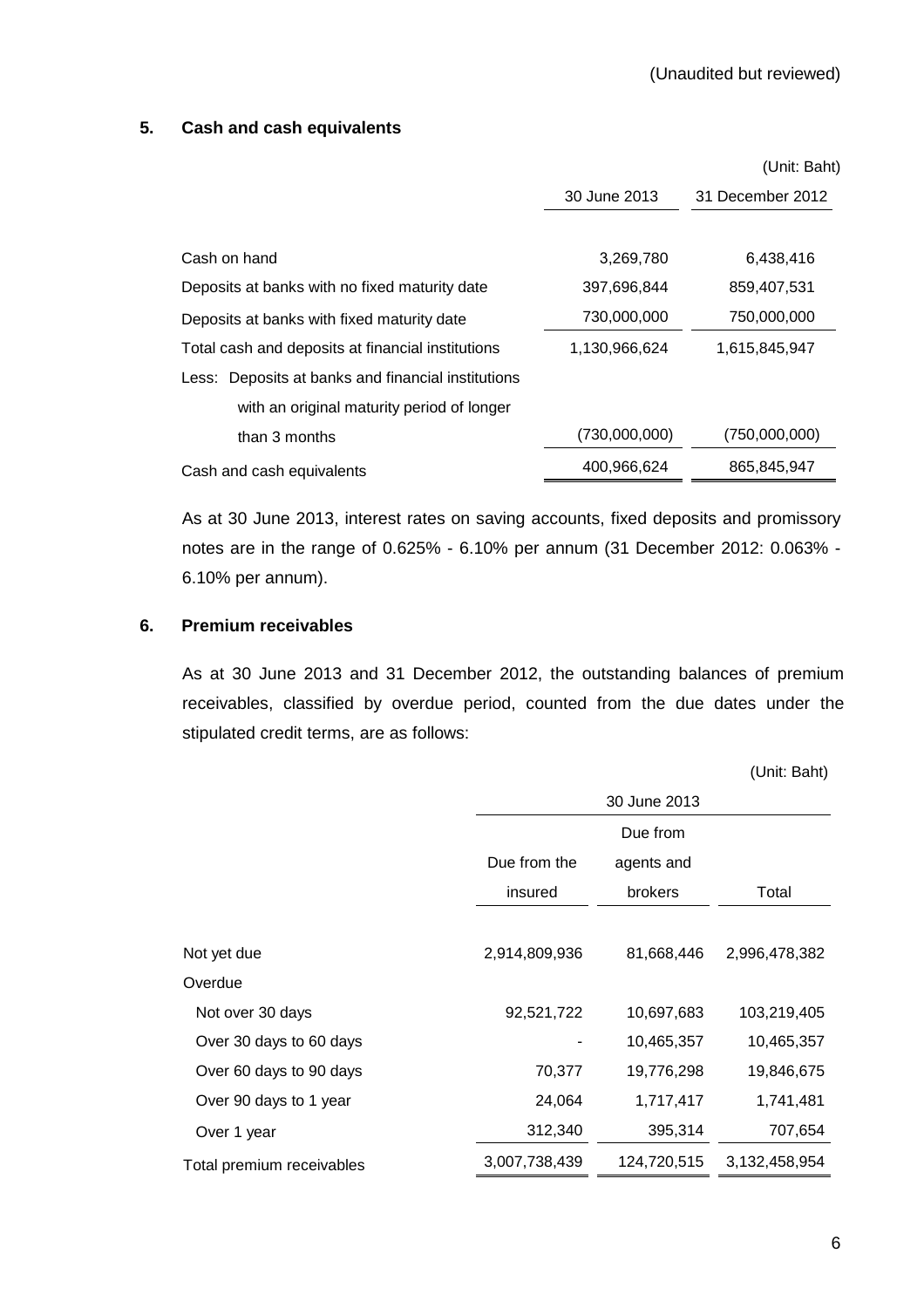#### (Unit: Baht)

|                           | 31 December 2012 |                |               |  |  |
|---------------------------|------------------|----------------|---------------|--|--|
|                           | Due from         |                |               |  |  |
|                           | Due from         | agents and     |               |  |  |
|                           | insured          | <b>brokers</b> | Total         |  |  |
|                           |                  |                |               |  |  |
| Not yet due               | 1,561,794,383    | 27,009,885     | 1,588,804,268 |  |  |
| Overdue                   |                  |                |               |  |  |
| Not over 30 days          | 192,880          | 7,344,220      | 7,537,100     |  |  |
| Over 30 days to 60 days   | 970,342          | 5,327,853      | 6,298,195     |  |  |
| Over 60 days to 90 days   | 1,208,521        | 3,986,228      | 5,194,749     |  |  |
| Over 90 days to 1 year    | 1,655,794        | 2,828,770      | 4,484,564     |  |  |
| Over 1 year               | 10,315           | 400,448        | 410,763       |  |  |
| Total premium receivables | 1,565,832,235    | 46,897,404     | 1,612,729,639 |  |  |

 For premium receivables due form agents and brokers, the Company has determined criteria in collections from those debtors in order to be in compliance with the stipulated credit terms. For overdue premium receivables, the Company has taken legal process with agents and brokers on a case by case basis.

## **7. Reinsurance assets**

|                                              |              | (Unit: Baht)     |
|----------------------------------------------|--------------|------------------|
|                                              | 30 June 2013 | 31 December 2012 |
| Insurance reserve refundable from reinsurers | 45,050,581   | 66,994,992       |
| Amounts due from reinsurers                  | 573,346,644  | 443,017,820      |
| Reinsurance assets                           | 618,397,225  | 510,012,812      |

As at 30 June 2013 and 31 December 2012, the outstanding balances of amounts due from reinsurers, classified by overdue period, are as follows:

|                                   |              | (Unit: Baht)     |
|-----------------------------------|--------------|------------------|
|                                   | 30 June 2013 | 31 December 2012 |
| Not yet due                       | 573,346,644  | 443,017,820      |
| Total amounts due from reinsurers | 573,346,644  | 443,017,820      |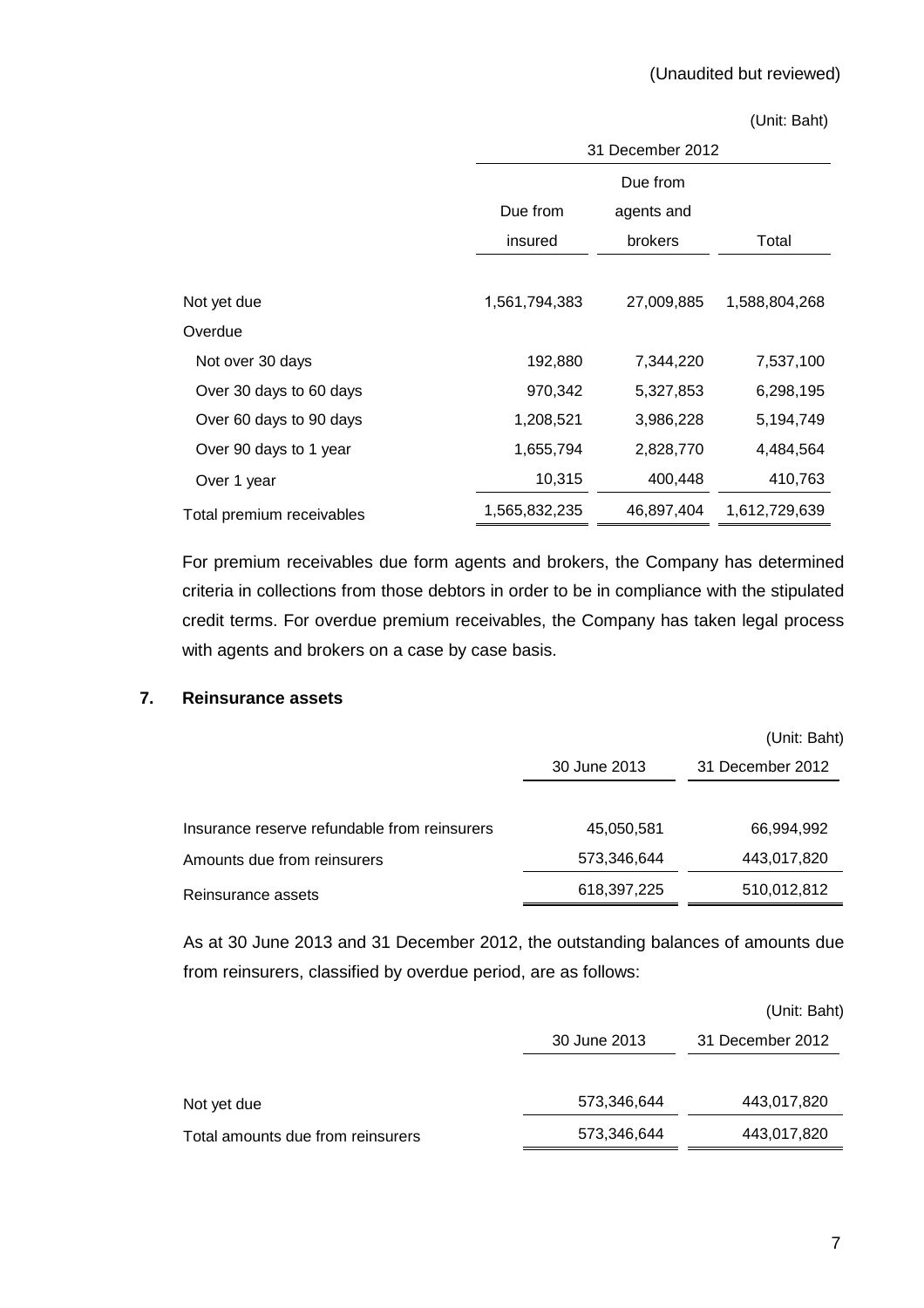## **8. Investments in securities**

# **8.1 Classified by investment types**

|                                            |                 |                |                  | (Unite: Baht)  |
|--------------------------------------------|-----------------|----------------|------------------|----------------|
|                                            | 30 June 2013    |                | 31 December 2012 |                |
|                                            | Cost/           |                | Cost/            |                |
|                                            | Amortised cost  | Fair value     | Amortised cost   | Fair value     |
| <b>Trading investments</b>                 |                 |                |                  |                |
| Government and state enterprise            |                 |                |                  |                |
| securities                                 | 445,113,916     | 439,622,443    | 476,046,230      | 477,236,368    |
| Domestic equity securities                 | 2,204,941,005   | 2,207,631,825  |                  |                |
| Add (less): Unrealised gains (losses)      | (2,800,653)     |                | 1,190,138        |                |
| Trading investments - net                  | 2,647,254,268   | 2,647,254,268  | 477,236,368      | 477,236,368    |
| Available-for-sale investments             |                 |                |                  |                |
| Government and state enterprise            |                 |                |                  |                |
| securities                                 | 2,002,429,724   | 2,037,195,814  | 3,098,389,385    | 3,169,558,338  |
| Domestic equity securities                 | 7,699,439,050   | 14,150,607,966 | 6,636,430,938    | 12,670,085,840 |
| Domestic investment units                  | 2,405,091,687   | 2,605,763,117  | 1,327,416,487    | 1,520,087,613  |
| Foreign investment units                   | 1,213,438,000   | 1,505,295,891  | 921,608,000      | 1,035,599,569  |
| Total                                      | 13,320,398,461  | 20,298,862,788 | 11,983,844,810   | 18,395,331,360 |
| Add: Unrealised gains                      | 6,978,464,327   |                | 6,411,486,550    |                |
| Total available-for-sale investments       | 20,298,862,788  | 20,298,862,788 | 18,395,331,360   | 18,395,331,360 |
| <b>Held-to-maturity investments</b>        |                 |                |                  |                |
| Government and state enterprise            |                 |                |                  |                |
| securities                                 | 99,815,448,824  |                | 90,327,084,144   |                |
| Private enterprises debt securities        | 19,973,659,573  |                | 18,812,126,696   |                |
| Foreign debt securities                    | 9,921,272,575   |                | 6,170,570,422    |                |
| Deposits at financial institutions with an |                 |                |                  |                |
| original maturity of longer than           |                 |                |                  |                |
| 3 months                                   | 730,000,000     |                | 750,000,000      |                |
| <b>Total held-to-maturity investments</b>  | 130,440,380,972 |                | 116,059,781,262  |                |
| <b>General investments</b>                 |                 |                |                  |                |
| Domestic equity securities                 | 29,887,830      |                | 29,887,830       |                |
| Foreign equity securities                  | 17,074,400      |                | 17,074,400       |                |
| <b>Total general investments</b>           | 46,962,230      |                | 46,962,230       |                |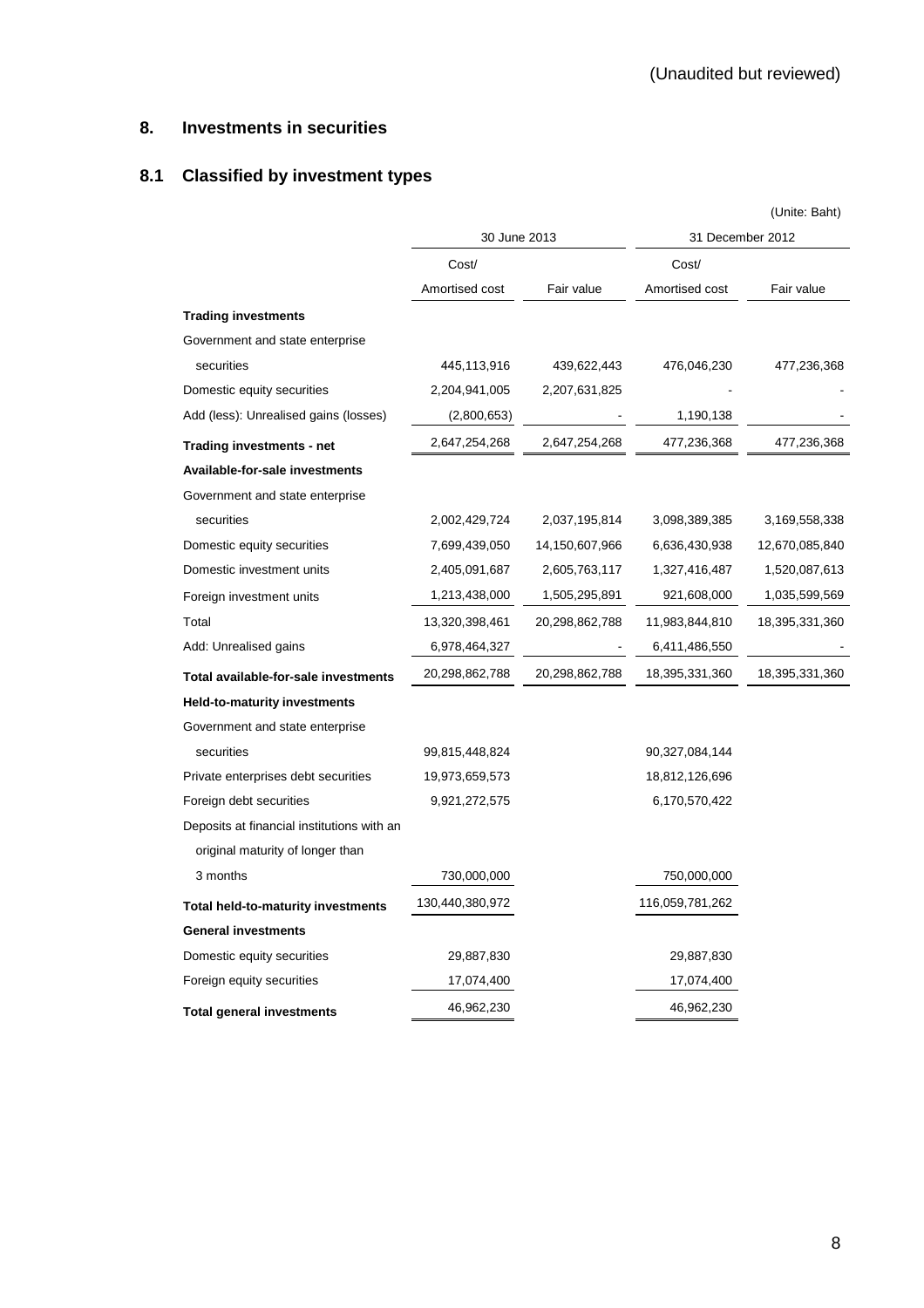## **8.2 Classified by remaining periods to maturity**

Investments in debt securities as at 30 June 2013 and 31 December 2012, classified by remaining periods to maturity, are as follows:

|                                            |                     |                     |                 | (Unit: Baht)    |
|--------------------------------------------|---------------------|---------------------|-----------------|-----------------|
|                                            |                     | 30 June 2013        |                 |                 |
|                                            |                     | Periods to maturity |                 |                 |
|                                            | Within 1 year       | $1 - 5$ years       | Over 5 years    | Total           |
| <b>Trading investments</b>                 |                     |                     |                 |                 |
| Government and state enterprise securities |                     |                     | 445,113,916     | 445,113,916     |
| Less: Unrealised losses                    |                     |                     | (5,491,473)     | (5, 491, 473)   |
| Trading investments - net                  |                     |                     | 439,622,443     | 439,622,443     |
| Available-for-sale investments             |                     |                     |                 |                 |
| Government and state enterprise securities |                     | 699,494,997         | 1,302,934,727   | 2,002,429,724   |
| Add: Unrealised gains                      |                     | 7,720,115           | 27,045,975      | 34,766,090      |
| Total available-for-sale investments       |                     | 707,215,112         | 1,329,980,702   | 2,037,195,814   |
| Held-to-maturity investments               |                     |                     |                 |                 |
| Government and state enterprise securities | 1,262,692,950       | 8,148,478,557       | 90,404,277,317  | 99,815,448,824  |
| Private enterprises debt securities        | 625,000,000         | 4,104,000,000       | 15,244,659,573  | 19,973,659,573  |
| Foreign debt securities                    | 545,948,460         | 3,581,319,943       | 5,794,004,172   | 9,921,272,575   |
| Deposits at financial institutions with an |                     |                     |                 |                 |
| original maturity of longer than 3 months  | 430,000,000         | 300,000,000         |                 | 730,000,000     |
| <b>Total held-to-maturity investments</b>  | 2,863,641,410       | 16,133,798,500      | 111,442,941,062 | 130,440,380,972 |
|                                            |                     |                     |                 | (Unit: Baht)    |
|                                            |                     | 31 December 2012    |                 |                 |
|                                            | Periods to maturity |                     |                 |                 |
|                                            | Within 1 year       | $1 - 5$ years       | Over 5 years    | Total           |
| <b>Trading investments</b>                 |                     |                     |                 |                 |
| Government and state enterprise securities |                     |                     | 476,046,230     | 476,046,230     |

| Government and state enterprise securities |               |                | 476,046,230    | 476,046,230     |
|--------------------------------------------|---------------|----------------|----------------|-----------------|
| Add: Unrealised gains                      |               |                | 1,190,138      | 1,190,138       |
| <b>Total trading investments</b>           |               |                | 477,236,368    | 477,236,368     |
| Available-for-sale investments             |               |                |                |                 |
| Government and state enterprise securities |               | 1,718,370,905  | 1,380,018,480  | 3,098,389,385   |
| Add: Unrealised gains                      |               | 23,446,166     | 47,722,787     | 71,168,953      |
| Total available-for-sale investments       |               | 1,741,817,071  | 1,427,741,267  | 3,169,558,338   |
| <b>Held-to-maturity investments</b>        |               |                |                |                 |
| Government and state enterprise securities | 1,945,276,725 | 8,024,048,763  | 80,357,758,656 | 90,327,084,144  |
| Private enterprises debt securities        | 560,000,000   | 4,128,000,000  | 14,124,126,696 | 18,812,126,696  |
| Foreign debt securities                    | 380,704,403   | 3,751,860,952  | 2,038,005,067  | 6,170,570,422   |
| Deposits at financial institutions with an |               |                |                |                 |
| original maturity of longer than 3 months  | 50,000,000    | 700,000,000    |                | 750,000,000     |
| <b>Total held-to-maturity investments</b>  | 2,935,981,128 | 16,603,909,715 | 96,519,890,419 | 116,059,781,262 |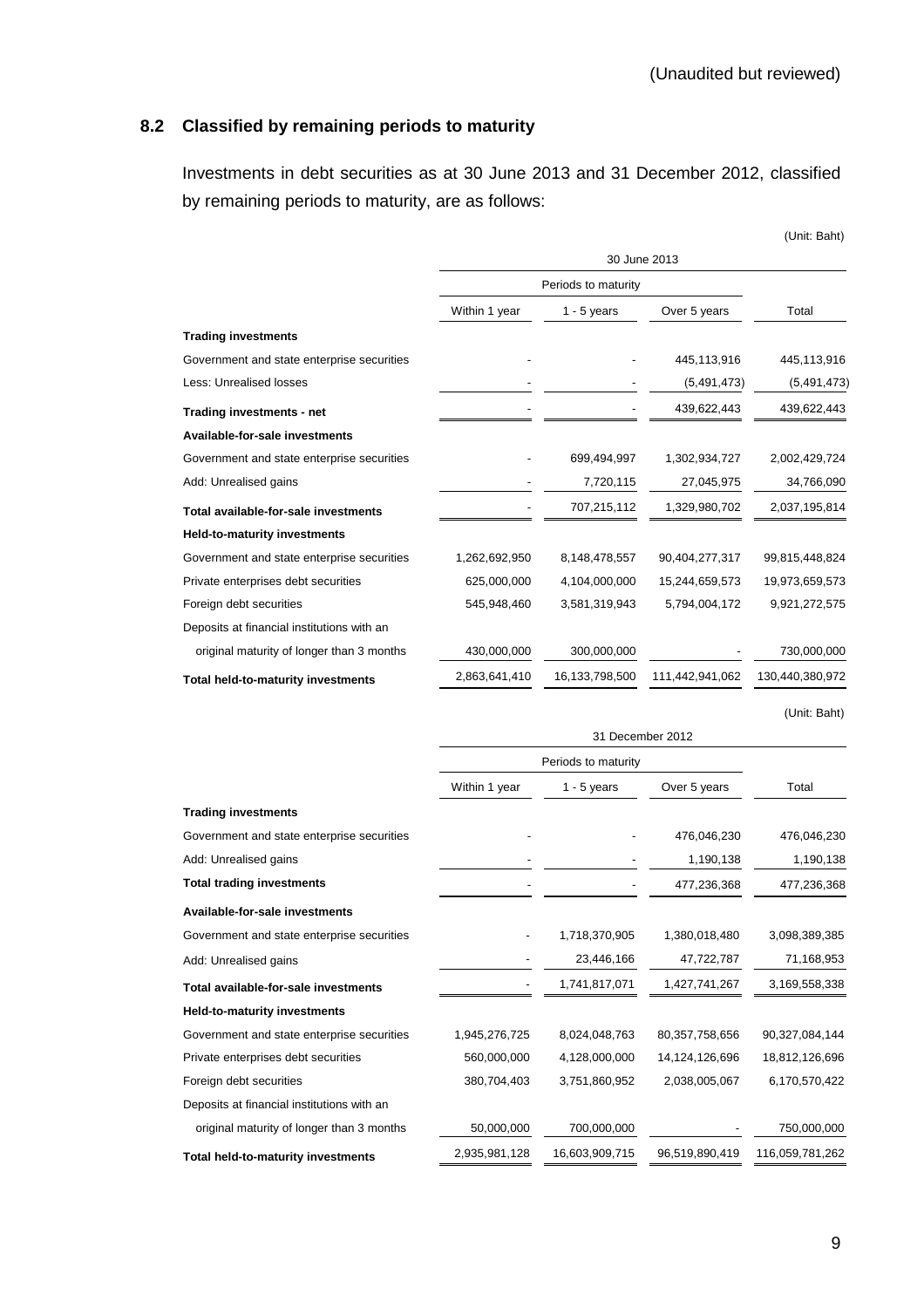### **8.3 Investments in structured notes**

 Investments in structured notes, which are classified as held-to-maturity investments, consisted of the followings.

- (a) As at 30 June 2013 and 31 December 2012, the Company has investments of Baht 900 million and Baht 1,400 million, respectively, in promissory notes and bills of exchange, which were issued by local banks and branches of foreign commercial banks, have remaining lives of 6 - 15 years, and contain conditions whereby the issuer has call option or has rights to call for additional deposits.
- (b) As at 30 June 2013 and 31 December 2012, the Company has investments of Baht 1,690 million and Baht 1,570 million, respectively, in promissory notes and bills of exchange, which were issued by branches of foreign commercial banks, have remaining lives of 3 years, and contain conditions whereby the issuer has a call option and additional amounts can be deposited on a monthly basis and settlement of principal and interest is to be received on the maturity date per the agreement.
- (c) As at 30 June 2013 and 31 December 2012, the Company has investments of Baht 3,600 million and Baht 3,600 million, respectively, in promissory notes and bills of exchange, which were issued by branches of foreign commercial banks, have remaining lives of 6 - 9 years, and bear interest that is reference to the yield rate on government bond (CMT Index).
- (d) As at 30 June 2013 and 31 December 2012, the Company has investments of Baht 2,016 million and Baht 1,702 million, respectively, in promissory notes and bills of exchange, which were issued by branches of foreign commercial banks, have remaining lives of 7 - 15 years, and contain conditions whereby redemption of the notes and bills is based on the credit event of the reference assets.
- (e) As at 30 June 2013, the Company has investments of Baht 501 million, in promissory notes and bills of exchange, which were issued by branches of foreign commercial banks, have remaining lives of 20 years, The bank has placed government bonds equivalent to 75% of the face values of the issued promissory notes and bills of exchange as collateral and such issues contain conditions whereby the redemption of the notes and bills is based on the credit event of the reference assets.

The above promissory notes and bills of exchange contain embedded derivatives that are not closely related to the host contracts, except for investments in (b) above.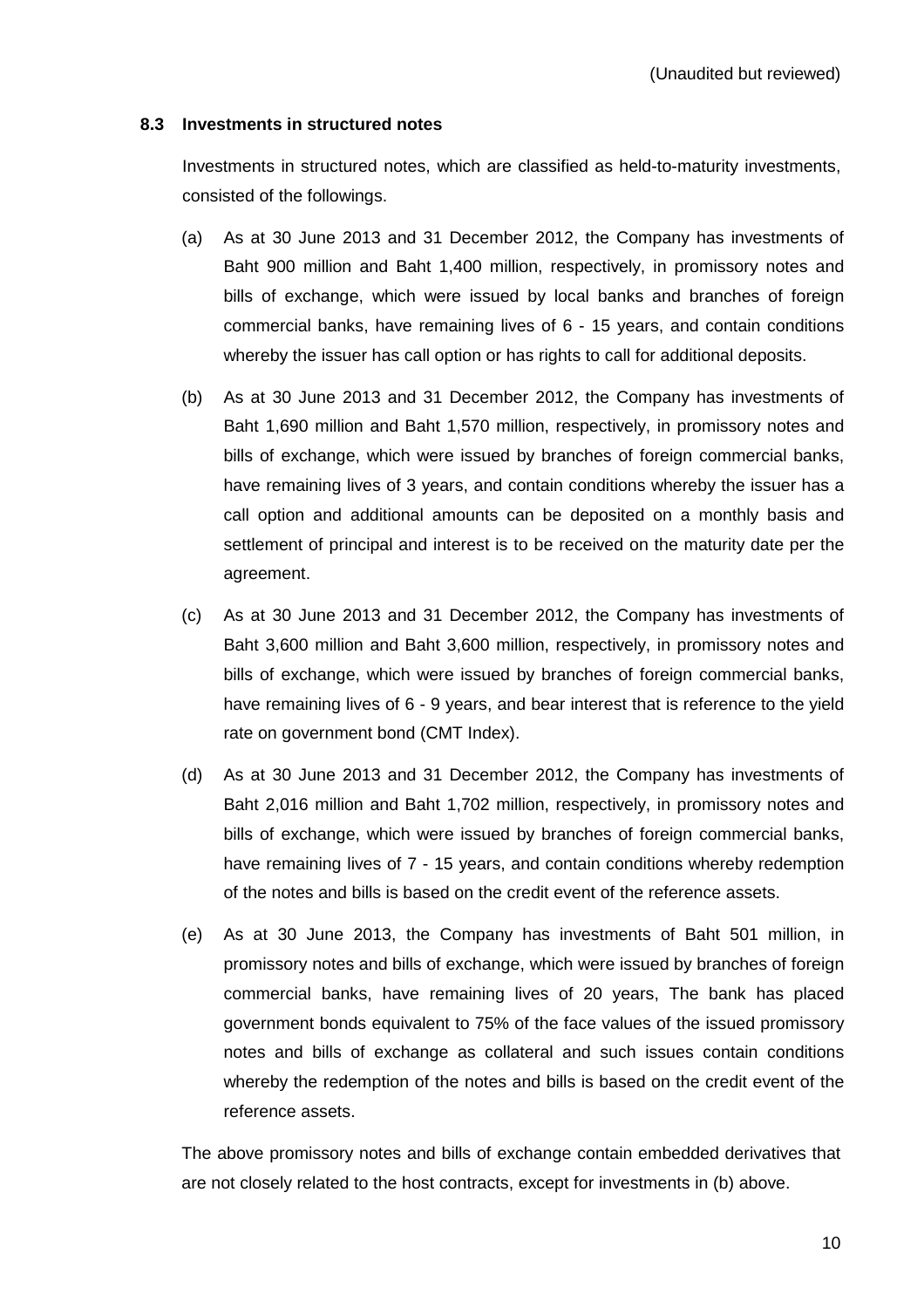### **8.4 Investments subject to restriction**

As at 30 June 2013 and 31 December 2012, the Company has placed government and state enterprise bonds of Baht 26,052 million and Baht 20,836 million, respectively with the Registrar as securities and reserves as described in Notes 27 and 28 to the financial statements.

### **8.5 Gains on investments**

Gains on investments for the three-month and six-month periods ended 30 June 2013 and 2012 consisted of:

|                                |                             |             |               | (Unit: Baht)              |  |
|--------------------------------|-----------------------------|-------------|---------------|---------------------------|--|
|                                | For the three-month periods |             |               | For the six-month periods |  |
|                                | ended 30 June               |             | ended 30 June |                           |  |
|                                | 2013<br>2012                |             | 2013          | 2012                      |  |
| Gains on sales of investments  |                             |             |               |                           |  |
| Trading investments            | 58.109.309                  | 117.920.304 | 59.191.760    | 127.563.382               |  |
| Available-for-sale investments | 114,462,389                 | 5,393,113   | 340,864,910   | 180,515,870               |  |
| Total                          | 172,571,698                 | 123,313,417 | 400,056,670   | 308,079,252               |  |

### **8.6 Revaluation surplus on available-for-sale investments**

|                                                        |                   | (Unit: Baht)     |
|--------------------------------------------------------|-------------------|------------------|
|                                                        | For the six-month | For the          |
|                                                        | period ended      | year ended       |
|                                                        | 30 June 2013      | 31 December 2012 |
|                                                        |                   |                  |
| Revaluation surplus on available-for-sale              |                   |                  |
| investments - beginning of the period/year             | 6,441,716,041     | 2,477,708,155    |
| Gains on revaluation during the period/year            | 884,143,111       | 4,537,681,934    |
| Gains on sales of available-for-sale investments       |                   |                  |
| transferred to be recognised in profits from operation |                   |                  |
| during the period/year                                 | (337, 914, 586)   | (573,674,048)    |
| Revaluation surplus on available-for-sale investments  |                   |                  |
| - end of the period/year                               | 6,987,944,566     | 6,441,716,041    |
| Less: Relevant income taxes                            | (1,397,588,913)   | (1,288,343,208)  |
| Revaluation surplus on available-for-sale investments  |                   |                  |
| - net of relevant income taxes                         | 5,590,355,653     | 5,153,372,833    |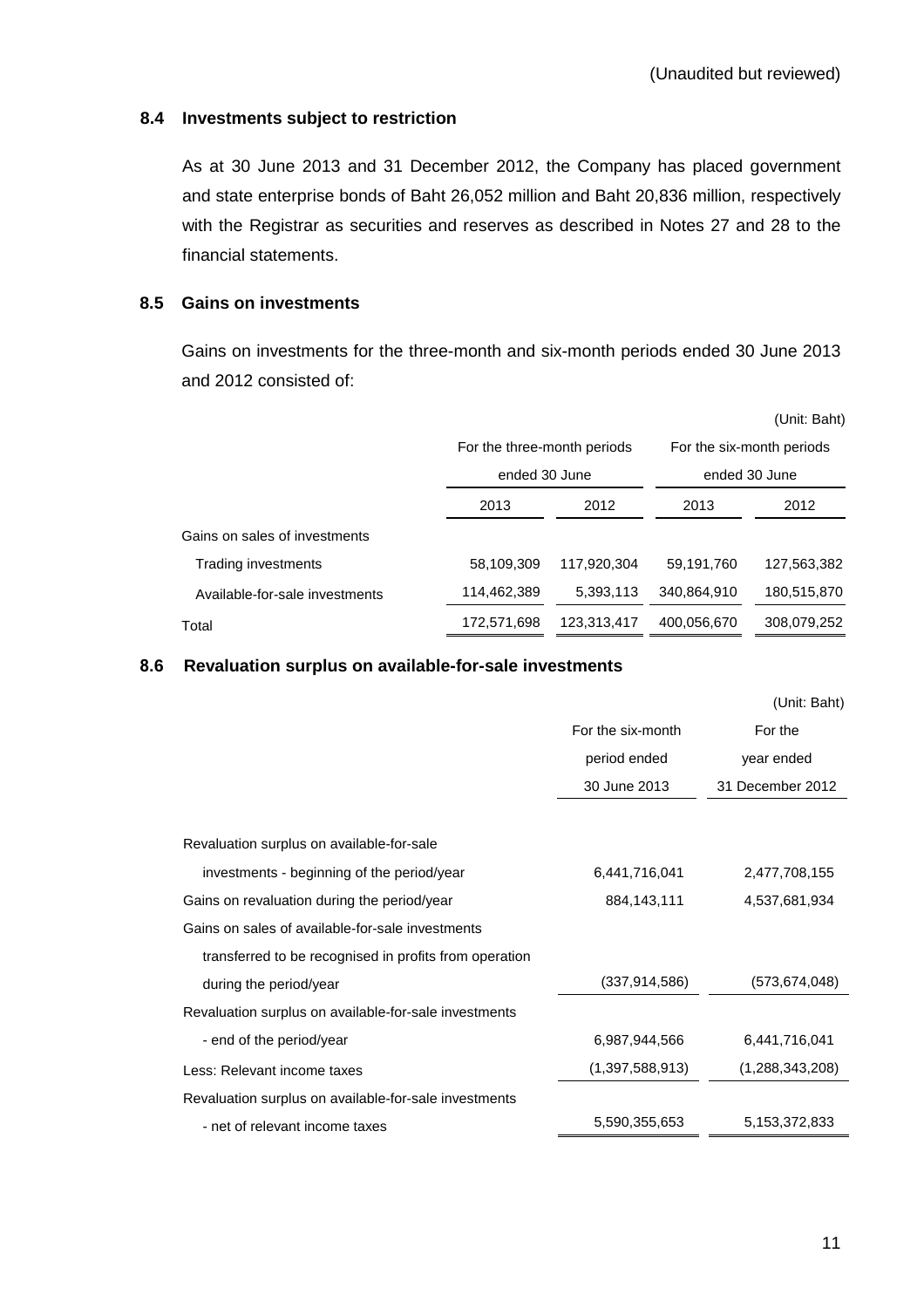### **9. Loans and accrued interest receivables**

 As at 30 June 2013 and 31 December 2012, the balances of loans and accrued interest receivables, classified by overdue periods, are as follows:

|                                       |                |                          |                |           |                |                          |               |                            | (Unit: Baht)  |
|---------------------------------------|----------------|--------------------------|----------------|-----------|----------------|--------------------------|---------------|----------------------------|---------------|
|                                       |                |                          |                |           | 30 June 2013   |                          |               |                            |               |
| Overdue periods                       | Policy loans   |                          | Mortgage loans |           | Other loans    |                          | Total         |                            |               |
|                                       |                | Accrued                  |                | Accrued   |                | Accrued                  |               | Accrued                    |               |
|                                       | Principal      | interest                 | Principal      | interest  | Principal      | interest                 | Principal     | interest                   | Total         |
|                                       |                |                          |                |           |                |                          |               |                            |               |
| Current                               | 2,755,760,226  | 201, 173, 187            | 241,332,413    | 46,929    | 15,574,338     | $\sim$                   | 3,012,666,977 | 201,220,116                | 3,213,887,093 |
| Overdue:                              |                |                          |                |           |                |                          |               |                            |               |
| Less than 6 months                    | ٠              | $\overline{\phantom{a}}$ | ٠              | ٠         |                | $\overline{\phantom{a}}$ |               | ٠                          |               |
| 6 - 12 months                         | $\blacksquare$ | ٠                        | 352,293        | 777       | $\blacksquare$ | $\overline{\phantom{a}}$ | 352,293       | 777                        | 353,070       |
| Over 12 months                        | ٠              | ٠                        | 1,205,038      | 79,478    | 126,112        | 1,583                    | 1,331,150     | 81,061                     | 1,412,211     |
| Total                                 | 2,755,760,226  | 201, 173, 187            | 242,889,744    | 127,184   | 15,700,450     | 1,583                    | 3,014,350,420 | 201,301,954                | 3,215,652,374 |
| Less: Allowance for doubtful accounts |                |                          | (66, 408)      | (79, 478) |                |                          | (66, 408)     | (79, 478)                  | (145, 886)    |
| Loans and accrued interest            |                |                          |                |           |                |                          |               |                            |               |
| receivables - net                     | 2,755,760,226  | 201, 173, 187            | 242,823,336    | 47,706    | 15,700,450     | 1,583                    | 3,014,284,012 | 201,222,476 <sup>(1)</sup> | 3,215,506,488 |

(1) This amount included as a part of "Accrued investment income - net" in statements of financial position.

|                                       | 31 December 2012         |                          |                          |                          |                          |                          |               |                |               |
|---------------------------------------|--------------------------|--------------------------|--------------------------|--------------------------|--------------------------|--------------------------|---------------|----------------|---------------|
| Overdue periods                       | Policy loans             |                          |                          | Mortgage loans           |                          | Other loans              |               | Total          |               |
|                                       |                          | Accrued                  |                          | Accrued                  |                          | Accrued                  |               | Accrued        |               |
|                                       | Principal                | interest                 | Principal                | interest                 | Principal                | interest                 | Principal     | interest       | Total         |
|                                       |                          |                          |                          |                          |                          |                          |               |                |               |
| Current                               | 2,379,924,493            | 177,370,233              | 250,004,809              | 27,795                   | 17,274,290               | $\overline{\phantom{a}}$ | 2,647,203,592 | 177,398,028    | 2,824,601,620 |
| Overdue:                              |                          |                          |                          |                          |                          |                          |               |                |               |
| Less than 6 months                    |                          | $\sim$                   | 639,699                  | 3,143                    |                          | $\overline{\phantom{a}}$ | 639,699       | 3,143          | 642,842       |
| 6 - 12 months                         | $\overline{\phantom{a}}$ | $\overline{\phantom{a}}$ | $\overline{\phantom{a}}$ | $\overline{\phantom{a}}$ | 16,188                   |                          | 16,188        |                | 16,188        |
| Over 12 months                        |                          | ٠                        | 1,222,637                | 79,478                   | 84,713                   | 1,583                    | 1,307,350     | 81,061         | 1,388,411     |
| Total                                 | 2,379,924,493            | 177,370,233              | 251,867,145              | 110,416                  | 17,375,191               | 1,583                    | 2,649,166,829 | 177,482,232    | 2,826,649,061 |
| Less: Allowance for doubtful accounts |                          | $\overline{\phantom{a}}$ | (66, 408)                | (79, 478)                | $\overline{\phantom{a}}$ | $\overline{\phantom{a}}$ | (66, 408)     | (79, 478)      | (145, 886)    |
| Loans and accrued interest            |                          |                          |                          |                          |                          |                          |               |                |               |
| receivables - net                     | 2,379,924,493            | 177,370,233              | 251,800,737              | 30,938                   | 17,375,191               | 1,583                    | 2,649,100,421 | 177,402,754(1) | 2,826,503,175 |

(1) This amount included as a part of "Accrued investment income - net" in statements of financial position.

Loans to employees under the employee welfare scheme are set for a credit limit of Baht 100,000 to each employee for personal guarantee loans and of not to exceed 50 times the employee's salary to each employee for secured loans. The interest rates charged are at the rates of 6 percent and 5 percent per annum, respectively. As at 30 June 2013 and 31 December 2012, loans to employees and agents totalled Baht 65 million and Baht 69 million, respectively.

(Unit: Baht)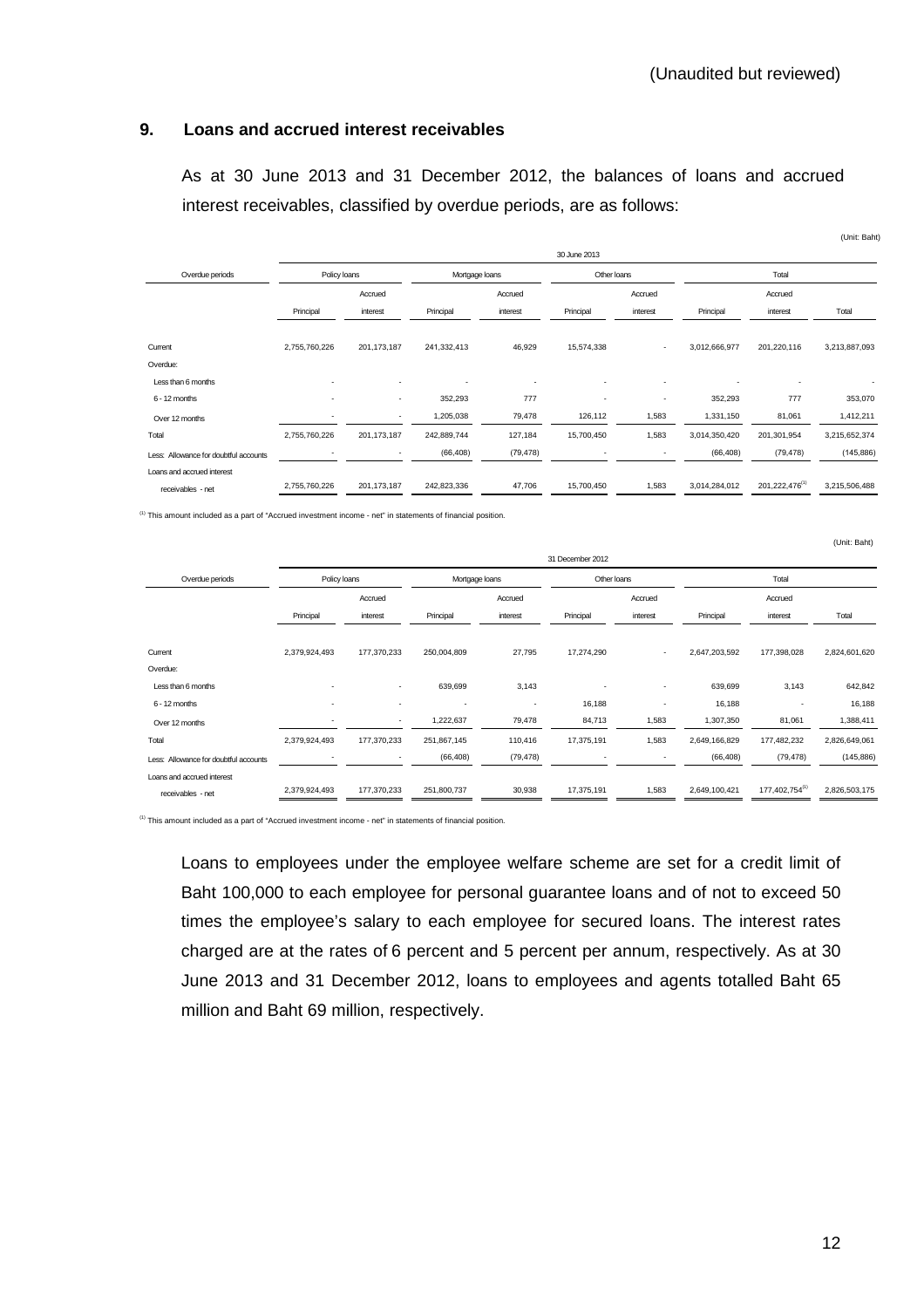## **10. Premises and equipment**

|                             |                          |               |                          |                   |             |                          |              | (Unit: Baht)   |
|-----------------------------|--------------------------|---------------|--------------------------|-------------------|-------------|--------------------------|--------------|----------------|
|                             |                          | Buildings and |                          | Office furniture, |             |                          |              |                |
|                             |                          | buildings     |                          | fixture and       | Motor       | Properties               | Construction |                |
|                             | Land                     | improvements  | Condominium              | equipment         | vehicles    | foreclosed               | in progress  | Total          |
| Net book value as           |                          |               |                          |                   |             |                          |              |                |
| at 1 January 2013           | 97.240.890               | 83,121,824    | 19,842,017               | 88,877,888        | 4,422,284   | 5,010,027                | 6,440,000    | 304,954,930    |
| Additions during the period |                          |               |                          |                   |             |                          |              |                |
| - at cost                   | $\overline{\phantom{a}}$ | 7,039,256     | $\overline{\phantom{a}}$ | 18,669,931        | 2,592,000   | $\overline{\phantom{a}}$ | 200,625      | 28,501,812     |
| Disposals during the period |                          |               |                          |                   |             |                          |              |                |
| - net book value            |                          |               |                          | (20, 266)         |             |                          |              | (20, 266)      |
| Depreciation charges for    |                          |               |                          |                   |             |                          |              |                |
| the period                  |                          | (7, 339, 327) | (915, 824)               | (24, 277, 930)    | (1,853,623) | (45,000)                 |              | (34, 431, 704) |
| Net book value as           |                          |               |                          |                   |             |                          |              |                |
| at 30 June 2013             | 97,240,890               | 82,821,753    | 18,926,193               | 83,249,623        | 5,160,661   | 4,965,027                | 6,640,625    | 299,004,772    |

## **11. Deferred tax assets/liabilities and income tax expenses**

## **11.1 Deferred tax assets/liabilities**

Deferred tax assets and deferred tax liabilities consisted of tax effects on temporary differences as shown below.

|                                       |               |               |             |                       |                                                            |                   | (Unit: Baht)              |
|---------------------------------------|---------------|---------------|-------------|-----------------------|------------------------------------------------------------|-------------------|---------------------------|
|                                       |               |               |             |                       | Changes in deferred tax assets/liabilities reported in the |                   |                           |
|                                       |               |               |             |                       | statements of income and comprehensive income              |                   |                           |
|                                       |               |               |             |                       | For the three-month periods                                |                   | For the six-month periods |
|                                       | 30 June       | 31 December   | 1 January   | ended 30 June         |                                                            |                   | ended 30 June             |
|                                       | 2013          | 2012          | 2012        | 2013                  | 2012                                                       | 2013              | 2012                      |
|                                       |               | (Restated)    |             |                       | (Restated)                                                 |                   | (Restated)                |
| Deferred tax assets                   |               |               |             |                       |                                                            |                   |                           |
| Life policy reserves                  | 1,158,743,304 | 732,914,999   | 304,326,534 | 55,489,720            | 188,497,364                                                | 425,828,305       | 288,483,284               |
| Loss reserves and                     |               |               |             |                       |                                                            |                   |                           |
| outstanding claims                    | 17,800,854    | 16,106,215    | 11,657,911  | 606,686               | 1,979,466                                                  | 1,694,639         | 5,175,210                 |
| Provisions for long-term              |               |               |             |                       |                                                            |                   |                           |
| employee benefits                     | 33,292,356    | 31,051,459    | 24,224,229  | 1,120,448             | 981,865                                                    | 2,240,897         | 1,963,731                 |
| Others                                | 585,108       | 29,177        | 25,794      | 474,386               |                                                            | 555,931           | 3,382                     |
| <b>Total deferred tax assets</b>      | 1,210,421,622 | 780,101,850   | 340,234,468 | $57,691,240^{(1)}$    | $191,458,695^{(1)}$                                        | 430, 319, 772(1)  | 295,625,607(1)            |
| <b>Deferred tax liabilities</b>       |               |               |             |                       |                                                            |                   |                           |
| Investments                           |               |               |             |                       |                                                            |                   |                           |
| <b>Trading investments</b>            | 8,184,070     | 61,723        | (623, 680)  | $6,173,685^{(1)}$     | $(3,725,148)^{(1)}$                                        | $8,122,347^{(1)}$ | $2,124,484^{(1)}$         |
| Available-for-sale                    |               |               |             |                       |                                                            |                   |                           |
| investments                           | 1,397,588,914 | 1,288,343,208 | 495,541,631 | $(235,091,806)^{(2)}$ | 106,315,168(2)                                             | 109,245,706(2)    | 263, 341, 985(2)          |
| <b>Total deferred tax liabilities</b> | 1,405,772,984 | 1,288,404,931 | 494,917,951 | (228, 918, 121)       | 102,590,020                                                | 117,368,053       | 265,466,469               |

(1) Recognised in statements of income

 $(2)$  Recognised in statements of comprehensive income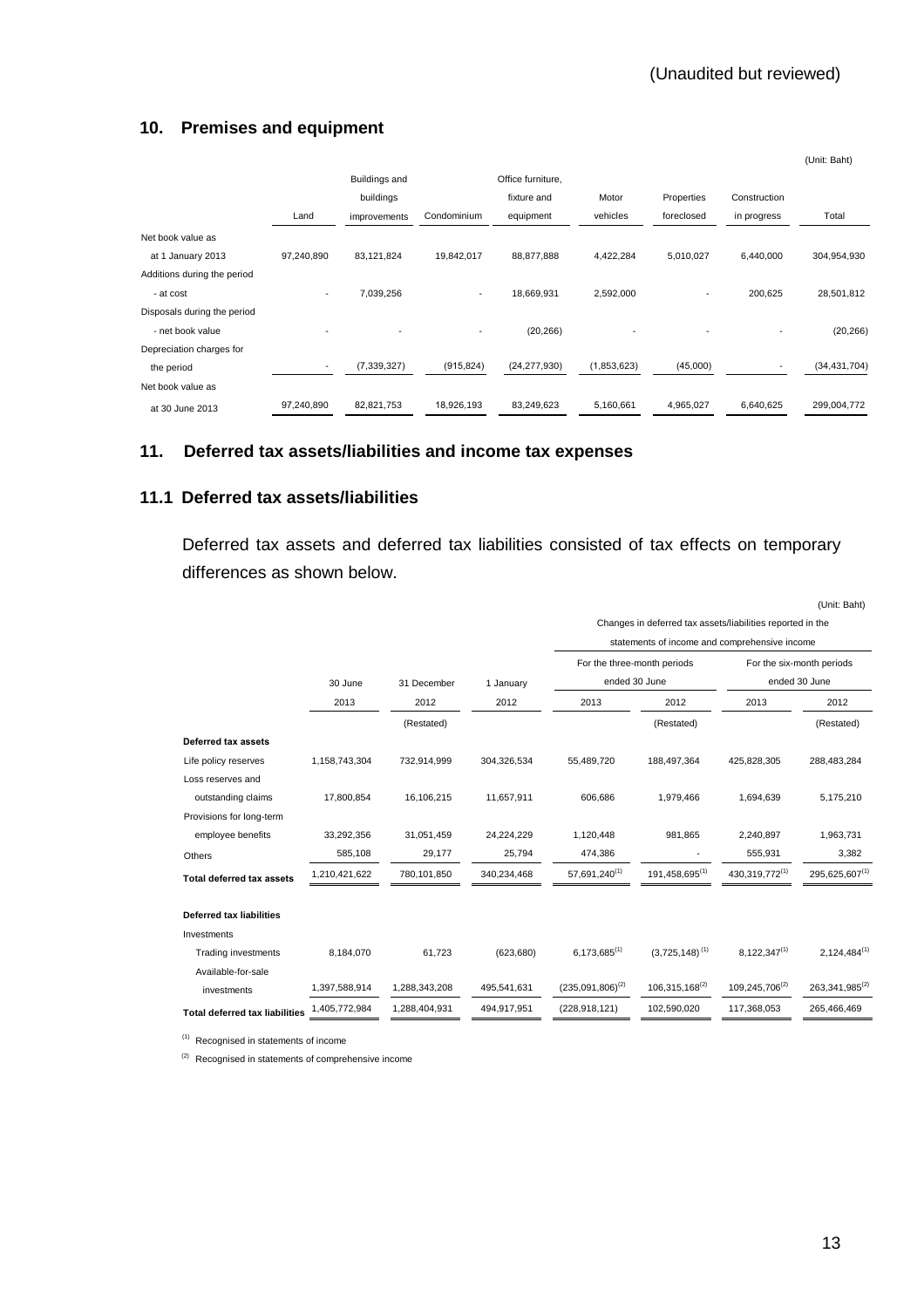### **11.2 Income tax expenses**

Income tax expenses for the three-month and six-month periods ended 30 June 2013 and 2012 are made up as follows:

|                                   |                       |                 |                                            | (Unit: Baht)    |  |
|-----------------------------------|-----------------------|-----------------|--------------------------------------------|-----------------|--|
|                                   | For the three-month   |                 | For the six-month<br>periods ended 30 June |                 |  |
|                                   | periods ended 30 June |                 |                                            |                 |  |
|                                   | 2013                  | 2012            | 2013                                       | 2012            |  |
|                                   |                       | (Restated)      |                                            | (Restated)      |  |
| <b>Current income taxes:</b>      |                       |                 |                                            |                 |  |
| Corporate income tax charge       | 375,519,654           | 500,589,798     | 929,129,790                                | 870,889,239     |  |
| Deferred income taxes:            |                       |                 |                                            |                 |  |
| Relating to origination and       |                       |                 |                                            |                 |  |
| reversal of temporary             |                       |                 |                                            |                 |  |
| differences                       | (51, 517, 557)        | (195, 183, 843) | (422,197,425)                              | (293, 501, 123) |  |
| Income tax expenses recognised in |                       |                 |                                            |                 |  |
| profits from operation            | 324,002,097           | 305,405,955     | 506,932,365                                | 577,388,116     |  |

 Reconciliations between income tax expenses and the product of accounting profits for the three-month and six-month periods ended 30 June 2013 and 2012 and the applicable corporate income tax rates are as follows:

(Unit: Baht)

|                                       |                | For the three-month   | For the six-month<br>periods ended 30 June |                |  |
|---------------------------------------|----------------|-----------------------|--------------------------------------------|----------------|--|
|                                       |                | periods ended 30 June |                                            |                |  |
|                                       | 2013           | 2012                  | 2013                                       | 2012           |  |
|                                       |                | (Restated)            |                                            | (Restated)     |  |
| Accounting profits before income tax  |                |                       |                                            |                |  |
| expenses                              | 1,776,795,911  | 1,308,431,409         | 2,881,669,679                              | 2,592,376,915  |  |
| Applicable corporate income tax rates | 20%            | 23%                   | 20%                                        | 23%            |  |
| Income taxes at the applicable        |                |                       |                                            |                |  |
| corporate income tax rates            | 355,359,182    | 300,939,224           | 576,333,936                                | 596,246,690    |  |
| Net tax effect on income or expenses  |                |                       |                                            |                |  |
| that are not taxable or not           |                |                       |                                            |                |  |
| deductible in determining taxable     |                |                       |                                            |                |  |
| profits                               | (31, 357, 085) | (24, 810, 845)        | (69, 401, 571)                             | (62, 883, 742) |  |
| Effects of changes in the applicable  |                |                       |                                            |                |  |
| corporate income tax rates            |                | 29,277,576            |                                            | 44,025,168     |  |
| Income tax expenses recognised in     |                |                       |                                            |                |  |
| profits from operation                | 324,002,097    | 305,405,955           | 506,932,365                                | 577,388,116    |  |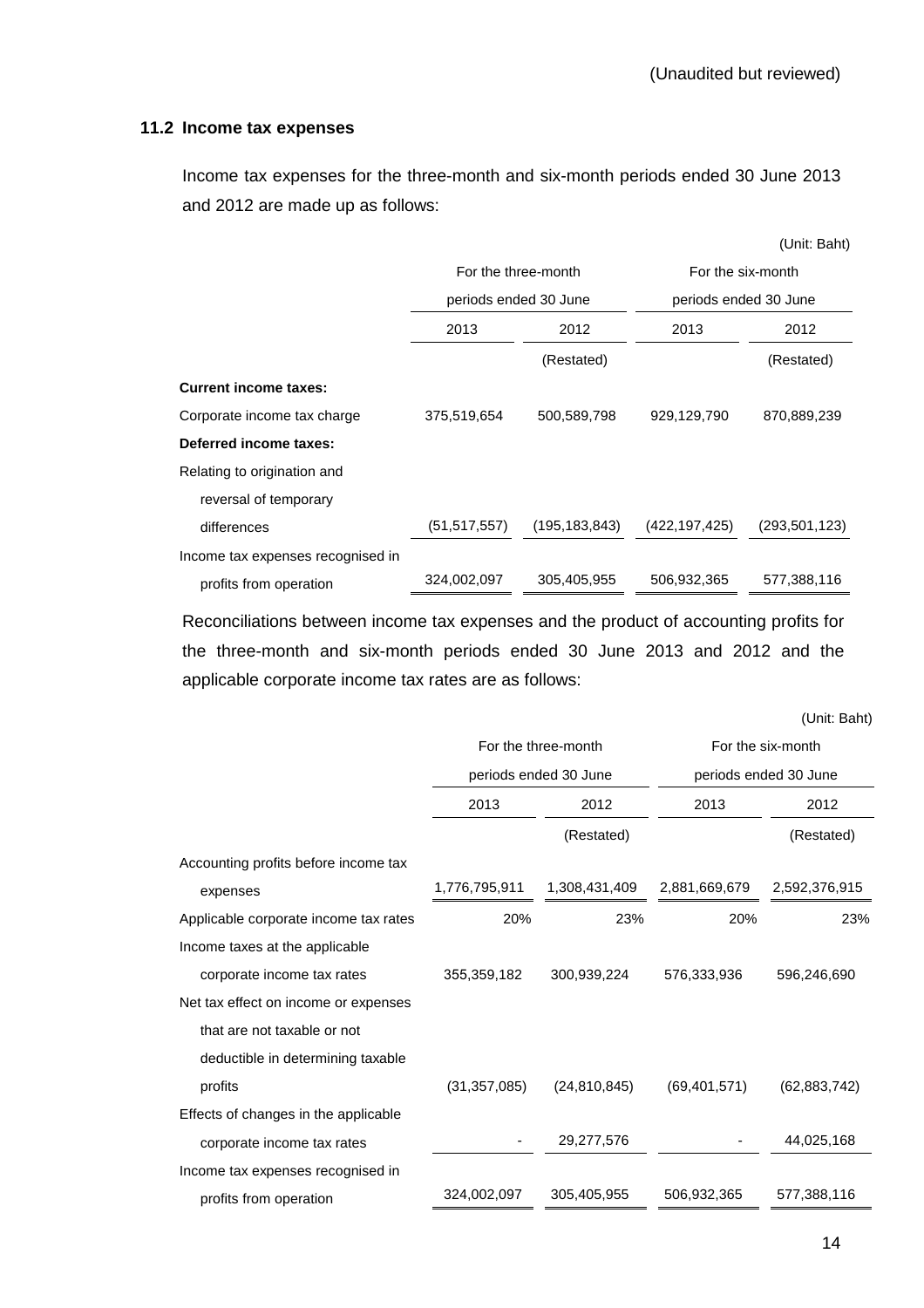(Unit: Baht)

 The amounts of income taxes relating to each component of other comprehensive income (loss) for the three-month and six-month periods ended 30 June 2013 and 2012 are as follows:

|                                   | For the three-month   |              | For the six-month     |                 |  |
|-----------------------------------|-----------------------|--------------|-----------------------|-----------------|--|
|                                   | periods ended 30 June |              | periods ended 30 June |                 |  |
|                                   | 2013                  | 2012         | 2013                  | 2012            |  |
|                                   |                       | (Restated)   |                       | (Restated)      |  |
| Income taxes relating to:         |                       |              |                       |                 |  |
| Gains (loss) on revaluation of    |                       |              |                       |                 |  |
| available-for-sale investments    | (213, 579, 062)       | 119,977,543  | 176,828,622           | 370,183,531     |  |
| Gains on sales of available-for-  |                       |              |                       |                 |  |
| sale investment transferred to    |                       |              |                       |                 |  |
| be recognised in profit or loss   |                       |              |                       |                 |  |
| from operation                    | (21, 512, 745)        | (13,662,375) | (67, 582, 917)        | (106, 841, 546) |  |
| Income taxes expenses as reported |                       |              |                       |                 |  |
| in other comprehensive income     |                       |              |                       |                 |  |
| (loss)                            | (235,091,807)         | 106,315,168  | 109,245,705           | 263,341,985     |  |

#### **12. Other assets**

|                                      |              | (Unit: Baht)     |
|--------------------------------------|--------------|------------------|
|                                      | 30 June 2013 | 31 December 2012 |
|                                      |              |                  |
| Prepaid rental expenses              | 87,513,349   | 93,410,039       |
| Receivable from sales of investments | 5,197,785    | 193,287,500      |
| Prepaid expenses                     | 70,538,911   | 24,459,693       |
| Deposits                             | 17,660,517   | 19,160,406       |
| <b>Others</b>                        | 8,523,549    | 17,661,265       |
| Total                                | 189,434,111  | 347,978,903      |

### **13. Due to reinsurers**

|                          |              | (Unit: Baht)     |
|--------------------------|--------------|------------------|
|                          | 30 June 2013 | 31 December 2012 |
|                          |              |                  |
| Outward premium payables | 646,679,992  | 400,098,875      |
| Total due to reinsurers  | 646,679,992  | 400,098,875      |
|                          |              |                  |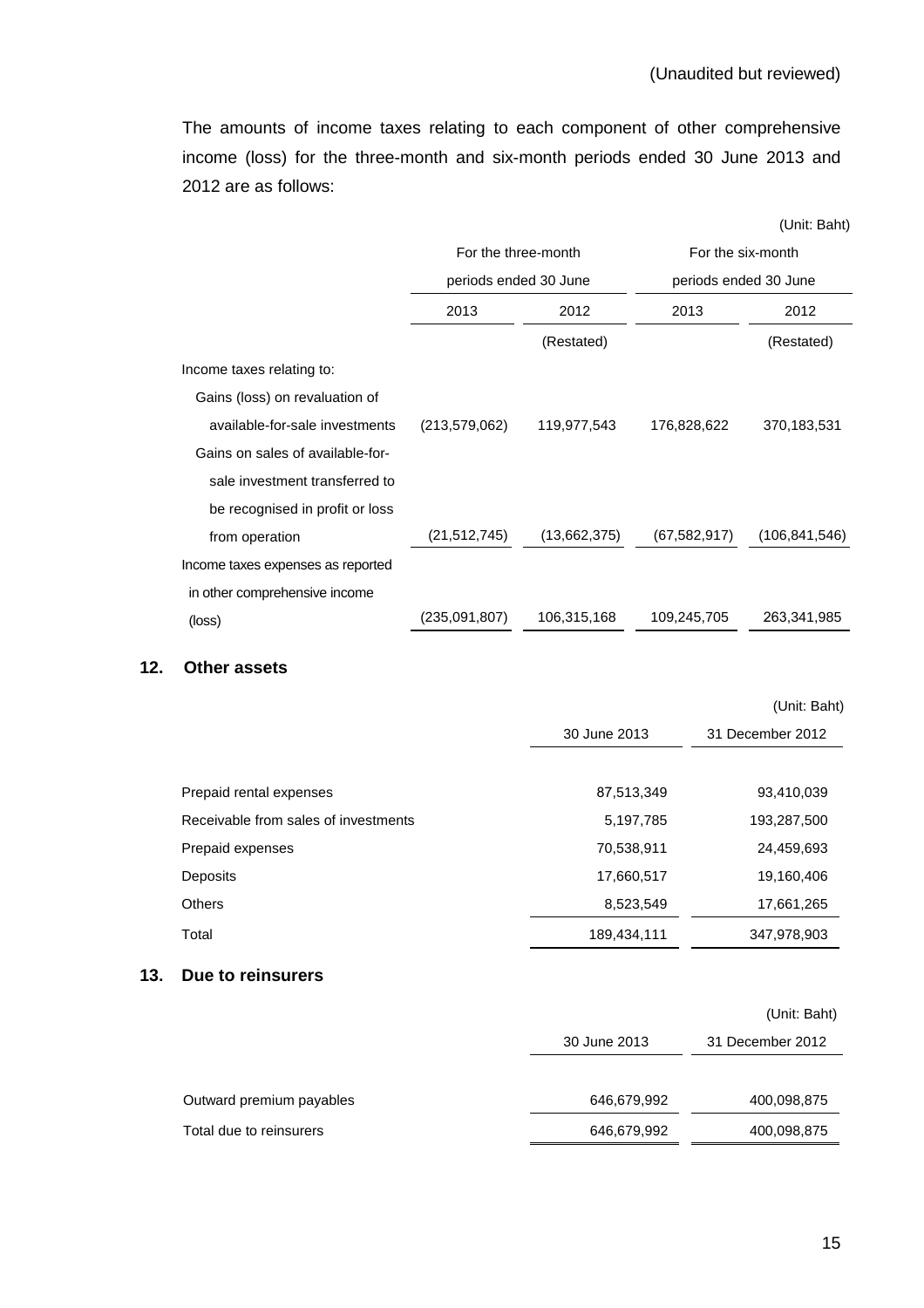### **14. Life policy reserves**

 (Unit: Baht) For the six-month period ended 30 June 2013 For the year ended 31 December 2012 Balances - beginning of the period/year 111,259,206,400 88,386,403,850 Life policy reserves for premiums received during the period/year and increase reserves for enforced policies benefit and other claims 19,428,522,399 28,891,861,757 Benefit paid for death, maturity, surrender and other claims (3,667,432,425) (6,019,059,207) Balances - end of the period/year 127,020,296,374 111,259,206,400

## **15. Unpaid policy benefits**

|                   |              | (Unit: Baht)     |  |
|-------------------|--------------|------------------|--|
|                   | 30 June 2013 | 31 December 2012 |  |
|                   |              |                  |  |
| Death benefits    | 87,662,156   | 87,751,151       |  |
| Maturity payments | 8,135,461    | 709,445          |  |
| Total             | 95,797,617   | 88,460,596       |  |

### **16. Loss reserves and outstanding claims**

|                                                   |                   | (Unit: Baht)       |
|---------------------------------------------------|-------------------|--------------------|
|                                                   | For the six-month |                    |
|                                                   | period ended      | For the year ended |
|                                                   | 30 June 2013      | 31 December 2012   |
|                                                   |                   |                    |
| Balances - beginning of the period/year           | 340,909,580       | 333,830,276        |
| Claims and losses adjustment expenses for         |                   |                    |
| the period/year                                   | 917,006,924       | 2,033,661,404      |
| Claims and losses adjustment expenses paid during |                   |                    |
| the period/year                                   | (975, 732, 632)   | (2,026,582,100)    |
| Balances - end of the period/year                 | 282, 183, 872     | 340,909,580        |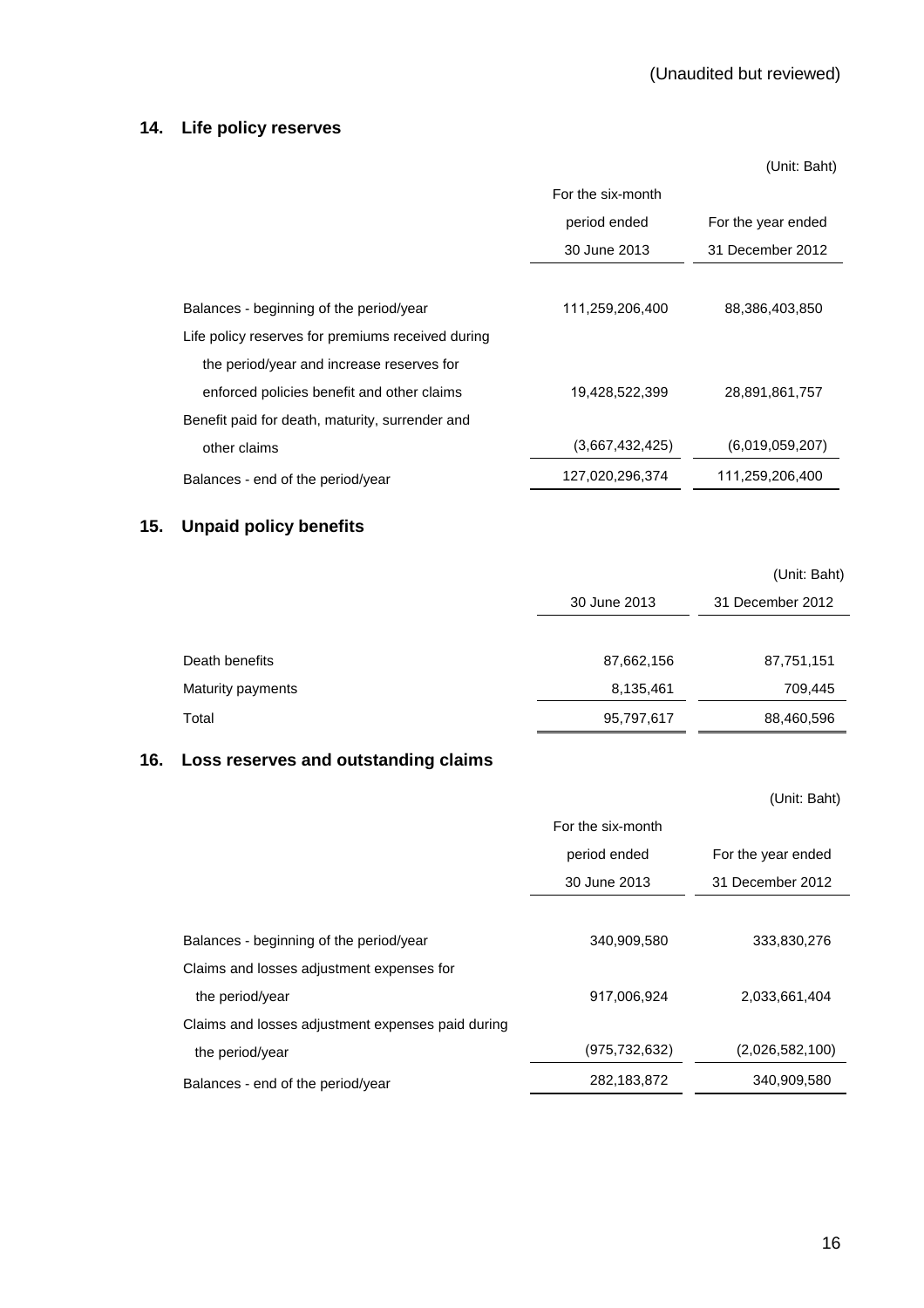### **17. Premium reserves**

## **17.1 Unearned premium reserves**

|                                         |                   | (Unit: Baht)       |
|-----------------------------------------|-------------------|--------------------|
|                                         | For the six-month |                    |
|                                         | period ended      | For the year ended |
|                                         | 30 June 2013      | 31 December 2012   |
|                                         |                   |                    |
| Balances - beginning of the period/year | 1,078,120,949     | 1,085,196,967      |
| Premium written for the period/year     | 1,530,194,765     | 2,695,302,374      |
| Premium earned for the period/year      | (1,503,282,610)   | (2,702,378,392)    |
| Balances - end of the period/year       | 1,105,033,104     | 1,078,120,949      |

## **17.2 Unexpired risk reserves**

(Unit: Baht)

|                                            | For the six-month |                    |
|--------------------------------------------|-------------------|--------------------|
|                                            | period ended      | For the year ended |
|                                            | 30 June 2013      | 31 December 2012   |
|                                            |                   |                    |
| Balances - beginning of the period/year    | 743,903,455       | 759,637,877        |
| Increase (decrease) during the period/year | 18,569,387        | (15, 734, 422)     |
| Balances - end of the period/year          | 762,472,842       | 743,903,455        |

## **18. Employee benefit payables**

|                                            |              | (Unit: Baht)     |
|--------------------------------------------|--------------|------------------|
|                                            | 30 June 2013 | 31 December 2012 |
| Short-term employee benefits payables      | 86,403,764   | 111,701,364      |
| Provisions for long-term employee benefits | 166,461,779  | 155,257,296      |
| Total employee benefit payables            | 252,865,543  | 266,958,660      |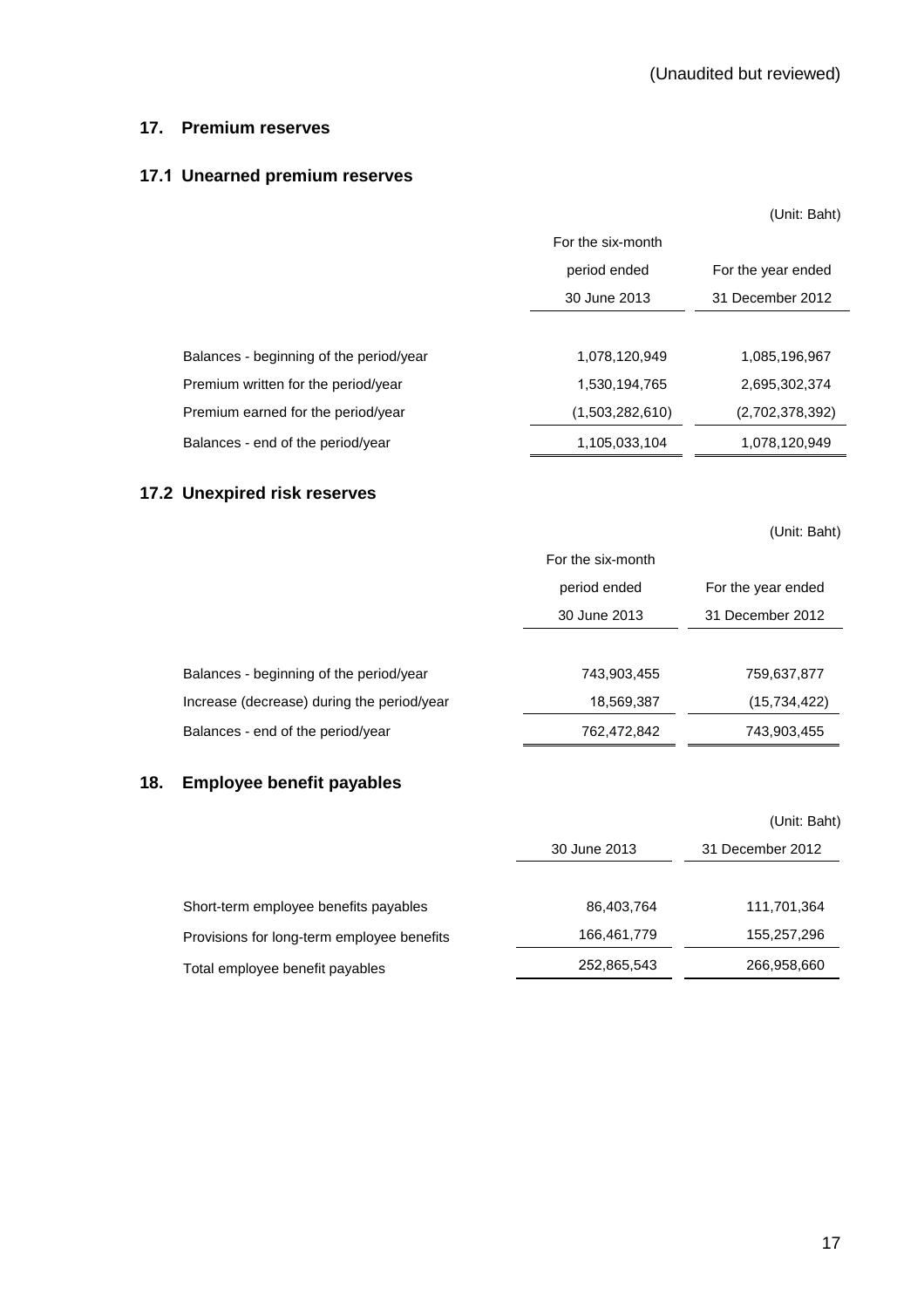### **19. Other liabilities**

|                                                 |               | (Unit: Baht)     |
|-------------------------------------------------|---------------|------------------|
|                                                 | 30 June 2013  | 31 December 2012 |
|                                                 |               |                  |
| Accrued commission expenses                     | 451,722,510   | 474,991,671      |
| Accrued expenses                                | 280,416,038   | 279,245,304      |
| Withholding tax payable                         | 27,393,804    | 57,780,393       |
| Premiums received for policies not yet approved | 202,518,925   | 102,988,520      |
| Amounts received awaiting transfer              | 287,730,630   | 127,189,555      |
| Payable to policyholders on exempted premiums   | 94,473,707    | 95,833,722       |
| Forward exchange contracts payables             | 143,526,191   | 54,357,000       |
| Payable on purchases of investments             | 1,182,527,806 | 243,882,562      |
| <b>Others</b>                                   | 91,216,783    | 82,873,187       |
| Total                                           | 2,761,526,394 | 1,519,141,914    |

# **20. Issued and paid-up share capital/share premium/capital reserve on share-based payments/subscriptions received in advance from exercises of warrants**

Reconciliations for the six-month period ended 30 June 2013 are as follows:

|                                     |               |                          |               |             | Subscriptions  |
|-------------------------------------|---------------|--------------------------|---------------|-------------|----------------|
|                                     |               |                          |               | Capital     | received in    |
|                                     |               |                          |               | reserve on  | advance from   |
|                                     |               | Issued and fully paid-up | Share         | share-based | exercises of   |
|                                     |               | share capital            | premium       | payments    | warrants       |
|                                     | Number of     |                          |               |             |                |
|                                     | shares        | <b>Baht</b>              | <b>Baht</b>   | <b>Baht</b> | Baht           |
|                                     |               |                          |               |             |                |
| Balances - beginning of the period  | 1,204,771,855 | 1,204,771,855            | 2,759,469,456 | 28,315,191  | 35,477,257     |
| Issuance of ordinary shares as a    |               |                          |               |             |                |
| result of exercise of Warrant No. 1 | 6,029,445     | 6,029,445                | 75,368,062    |             | (35, 477, 257) |
| Proceeds from exercises of warrants |               |                          |               |             |                |
| (Note 21)                           |               |                          |               |             | 10,787,175     |
| Expenses in respect of share-based  |               |                          |               |             |                |
| payments - Warrant No. 2            |               |                          |               |             |                |
| (Note 21)                           |               |                          |               | 18,876,794  |                |
| Balances - end of the period        | 1,210,801,300 | 1,210,801,300            | 2,834,837,518 | 47,191,985  | 10,787,175     |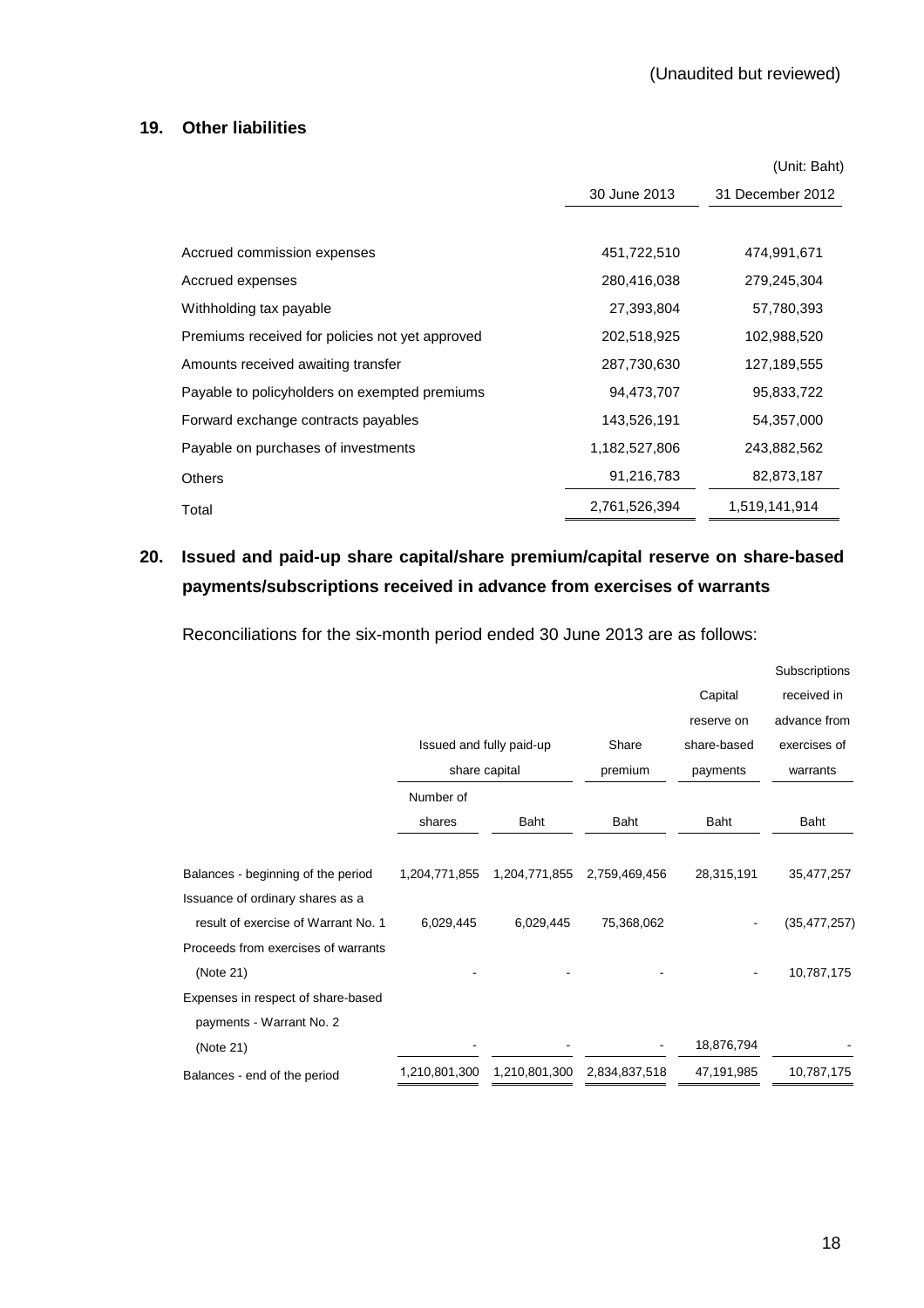## **21. Share-based payments - warrants**

On 23 November 2007, the Extraordinary General Meeting No. 2 of the Company's shareholders passed a resolution approving the issuance of 20 million units of registered and non-transferrable warrants (Warrant No.1) to be allotted to employees. The Company already allocated 12.85 million units of Warrant No. 1 to employees, leaving 7.15 million units unallocated. On 26 April 2011, the Annual General Meeting of shareholders of the Company passed a resolution approving the cancellation of the unallocated 7.15 million units of Warrant No. 1 and the issuance of 7.15 million units of registered and non-transferrable warrants (Warrant No.2) in place of the cancelled Warrant No. 1. Warrant No. 2 was already allocated to employee and the grant date is stipulated to be 1 April 2012.

|                                                  | Number of units of warrants |              |            |  |
|--------------------------------------------------|-----------------------------|--------------|------------|--|
| Approved by                                      | Warrant No.1                | Warrant No.2 | Total      |  |
| The Executive Board of Directors of the Company, |                             |              |            |  |
| on 29 May 2008                                   | 11,500,000                  |              | 11,500,000 |  |
| The Executive Board of Directors of the Company, |                             |              |            |  |
| on 11 August 2009                                | 1.350.000                   |              | 1.350.000  |  |
| The Executive Board of Directors of the Company, |                             |              |            |  |
| on 22 February 2012                              |                             | 7,150,000    | 7,150,000  |  |
| Total                                            | 12,850,000                  | 7,150,000    | 20,000,000 |  |

The allocations of warrants to employee can be summarised as follows:

 These warrants expire the earlier of 5 years from the issue date and the termination date of employment. The exercise ratio is 1 unit of warrant to 1 new ordinary share and the exercise price is equal to Baht 13.50 per share for Warrant No.1 and Baht 35 per share for Warrant No.2. The first exercise date is 3 years from the grant date.

 The issue of Warrant No.2 was approved by the Annual General Meeting of shareholders held after 1 January 2011, during which Thai Financial Reporting Standard No. 2 "Share-Based Payment" (TFRS 2) became effective. The Company therefore calculated the average fair value of the warrants at the grant date, which is Baht 20.45 per unit, in order to record expenses in respect of share-based payments in accordance with such accounting standard.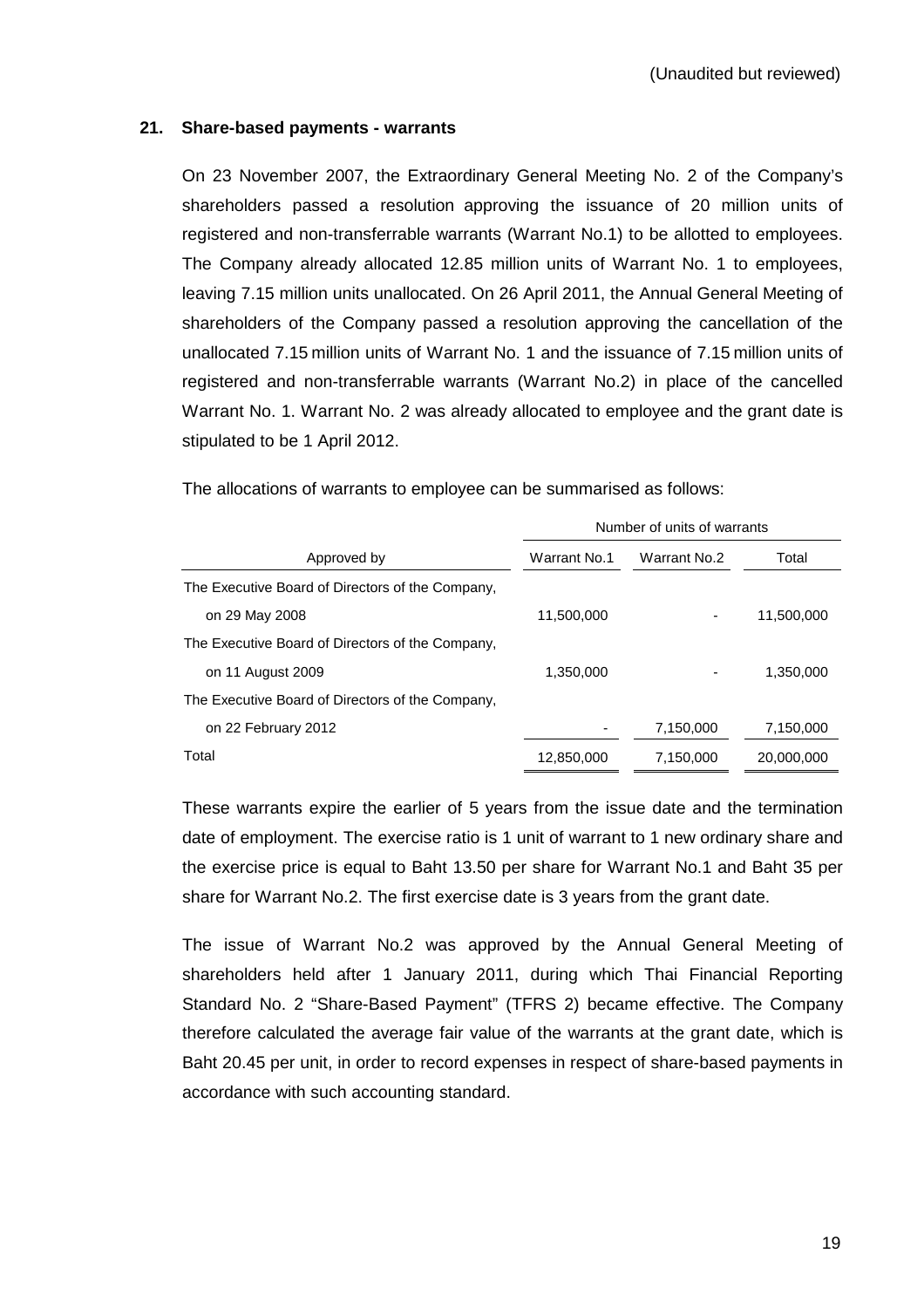The following information is used to determine fair value of the warrants.

| Expected dividend yield         | $-1.5\%$                                          |
|---------------------------------|---------------------------------------------------|
| Expected stock price volatility | - 39.9% (estimated with reference to              |
|                                 | historical price information of the               |
|                                 | Company)                                          |
| Risk-free interest rate         | $-3.51\% -3.64\%$                                 |
| Expected life of warrants       | - Not more than 5 years from the date of          |
|                                 | issuance or upon termination of an                |
|                                 | employee                                          |
| Model used                      | Black Schole - continuous model<br>$\blacksquare$ |
|                                 |                                                   |

Employee expenses in respect of share-based payments (Warrant No. 2) recognised for three-month and six-month periods ended 30 June 2013 amounting to Baht 9 million and 19 million.

 Movements of units of warrants during the six-month period ended 30 June 2013 are summarised below.

|                                   |               |                    | (Units)     |
|-----------------------------------|---------------|--------------------|-------------|
|                                   |               | Number of warrants |             |
|                                   | Warrants No.1 | Warrants No.2      | Total       |
|                                   |               |                    |             |
| Number of unexercised warrants at | 5,350,200     | 7,150,000          | 12,500,200  |
| beginning of the period           |               |                    |             |
| Exercised during the period       | (4,200,550)   |                    | (4,200,550) |
| Number of unexercised warrants at |               |                    |             |
| end of the period                 | 1,149,650     | 7,150,000          | 8,299,650   |

During the six-month period ended 30 June 2013, the Warrant No. 1 holders exercised 4,200,550 units of warrants at an exercise price of Baht 13.50 each. Details are summarised below.

|                     |           |                |               |                          |            | Subscriptions            |               |               |
|---------------------|-----------|----------------|---------------|--------------------------|------------|--------------------------|---------------|---------------|
|                     |           |                |               |                          |            | received in              |               |               |
|                     |           |                |               |                          |            | advance from             | Share capital |               |
|                     | Units of  | Exercise price | Proceeds from | Issued and               | Share      | exercises of             | registration  |               |
|                     | warrants  | per share      | exercises     | paid up shares           | Premium    | warrants                 | date          | Listing date  |
|                     |           | Baht           | Baht          | Baht                     | Baht       | Baht                     |               |               |
| The third exercise  | 3,401,500 | 13.50          | 45.920.250    | 3,401,500                | 42,518,750 | $\overline{\phantom{a}}$ | 25 April 2013 | 26 April 2013 |
| The fourth exercise | 799,050   | 13.50          | 10,787,175    | $\overline{\phantom{a}}$ | ۰          | 10,787,175               | 16 July 2013  | 17 July 2013  |
| Total               | 4,200,550 |                | 56,707,425    | 3.401.500                | 42.518.750 | 10,787,175               |               |               |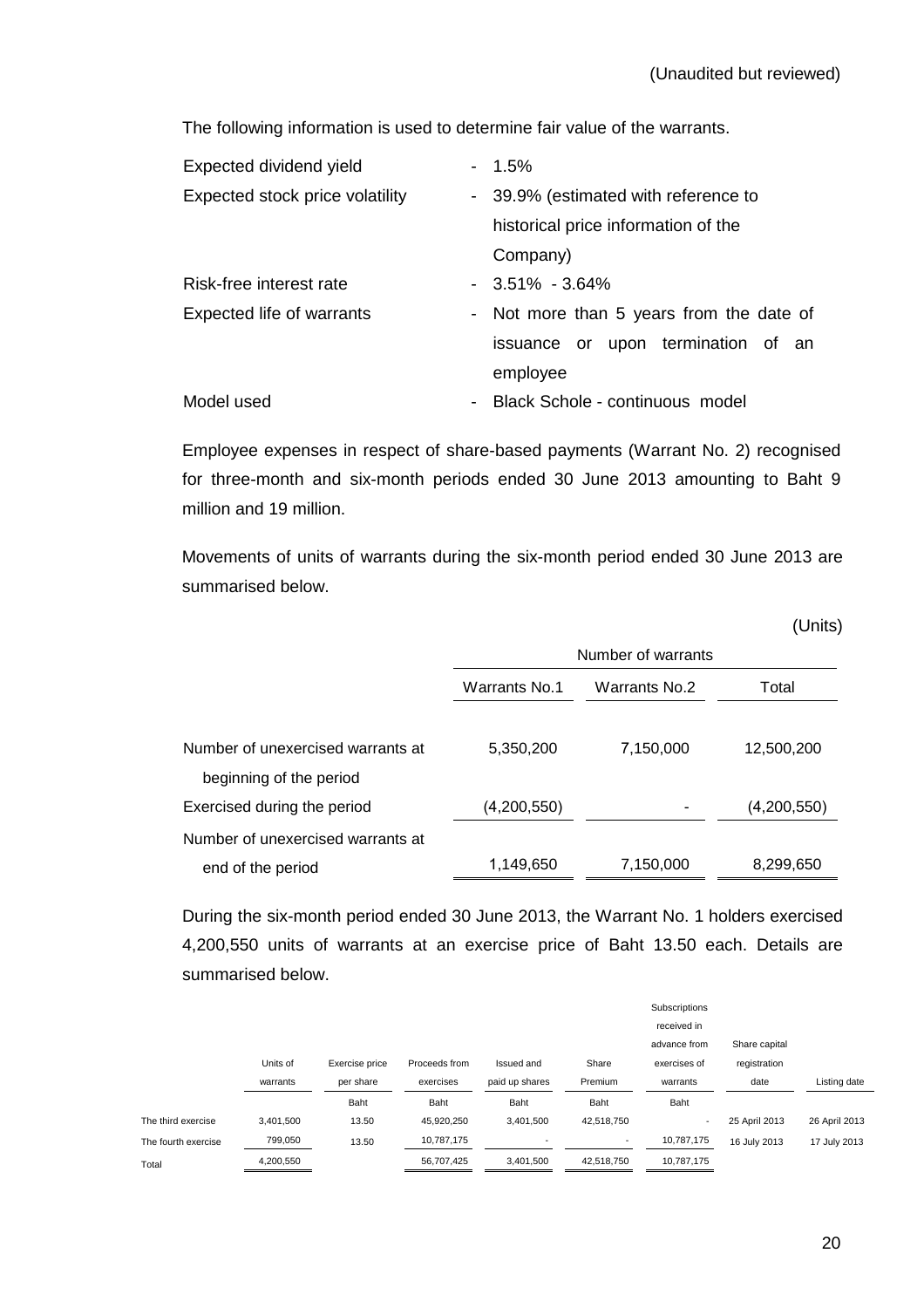### **22. Dividends paid**

 Dividends declared during the six-month periods ended 30 June 2013 and 2012 consisted of the following:

|                                            | Approved by                       | Total dividend | Dividend per share |
|--------------------------------------------|-----------------------------------|----------------|--------------------|
|                                            |                                   | (Million Baht) | (Baht)             |
| Annual dividend for 2012                   | Annual General Meeting of         |                |                    |
|                                            | the Shareholders on 26 April      |                |                    |
|                                            | 2013 and the OIC on 26 April 2013 | 433.65         | 0.36               |
| Total dividend paid during the period 2013 |                                   | 433.65         | 0.36               |
| Annual dividend for 2011                   | Annual General Meeting of         |                |                    |
|                                            | the Shareholders on 27 April      |                |                    |
|                                            | 2012 and the OIC on 23 April 2012 | 405.42         | 0.34               |
| Total dividend for the period 2012         |                                   | 405.42         | 0.34               |

### **23. Operating segment**

The Company presented operating segment information in the same manner as that reported to the Office of the Insurance Commission ("OIC") on the report of underwriting information reported by insurance categories since the management considered that the Company is operating its core business in a single segment (i.e. life insurance business) and in a single geographic area (i.e. Thailand) and has measured segment performance based on operating profit or loss on a basis consistent with that is used to prepare the report of underwriting information reported by insurance categories as reported to the OIC. Hence, all items as presented in these segment information are consistent to the Company's internal reports that are regularly reviewed by the chief operating decision maker in order to make decision about allocation of resources to the segment and evaluate its performance. The chief operating decision maker has been identified as the Chief Executive Officer.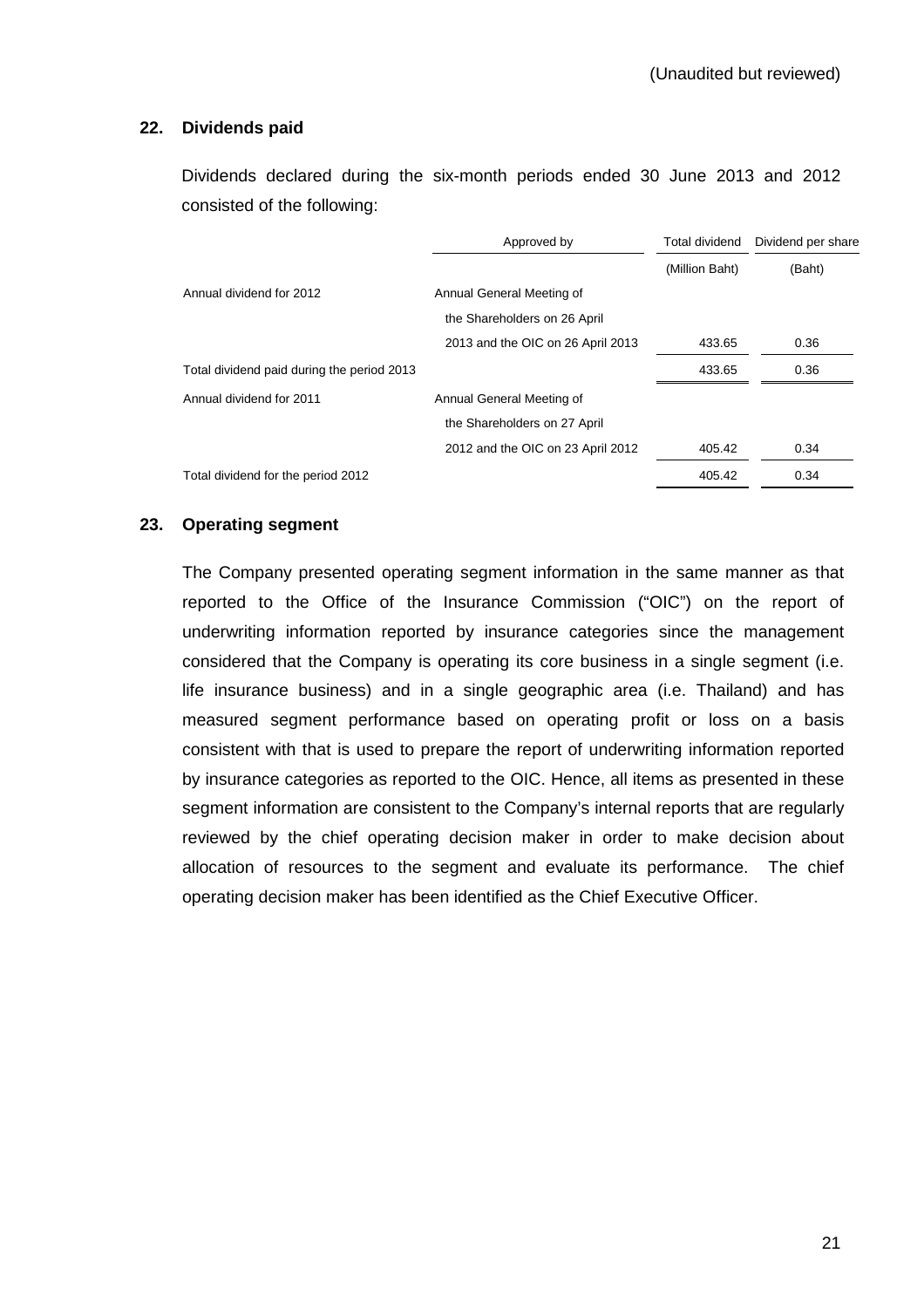Underwriting information classified by insurance categories for the three-month periods ended 30 June 2013 and 2012 is as follows:

|                                                                   |                  |                                               |            | (Unit: Baht)    |
|-------------------------------------------------------------------|------------------|-----------------------------------------------|------------|-----------------|
|                                                                   |                  | For the three-month period ended 30 June 2013 |            |                 |
|                                                                   | Traditional      | Life annuity                                  |            |                 |
|                                                                   | products -       | products -                                    |            |                 |
|                                                                   | no participating | no participating                              | Personal   |                 |
|                                                                   | dividend         | dividend                                      | accident   | Total           |
| <b>Underwriting income</b>                                        |                  |                                               |            |                 |
| Premium written                                                   | 9,171,586,991    | 33,219,642                                    | 10,579,320 | 9,215,385,953   |
| Less: Premium ceded                                               | (109, 208, 548)  |                                               |            | (109, 208, 548) |
| Net premium written                                               | 9,062,378,443    | 33,219,642                                    | 10,579,320 | 9,106,177,405   |
| Add (less): Unearned premium reserve                              | (11,000,089)     |                                               | 125,877    | (10, 874, 212)  |
| <b>Total underwriting income</b>                                  | 9,051,378,354    | 33,219,642                                    | 10,705,197 | 9,095,303,193   |
| <b>Underwriting expenses</b>                                      |                  |                                               |            |                 |
| Life policy reserves increased from prior                         |                  |                                               |            |                 |
| period                                                            | 5,825,017,875    | 33,023,117                                    |            | 5,858,040,992   |
| Benefit payments under life policies and                          |                  |                                               |            |                 |
| benefit adjustment expenses                                       | 1,904,373,969    | 144,435                                       |            | 1,904,518,404   |
| Losses and losses adjustment expenses                             | 284,242,915      | (9,084)                                       | 4,035,545  | 288,269,376     |
| Commissions and brokerage expenses                                | 623,478,657      | 3,412,983                                     | 217,615    | 627,109,255     |
| Sales promotional expenses                                        | 68,724,044       | 264,059                                       | 83,165     | 69,071,268      |
| Other underwriting expenses                                       | 7,242,972        | 23,471                                        | 8,071      | 7,274,514       |
| <b>Total underwriting expenses</b>                                | 8,713,080,432    | 36,858,981                                    | 4,344,396  | 8,754,283,809   |
|                                                                   |                  |                                               |            |                 |
|                                                                   |                  |                                               |            |                 |
|                                                                   |                  | For the three-month period ended 30 June 2012 |            | (Unit: Baht)    |
|                                                                   | Traditional      | Life annuity                                  |            |                 |
|                                                                   | products -       | products -                                    |            |                 |
|                                                                   | no participating | no participating                              | Personal   |                 |
|                                                                   | dividend         | dividend                                      | accident   | Total           |
| <b>Underwriting income</b>                                        |                  |                                               |            |                 |
| Premium written                                                   | 10,070,364,172   | 9,679,561                                     | 10,894,012 | 10,090,937,745  |
| Add (less): Premium ceded                                         | (107, 868, 729)  |                                               | 37,021     | (107, 831, 708) |
| Net premium written                                               | 9,962,495,443    | 9,679,561                                     | 10,931,033 | 9,983,106,037   |
| Add (less): Unearned premium reserve                              | (10, 591, 555)   |                                               | 396,124    | (10,195,431)    |
| <b>Total underwriting income</b>                                  | 9,951,903,888    | 9,679,561                                     | 11,327,157 | 9,972,910,606   |
| <b>Underwriting expenses</b>                                      |                  |                                               |            |                 |
| Life policy reserves increased from                               |                  |                                               |            |                 |
| prior period                                                      | 7,053,323,401    | 7,550,058                                     |            | 7,060,873,459   |
| Benefit payments under life policies and                          |                  |                                               |            |                 |
| benefit adjustment expenses                                       | 1,568,985,889    |                                               |            | 1,568,985,889   |
| Losses and losses adjustment expenses                             | 338,686,832      | 4,917                                         | 1,425,082  | 340,116,831     |
| Commissions and brokerage expenses                                | 744,680,655      | 3,815,610                                     | 237,638    | 748,733,903     |
| Sales promotional expenses                                        | 21,355,085       |                                               | 11,671     | 21,366,756      |
| Other underwriting expenses<br><b>Total underwriting expenses</b> | 6,554,471        | 6,507                                         | 7,470      | 6,568,448       |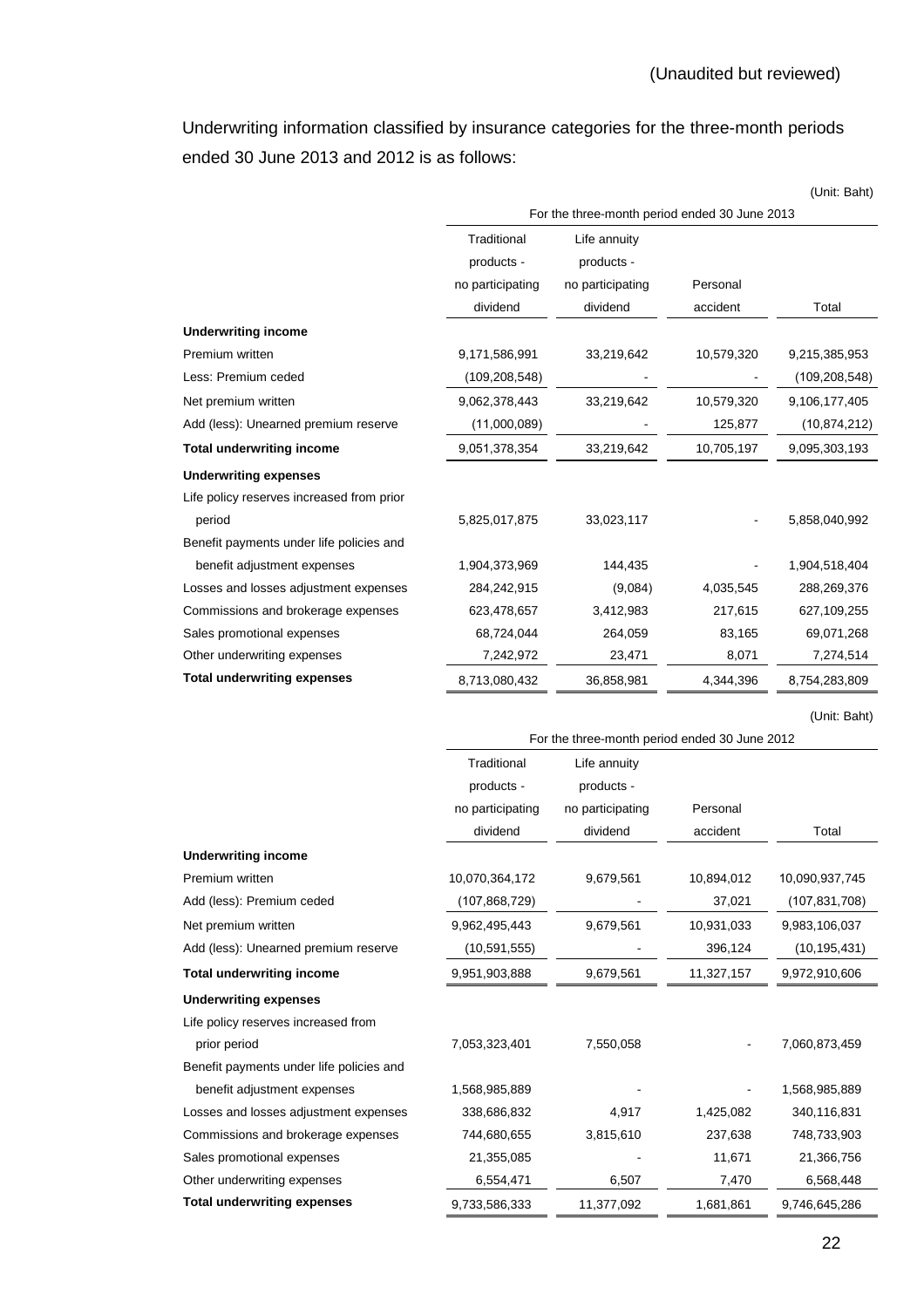Underwriting information classified by insurance categories for the six-month periods ended 30 June 2013 and 2012 is as follows:

|                                           |                  |                                             |            | (Unit: Baht)    |
|-------------------------------------------|------------------|---------------------------------------------|------------|-----------------|
|                                           |                  | For the six-month period ended 30 June 2013 |            |                 |
|                                           | Traditional      | Life annuity                                |            |                 |
|                                           | products -       | products -                                  |            |                 |
|                                           | no participating | no participating                            | Personal   |                 |
|                                           | dividend         | dividend                                    | accident   | Total           |
| <b>Underwriting income</b>                |                  |                                             |            |                 |
| Premium written                           | 22,365,878,422   | 52,707,262                                  | 21,142,342 | 22,439,728,026  |
| Less: Premium ceded                       | (339, 314, 846)  |                                             |            | (339, 314, 846) |
| Net premium written                       | 22,026,563,576   | 52,707,262                                  | 21,142,342 | 22,100,413,180  |
| Add (less): Unearned premium reserve      | (27, 325, 824)   |                                             | 413,669    | (26, 912, 155)  |
| <b>Total underwriting income</b>          | 21,999,237,752   | 52,707,262                                  | 21,556,011 | 22,073,501,025  |
| <b>Underwriting expenses</b>              |                  |                                             |            |                 |
| Life policy reserves increased from prior |                  |                                             |            |                 |
| period                                    | 15,707,815,161   | 53,274,813                                  |            | 15,761,089,974  |
| Benefit payments under life policies and  |                  |                                             |            |                 |
| benefit adjustment expenses               | 3,943,013,012    | 271,314                                     |            | 3,943,284,326   |
| Losses and losses adjustment expenses     | 613,140,782      |                                             | 4,660,181  | 617,800,963     |
| Commissions and brokerage expenses        | 1,497,819,407    | 7,060,301                                   | 505,578    | 1,505,385,286   |
| Sales promotional expenses                | 180,316,688      | 432,015                                     | 176,684    | 180,925,387     |
| Other underwriting expenses               | 14,110,512       | 33,807                                      | 13,826     | 14, 158, 145    |
| <b>Total underwriting expenses</b>        | 21,956,215,562   | 61,072,250                                  | 5,356,269  | 22,022,644,081  |
|                                           |                  |                                             |            |                 |
|                                           |                  |                                             |            |                 |
|                                           |                  | For the six-month period ended 30 June 2012 |            | (Unit: Baht)    |
|                                           | Traditional      | Life annuity                                |            |                 |
|                                           | products -       | products -                                  |            |                 |
|                                           | no participating | no participating                            | Personal   |                 |
|                                           | dividend         | dividend                                    | accident   | Total           |
| <b>Underwriting income</b>                |                  |                                             |            |                 |
| Premium written                           | 19,024,226,931   | 37,507,492                                  | 22,176,513 | 19,083,910,936  |
| Add (less): Premium ceded                 | (327,090,978)    |                                             | 37,021     | (327,053,957)   |
| Net premium written                       | 18,697,135,953   | 37,507,492                                  | 22,213,534 | 18,756,856,979  |
| Add: Unearned premium reserve             | 18,487,746       |                                             | 565,827    | 19,053,573      |
| <b>Total underwriting income</b>          | 18,715,623,699   | 37,507,492                                  | 22,779,361 | 18,775,910,552  |
| <b>Underwriting expenses</b>              |                  |                                             |            |                 |
| Life policy reserves increased from       |                  |                                             |            |                 |
| prior period                              | 12,786,447,001   | 29,537,462                                  |            | 12,815,984,463  |
| Benefit payments under life policies and  |                  |                                             |            |                 |
| benefit adjustment expenses               | 3,229,744,795    | 153,504                                     |            | 3,229,898,299   |
| Losses and losses adjustment expenses     | 689,412,456      | 22,032                                      | 2,850,565  | 692,285,053     |
| Commissions and brokerage expenses        | 1,503,291,346    | 6,862,449                                   | 479,105    | 1,510,632,900   |
| Sales promotional expenses                | 183,240,202      | 367,227                                     | 223,027    | 183,830,456     |
| Other underwriting expenses               | 12,213,348       | 24,476                                      | 14,865     | 12,252,689      |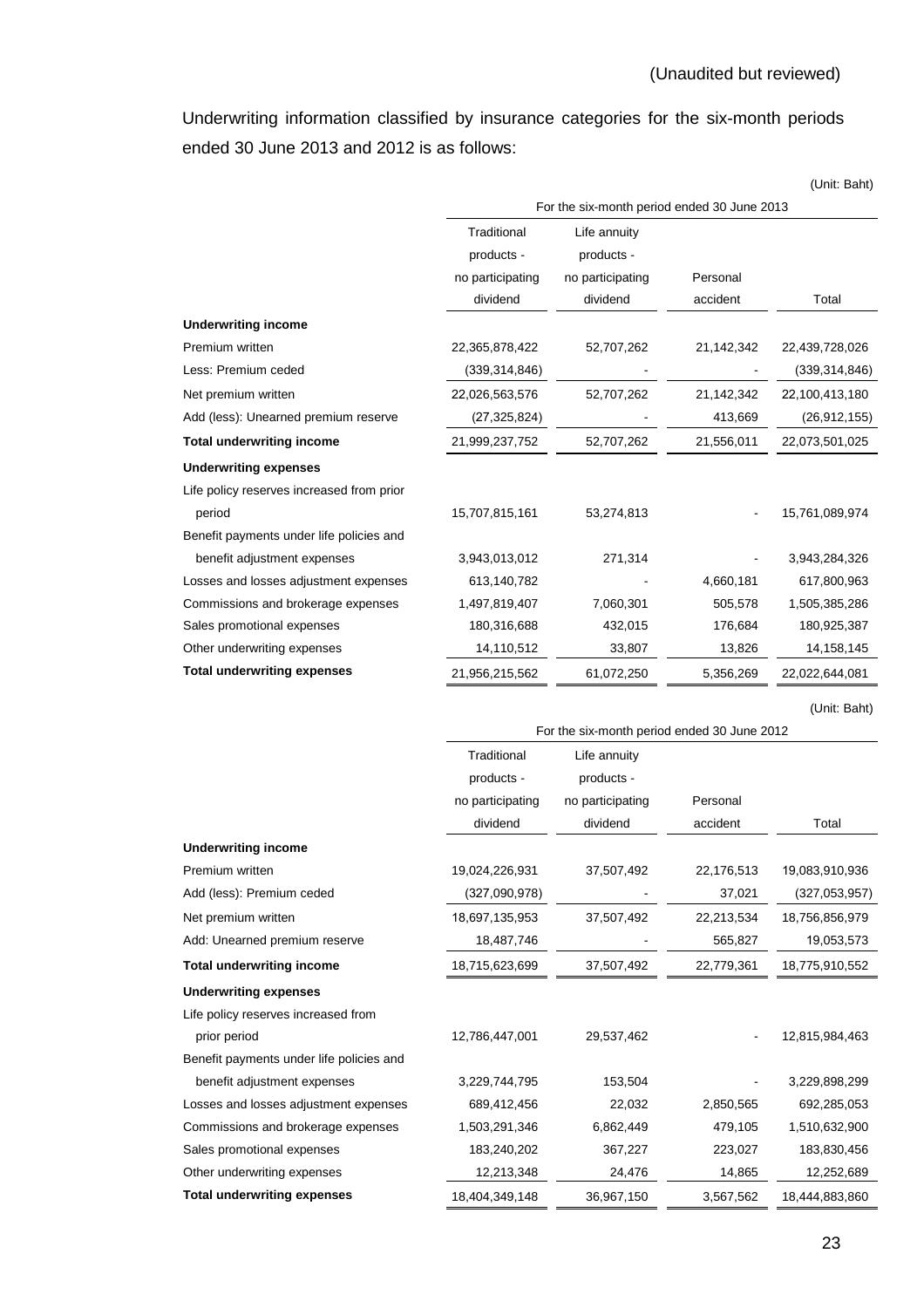# **24. Operating expenses**

|                                                                          |                             |             |                           | (Unit: Baht)  |
|--------------------------------------------------------------------------|-----------------------------|-------------|---------------------------|---------------|
|                                                                          | For the three-month periods |             | For the six-month periods |               |
|                                                                          | ended 30 June               |             |                           | ended 30 June |
|                                                                          | 2012<br>2013                |             | 2013                      | 2012          |
| Personal expenses, which are not                                         | 196,889,164                 | 176,335,653 | 414,509,858               | 342,990,516   |
| expenses for underwriting and claims<br>Premises and equipment expenses, | 37,983,343                  | 38,339,636  | 75,361,741                | 75,800,973    |
| which are not expenses for                                               |                             |             |                           |               |
| underwriting                                                             |                             |             |                           |               |
| Taxes and duties                                                         | 46,101,370                  | 37,935,028  | 89,053,751                | 62,199,955    |
| Other operating expenses                                                 | 150,124,873                 | 108,950,767 | 277,832,777               | 199,723,834   |
| Total operating expenses                                                 | 431,098,750                 | 361,561,084 | 856,758,127               | 680,715,278   |

## **25. Fair value gains (losses)**

(Unit: Baht)

|                                                            | For the three-month periods<br>ended 30 June |                | For the six-month periods<br>ended 30 June |              |
|------------------------------------------------------------|----------------------------------------------|----------------|--------------------------------------------|--------------|
|                                                            | 2013<br>2012                                 |                | 2013                                       | 2012         |
| Unrealised gains (losses) from trading<br>securities       | 7,400,198                                    | (26, 446, 940) | (4, 126, 818)                              | (17,803,555) |
| Unrealised gains (losses) on foreign<br>exchange contracts | (59,306,161)                                 | (2,845,737)    | (12,303,211)                               | 10,029,263   |
| Gains (losses) on exchange                                 | 58,640,504                                   | 22,401,321     | (25, 814, 665)                             | 1,185,719    |
| Total fair value gains (losses)                            | 6,734,541                                    | (6,891,356)    | (42, 244, 694)                             | (6,588,573)  |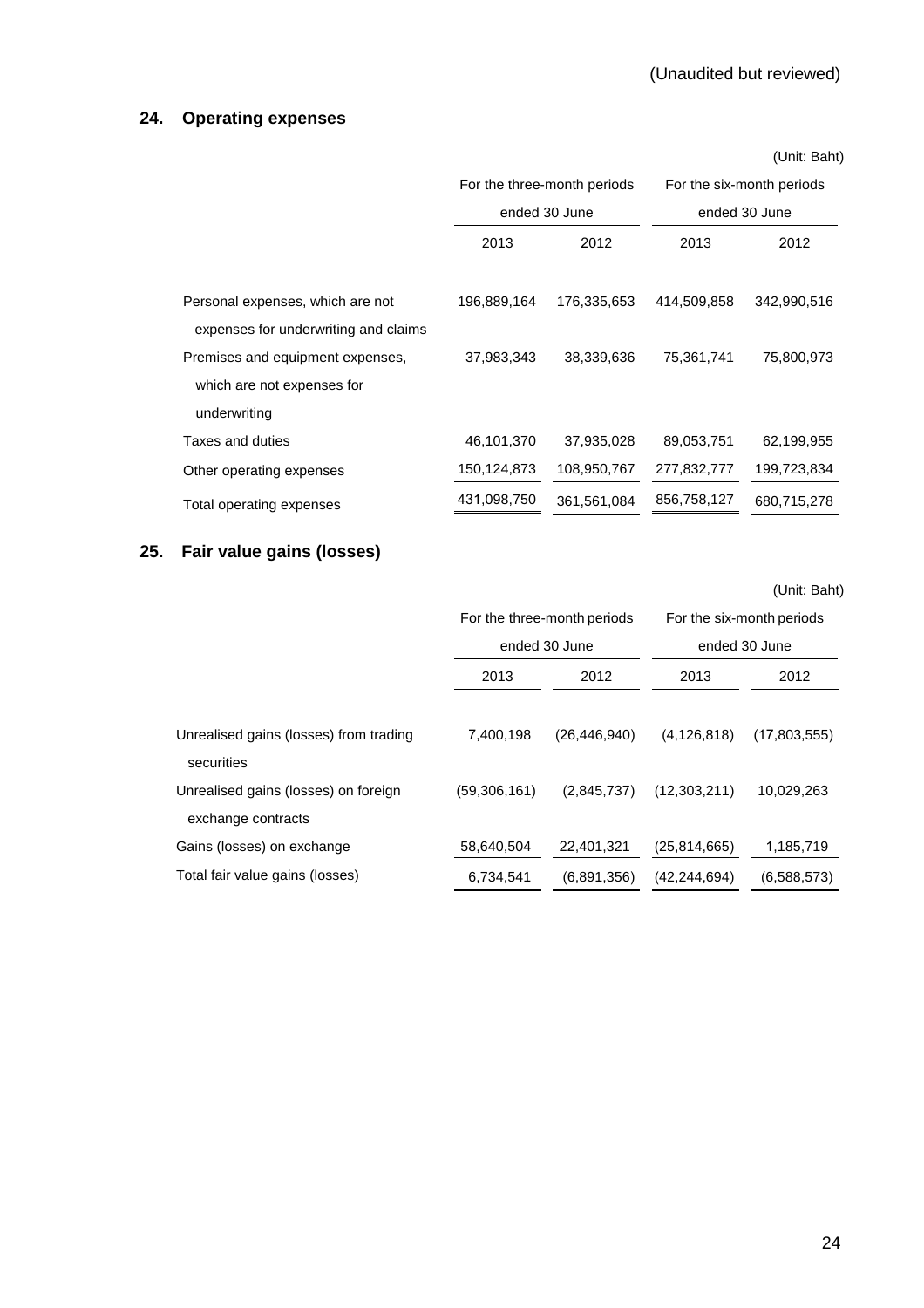### **26. Related party transactions**

 In considering each possible related party relationship, consideration is directed to the substance of the relationship over the legal form. The relationship between the Company and its related parties are summarised below.

| Name of related parties                          | Type of business     | Relationship with the Company                                               |
|--------------------------------------------------|----------------------|-----------------------------------------------------------------------------|
| Bangkok Bank Pcl.                                | Banking              | Shareholding and related by way of<br>common directors                      |
| Bangkok Insurance Pcl.                           | Insurance            | Shareholding and related by way of<br>common directors                      |
| Thai Reinsurance Pcl.                            | Insurance            | Related by way of common directors                                          |
| Thaire Life Assurance Pcl.                       | Life assurance       | Subsidiary of Thai Reinsurance Pcl.                                         |
| Sorachai Vivatn Co., Ltd.                        | Property development | Related by way of common directors                                          |
| Bumrungrad Hospital Pcl.                         | Health care services | Related by way of common directors and<br>shareholders                      |
| The Phyathai 1 Hospital Co., Ltd.                | Health care services | Related by way of common directors                                          |
| The Phyathai 2 Hospital Co., Ltd.                | Health care services | Related by way of common directors                                          |
| The Phyathai 3 Hospital Co., Ltd.                | Health care services | Related by way of common directors                                          |
| Rajburi Sugar Co., Ltd.                          | Industry             | Related by way of common directors                                          |
| Narai Ruamphiphat Co., Ltd.                      | Property development | Holding by an individual related to the<br>major shareholder of the Company |
| Bangkok Business Building (1987)<br>Co., Ltd.    | Rental of assets     | Related by way of common directors and<br>shareholders                      |
| Tris Corporation Ltd.                            | <b>Services</b>      | Related by way of common directors and<br>shareholders                      |
| Union Textile Industries Pcl.                    | Industry             | Related by way of common shareholders                                       |
| Charoen Pokphand Foods Pcl.                      | Agriculture          | Related by way of common directors                                          |
| <b>TICON Industrial Connection Pcl.</b>          | Property development | Holding by an individual related to the<br>major shareholder of the Company |
| Indorama Polymers Pcl.                           | Petrochemical        | Related by way of common directors                                          |
| Asia warehouse Co., Ltd.                         | Rental of assets     | Holding by the major shareholder of the<br>Company                          |
| Ex-chai Distribution System Co., Ltd. Commercial |                      | Related by way of common directors                                          |
| BBL Asset Management Co., Ltd.                   | Asset management     | Related by way of common directors and<br>shareholders                      |
| <b>Bualuang Securities Pcl.</b>                  | <b>Securities</b>    | Subsidiary of the major shareholder<br>of the Company                       |
| Asia Insurance Company Limited                   | Insurance            | Related by way of common directors                                          |
| BLA Insurance Broker Co., Ltd                    | Insurance            | Related by way of common directors are                                      |
|                                                  |                      | the management of the Company                                               |
| Bangpain Golf Co., Ltd                           | Services             | Related by way of common directors                                          |
| Bangkok Mitsubishi Lease Co., Ltd.               | <b>Services</b>      | Related by way of common directors                                          |
| TMD Design, LLC                                  | <b>Services</b>      | Holding by an individual related to the                                     |
|                                                  |                      | major shareholder of the Company                                            |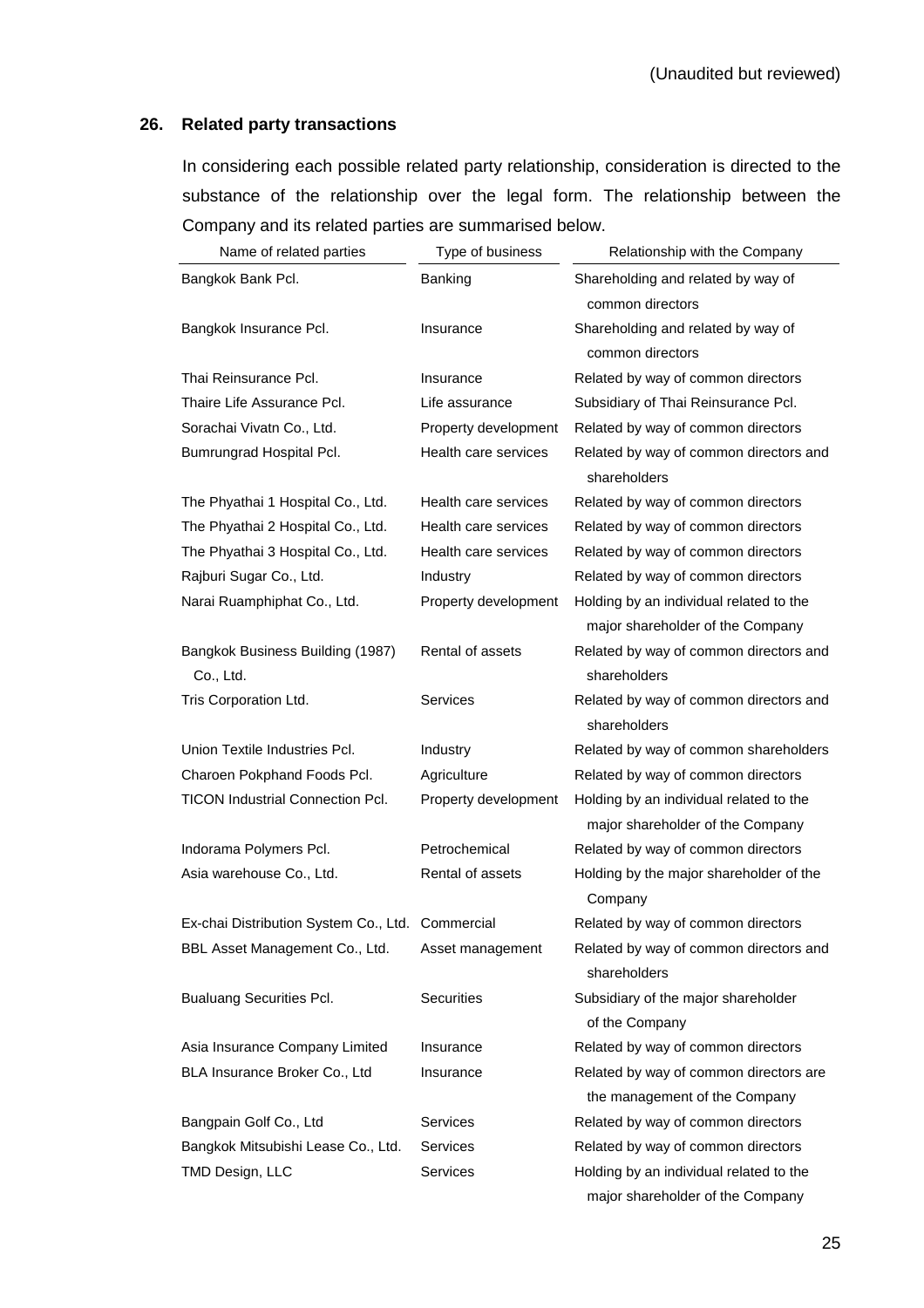During the three-month and six-month periods ended 30 June 2013 and 2012, the Company had significant business transactions with its related parties. Such transactions, which have been concluded on commercial terms and bases agreed upon in the ordinary course business between the Company and those parties are as follows:

|             |             |               |             | Pricing policy                                                                                                                                                                                             |
|-------------|-------------|---------------|-------------|------------------------------------------------------------------------------------------------------------------------------------------------------------------------------------------------------------|
| 2013        | 2012        | 2013          | 2012        |                                                                                                                                                                                                            |
| 2,406,814   | 2,131,438   | 4,189,564     | 3,757,921   | Normal commercial terms for underwriting                                                                                                                                                                   |
| 23,930,374  | 21,596,456  | 84,024,596    | 79,335,416  | Normal commercial terms for reinsurance<br>depending on type of insurance and<br>reinsurance contract                                                                                                      |
| 30,910,840  | 16,774,752  | 60,766,970    | 39,400,712  | At a mutually agreed percentage of<br>premium ceded                                                                                                                                                        |
| 296,826,901 | 381,285,965 | 754,225,275   | 740,507,817 | At a mutually agreed percentage of<br>premium written                                                                                                                                                      |
| 12,584,127  | 17,649,627  | 25,527,025    | 31,739,911  | Normal commercial terms for underwriting                                                                                                                                                                   |
| 64,998,137  | 94,705,220  | 153,254,961   | 115,857,229 | Same rates as they offered to general<br>customers                                                                                                                                                         |
| 2,804,986   | 1,386,187   | 5,646,021     | 2,612,946   | Same rates as the Company charged to<br>general mortgage borrowers                                                                                                                                         |
| 56,310,661  | 26,398,210  | 86,895,566    | 55,505,457  | As declared                                                                                                                                                                                                |
| 1,641,025   | 72,150      | 7,913,569     | 72,150      | Normal commercial terms for securities<br>brokerage                                                                                                                                                        |
| 19,978,471  | 23,323,842  | 41,546,527    | 43,454,003  | Same rates as they charge to general<br>customers                                                                                                                                                          |
| 1,070,477   | 354,557     | 1,392,433     | 579,787     | Normal commercial terms for underwriting                                                                                                                                                                   |
| 16,053,951  | 15,614,316  | 31,872,795    | 31,002,055  | Head office building: Rental fees of<br>approximately Baht 90 per square meter<br>per month and service fees of Baht 29<br>per square meter per month for long-term<br>agreement and approximately Baht 44 |
|             |             | ended 30 June |             | ended 30 June                                                                                                                                                                                              |

(Unit: Baht)

Other service fees 163,301 - 277,809 - Same conditions and princes charged to

and Baht 138 per square meter per month and service fees of approximately Baht 91 and Baht 307 per square meter

Branch office buildings: Rental fees of approximately Baht 100, Baht 150, Baht 188 and Baht 315 per square meter per month and service fees of approximately Baht 342 and Baht 200 per square meter

per month.

per month.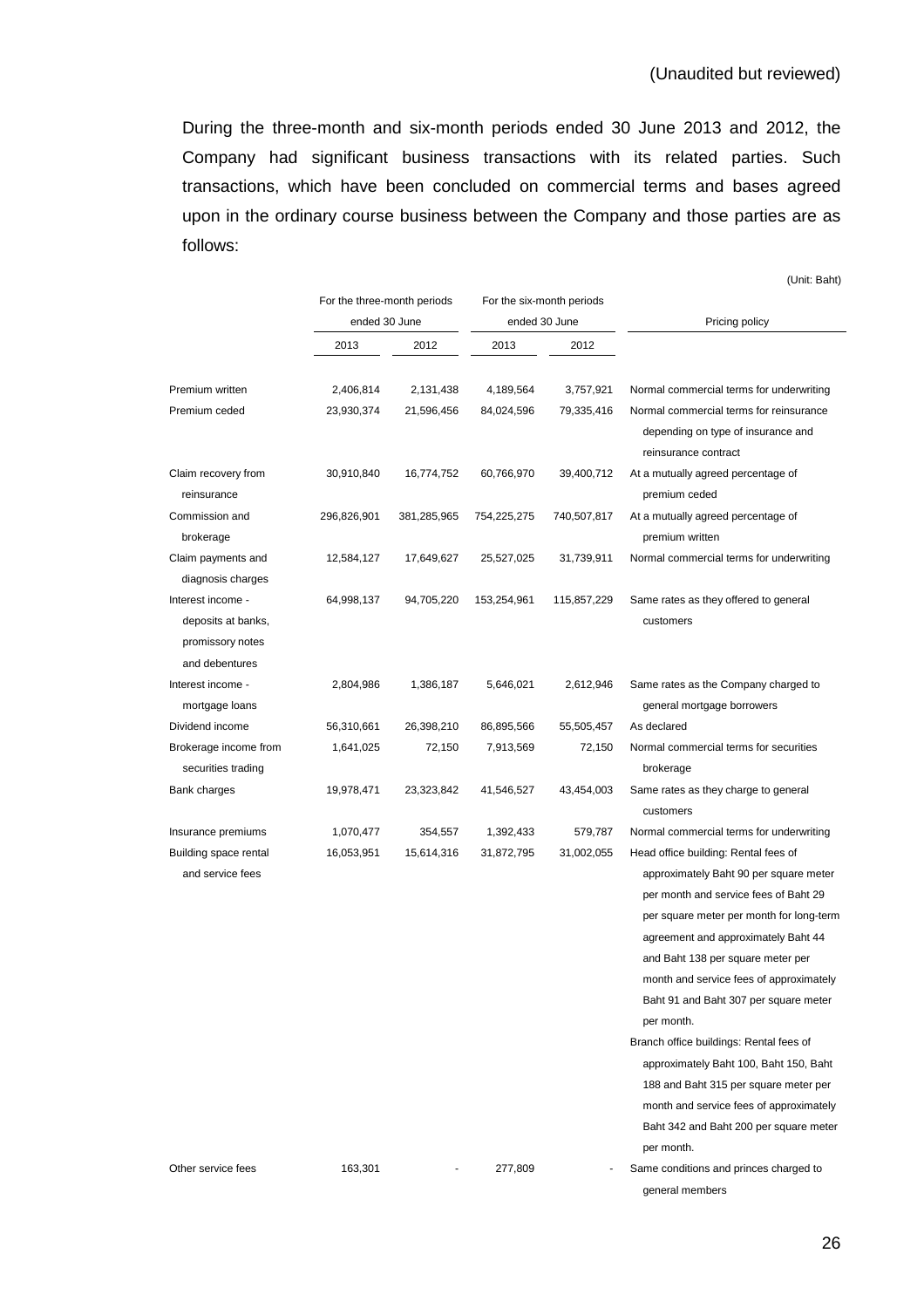For the six-month periods ended 30 June 2013 and 2012, the premium generated from the Bancassurance distribution channel represented approximately 71.06% and 68.07% of total net premium written, respectively.

As at 30 June 2013 and 31 December 2012, the balance of the accounts between the Company and those related companies are as follows:

|                                                         |              | (Unit: Thousand Baht) |
|---------------------------------------------------------|--------------|-----------------------|
|                                                         | 30 June 2013 | 31 December 2012      |
| Deposit at financial institution                        |              |                       |
| (included in cash and cash equivalents)                 | 394,485      | 852,168               |
| Reinsurance assets                                      | 92,675       | 91,931                |
| Investments in securities                               |              |                       |
| Available-for-sale investments - cost                   |              |                       |
| Domestic equity securities                              | 1,352,544    | 1,450,475             |
| Domestic investment unit                                | 780,348      | 780,348               |
| Total                                                   | 2,132,892    | 2,230,823             |
| Add: Unrealised gains                                   | 1,568,954    | 1,411,213             |
| Total available-for-sale investments - fair value       | 3,701,846    | 3,642,036             |
| Held-to-maturity investments - cost/amortised cost      |              |                       |
| Private enterprise debt securities                      | 3,705,000    | 3,705,000             |
| Foreign debt securities                                 | 2,770,021    | 1,638,005             |
| Total held-to-maturity investment - cost/amortised cost | 6,475,021    | 5,343,005             |
| General investments - foreign equity securities         | 11,467       | 11,467                |
| Total investments in securities                         | 10,188,334   | 8,996,508             |
| Loans                                                   | 169,061      | 183,115               |
| Other assets                                            |              |                       |
| Prepaid rental expense                                  | 87,513       | 93,410                |
| Prepaid expense                                         | 1,042        | 1,162                 |
| Total other assets                                      | 88,555       | 94,572                |
| Amounts due to reinsurers                               | 92,535       | 51,534                |
| Outstanding claims                                      | 5,319        | 11,826                |
| Other liabilities                                       |              |                       |
| Accrued commission                                      | 242,015      | 173,634               |
| Accrued rental and service expense                      | 629          | 691                   |
| Total other liabilities                                 | 242,644      | 174,325               |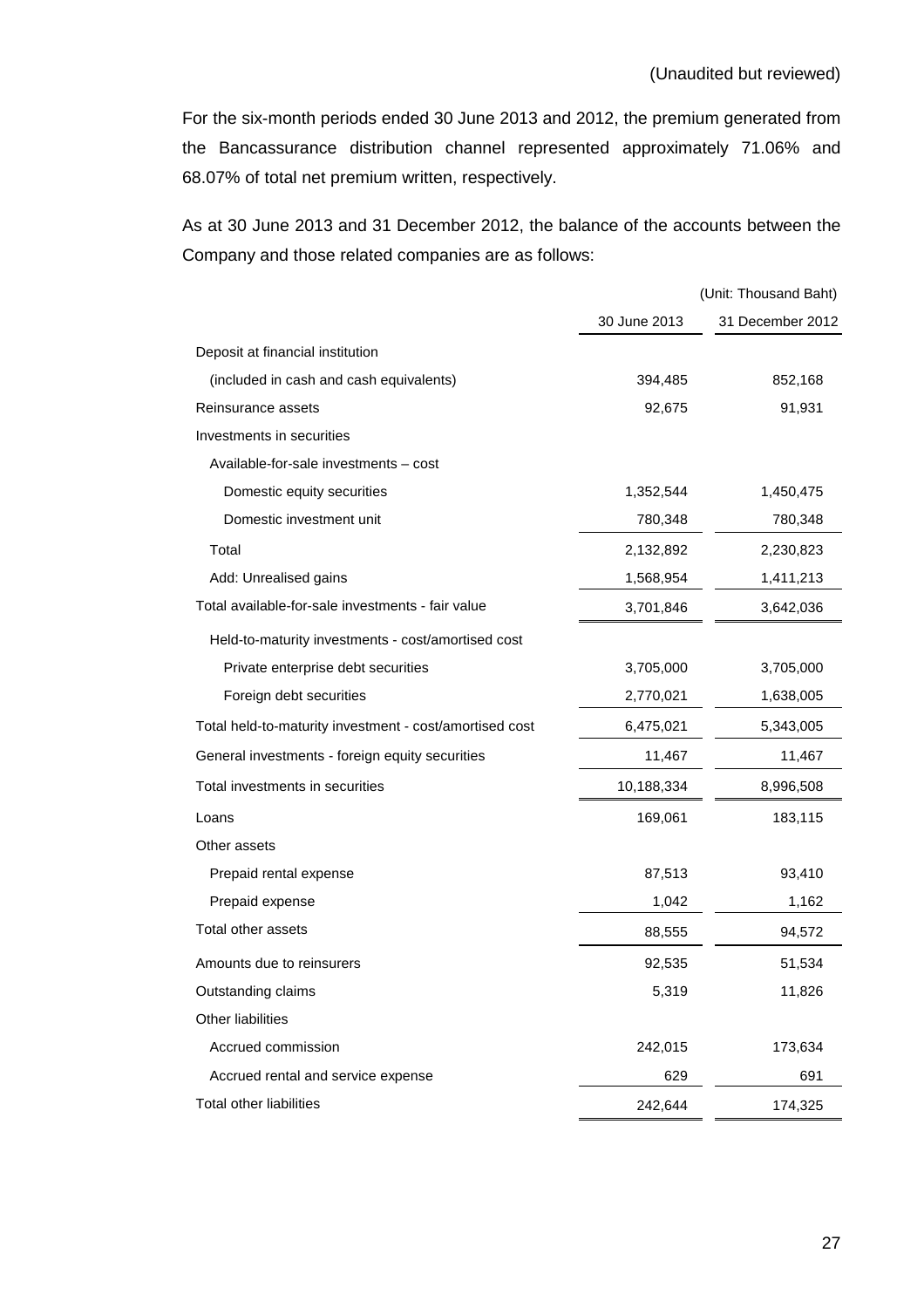## **Directors and key management's benefits**

 During the three-month and six-month periods ended 30 June 2013 and 2012, the Company had employee benefit expenses payable to their directors and management as below.

|                                            |                       |      |                       | (Unit: Million Baht) |
|--------------------------------------------|-----------------------|------|-----------------------|----------------------|
|                                            | For the three-month   |      | For the six-month     |                      |
|                                            | periods ended 30 June |      | periods ended 30 June |                      |
|                                            | 2013<br>2012          |      | 2013                  | 2012                 |
|                                            |                       |      |                       |                      |
| Short-term employee benefits               | 7.75                  | 7.12 | 15.50                 | 13.90                |
| Long-term employee benefits                | 0.41                  | 0.44 | 0.82                  | 0.88                 |
| Share-based payment transactions (Note 21) | 2.20                  | 2.20 | 4.40                  | 2.20                 |
| Total                                      | 10.36                 | 9.76 | 20.72                 | 16.98                |

The details of the warrants which allocated to the Company's employees are presented in Note 21 to the interim financial statements.

## **27. Assets placed with the Registrar**

 As at 30 June 2013 and 31 December 2012, the following assets have been placed as securities with the Registrar in accordance with the Life Insurance Act.

|                        |                |            |                  | JUIN. Danij |
|------------------------|----------------|------------|------------------|-------------|
|                        | 30 June 2013   |            | 31 December 2012 |             |
|                        | Cost/          |            | Cost/            |             |
|                        | Amortised cost | Fair value | Amortised cost   | Fair value  |
|                        |                |            |                  |             |
| State enterprise bonds | 20,000,000     | 20,989,666 | 20,000,000       | 21,156,977  |
|                        |                |            |                  |             |

### **28. Assets reserved with the Registrar**

 As at 30 June 2013 and 31 December 2012, the following assets have been placed as reserves with the Registrar in accordance with the Life Insurance Act.

|                        |                |                |                | (UIIII. Duin)    |
|------------------------|----------------|----------------|----------------|------------------|
|                        |                | 30 June 2013   |                | 31 December 2012 |
|                        | Cost/          |                |                |                  |
|                        | Amortised cost | Fair value     | Amortised cost | Fair value       |
|                        |                |                |                |                  |
| Government bonds       | 18,599,050,148 | 18,558,471,991 | 12,480,608,158 | 13,414,367,520   |
| State enterprise bonds | 7,433,222,787  | 7,958,005,694  | 8,335,857,706  | 9,047,014,595    |
| Total                  | 26,032,272,935 | 26,516,477,685 | 20,816,465,864 | 22,461,382,115   |

(Unit: Baht)

(Unit: Baht)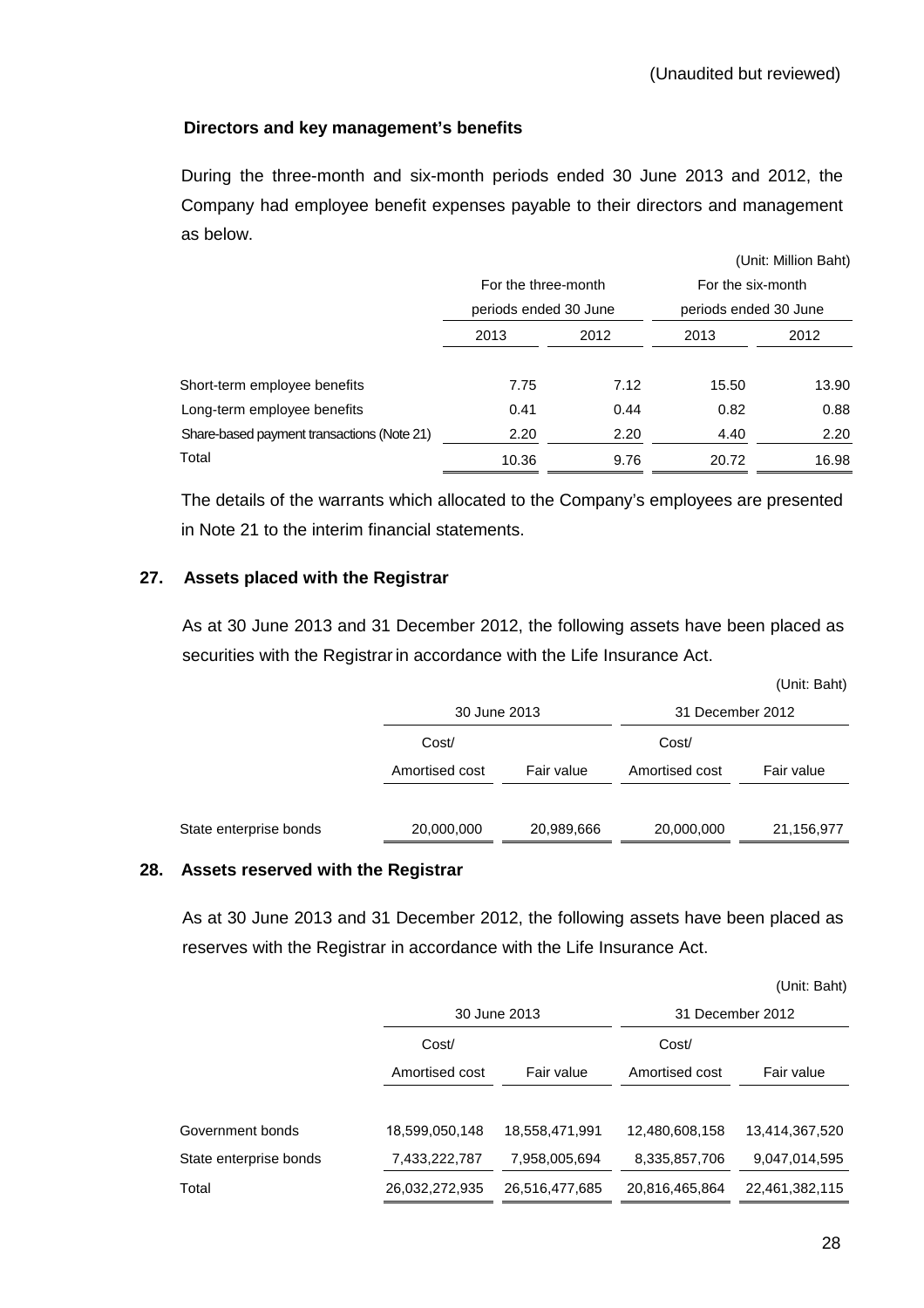### **29. Earnings per share**

 Basic earnings per share is calculated by dividing profits for the periods (excluding other comprehensive income/loss) by the weighted average number of ordinary shares in issue during the periods.

 Diluted earnings per share is calculated by dividing profits for the periods (excluding other comprehensive income) by the sum of the weighted average number of ordinary shares in issue during the periods and the weighted average number of ordinary shares which would need to be issued to convert all dilutive potential ordinary shares into ordinary shares. The calculation assumes that the conversion took place either at the beginning of the period or on the date the potential ordinary shares were issued.

Basic and diluted earnings per share for the three-month periods ended 30 June 2013 and 2012 are as follows:

|                              |           | Profits for the periods<br>(Thousand Baht) |           | Weighted average number of<br>shares (Thousand shares) |       | Earnings per<br>share (Baht) |  |
|------------------------------|-----------|--------------------------------------------|-----------|--------------------------------------------------------|-------|------------------------------|--|
|                              |           |                                            |           |                                                        |       |                              |  |
|                              | 2013      | 2012                                       | 2013      | 2012                                                   | 2013  | 2012                         |  |
|                              |           | (Restated)                                 |           |                                                        |       | (Restated)                   |  |
| Basic earnings per share     |           |                                            |           |                                                        |       |                              |  |
| Profits for the periods      | 1,452,793 | 1,003,026                                  | 1,210,828 | 1,200,000                                              | 1.200 | 0.836                        |  |
| Effect of dilutive potential |           |                                            |           |                                                        |       |                              |  |
| ordinary shares              |           |                                            |           |                                                        |       |                              |  |
| Warrant No. 1                |           |                                            | 1,537     | 9,131                                                  |       |                              |  |
| Warrant No. 2                |           |                                            | 1,875     | (1)                                                    |       |                              |  |
| Diluted earnings per share   |           |                                            |           |                                                        |       |                              |  |
| Profits of ordinary          |           |                                            |           |                                                        |       |                              |  |
| shareholder assuming the     |           |                                            |           |                                                        |       |                              |  |
| conversion of warrants to    |           |                                            |           |                                                        |       |                              |  |
| ordinary sharess             | 1,452,793 | 1,003,026                                  | 1,214,240 | 1,209,131                                              | 1.196 | 0.830                        |  |

 $(1)$  No calculation of dilutive potential ordinary shares on Warrant No. 2 since the exercise price and fair value of employee services to be supplied to the Company in the future per each was higher than the average market price for the period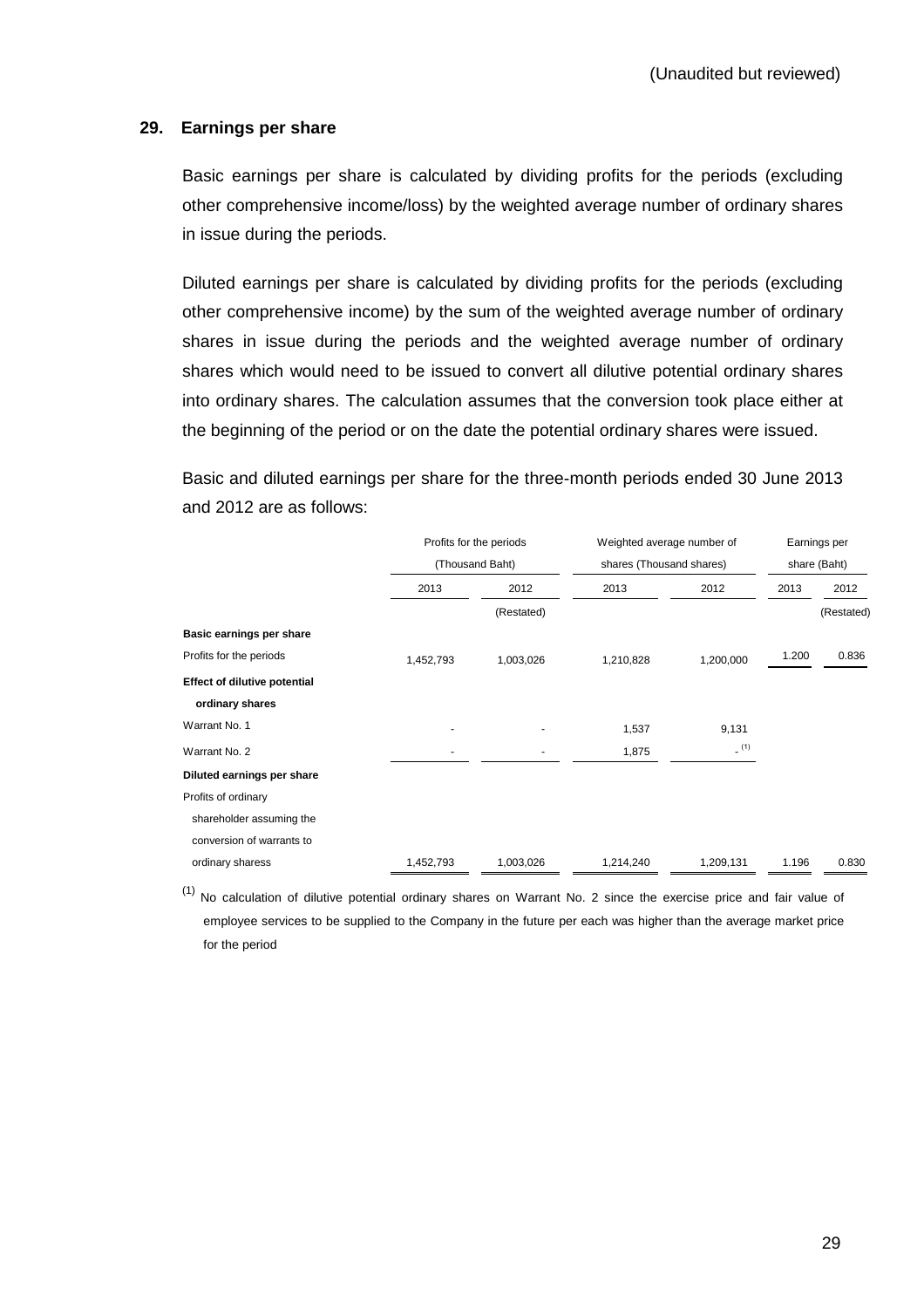Basic and diluted earnings per share for the six-month periods ended 30 June 2013 and 2012 are as follows:

|                                     |           | Profits for the periods |                          | Weighted average number of |              | Earnings per |  |
|-------------------------------------|-----------|-------------------------|--------------------------|----------------------------|--------------|--------------|--|
|                                     |           | (Thousand Baht)         | shares (Thousand shares) |                            | share (Baht) |              |  |
|                                     | 2013      | 2012                    | 2013                     | 2012                       | 2013         | 2012         |  |
|                                     |           | (Restated)              |                          |                            |              | (Restated)   |  |
| Basic earnings per share            |           |                         |                          |                            |              |              |  |
| Profits for the periods             | 2,374,737 | 2,014,989               | 1,209,180                | 1,200,000                  | 1.964        | 1.679        |  |
| <b>Effect of dilutive potential</b> |           |                         |                          |                            |              |              |  |
| ordinary shares                     |           |                         |                          |                            |              |              |  |
| Warrant No. 1                       |           |                         | 12,871                   | 9,135                      |              |              |  |
| Warrant No. 2                       |           |                         | 1,946                    | (1)                        |              |              |  |
| Diluted earnings per share          |           |                         |                          |                            |              |              |  |
| Profits of ordinary                 |           |                         |                          |                            |              |              |  |
| shareholder assuming the            |           |                         |                          |                            |              |              |  |
| conversion of warrants to           | 2,374,737 | 2,014,989               | 1,223,997                | 1,209,135                  | 1.956        | 1.666        |  |

 $(1)$  No calculation of dilutive potential ordinary shares on Warrant No. 2 since the exercise price and fair value of employee services to be supplied to the Company in the future per each was higher than the average market price for the period

### **30. Commitments and contingent liabilities**

#### **30.1 Commitments under agreements**

(a) The Company has entered into several lease agreements in respect of the lease of office building space, motor vehicles and equipment. The terms of the agreements are generally between 3 and 24 years for leases of building space and are generally between 1 and 5 years for leases of motor vehicles and equipment. Such agreements are non-cancellable.

 As at 30 June 2013 and 31 December 2012, future minimum lease payments required under these non-cancellable operating lease contracts were as follows:

(Unit: Million Baht)

|                            | 30 June 2013 |                |         |       |
|----------------------------|--------------|----------------|---------|-------|
|                            |              | Payable within |         |       |
|                            |              |                | Over    |       |
|                            | 1 year       | $1 - 5$ years  | 5 years | Total |
| Operating lease agreements | 32           | 21             | 2       | 55    |
| Service agreements         | 41           | 34             | 11      | 86    |
| Total                      | 73           | 55             | 13      | 141   |